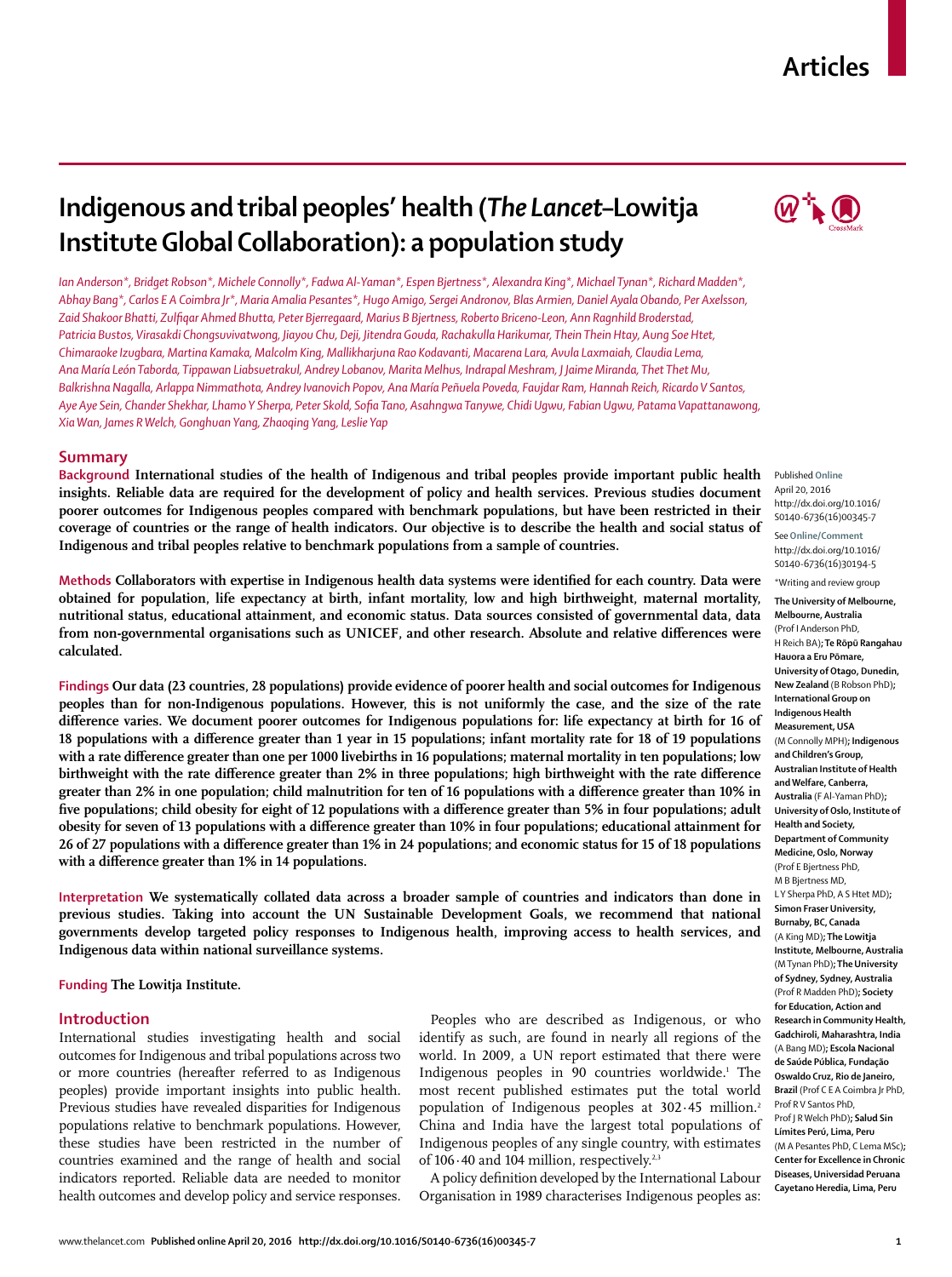(M A Pesantes, Prof I I Miranda PhD): **Universidad de Chile, Santiago, Chile** (Prof H Amigo PhD, P Bustos MD, M Lara PhD)**; Scientific Research Centre of the Arctic, Salekhard, Russia**  (S Andronov PhD, A Lobanov MD, A I Popov PhD)**; The Gorgas Memorial Institute for Health Studies, Universidad Interamericana de Panamá, Panama City, Panama**  (B Armien MD)**; Departamento Administrativo Nacional de Estadística, Bogotá, Colombia**  (D Ayala Obando BS)**; Centre for Sami Research, Umeå University, Umeå, Sweden**  (P Axelsson PhD)**; Department of Paediatrics and Child Health, The Aga Khan University, Karachi, Pakistan**  (Z S Bhatti MSc)**; Center of Excellence in Women and Child Health, The Aga Khan University, Karachi, Pakistan and SickKids Center for Global Child Health, Toronto, Canada**  (Prof Z A Bhutta PhD)**; National Institute of Public Health, University of Southern Denmark, Copenhagen,** 

**Denmark**  (Prof P Bjerregaard MD)**; LACSO, Social Science Laboratory, Central University of Venezuela, Caracas, Venezuela**  (Prof R Briceno-Leon PhD)**; Centre for Sami Health Research, Faculty of Health, UiT The Arctic University of Norway, Tromsø, Norway**  (A R Broderstad MD, M Melhus MSc)**; Epidemiology Unit, Faculty of Medicine, Prince of Songkla University, Hat Yai, Songkhla, Thailand**  (Prof V Chongsuvivatwong PhD, T Liabsuetrakul PhD)**; Institute of Medical Biology, Chinese Academy of Medical Sciences, Kunming, China** (Prof J Chu PhD, Prof Z Yang PhD)**; Department of Preventive Medicine, Tibet University Medical College, Lhasa, Tibet, China** (Deji MSc)**; International Institute for Population Sciences, Deemed University, Mumbai, India**  (J Gouda MPhil, Prof F Ram PhD, Prof C Shekhar PhD)**; National Institute of Nutrition, Indian Council of Medical Research, Hyderabad, India**  (R Harikumar DPH, M R Kodavanti PhD, A Laxmaiah PhD, I Meshram MD, B Nagalla PhD, A Nimmathota MD)**; Ministry of Health, Nay Pyi Taw, Myanmar**

#### **Research in context**

#### **Search strategy**

The objective of our search strategy for previous studies was to identify reports that included data for Indigenous health outcomes from two or more countries. We searched the PubMed database from Jan 1, 1982, to Dec 30, 2015, using the terms "population groups" OR "continental population groups" OR "indigenous" OR "aboriginal" OR "tribal" AND/OR "health outcome" OR "health outcomes" OR "health data" OR "health indicator" OR "health indicators" AND/OR "infant mortality" OR "maternal mortality" OR "life expectancy" OR "low birth weight" OR "high birth weight" OR "obesity" OR "educational attainment" OR "poverty" AND/OR "comparative study" [pt] AND "international" OR "cross-national" OR "cross-country" OR ("international") AND ("comparison" OR "comparative") AND/ OR each of our contributor countries combined against each other. Our search was done in English and the literature identified spans 1982-2014, with a total of 39 journal articles and monographs identified and reviewed. As a quality measure

tribal peoples in independent countries whose social, cultural, and economic conditions distinguish them from other sections of the national community and whose status is regulated wholly or partly by their own customs or traditions or by special laws or regulations; and peoples in independent countries who are regarded as indigenous because of their descent from the populations who inhabited the country, or a geographical region to which the country belongs, at the time of conquest or colonisation or the establishment of present state boundaries and who, irrespective of their legal status, retain some or all of their own social, economic, cultural, and political institutions.4

In a similar way, the UN Permanent Forum on Indigenous Issues (UNPFII) sets out seven characteristics to guide the identification of Indigenous peoples (described below). We use these seven characteristics as inclusion criteria for this study.<sup>5</sup>

*The Lancet*–Lowitja Institute Global Collaboration for Indigenous and Tribal Health is a research partnership drawing contributors from 23 countries, covering all WHO global regions and including Indigenous populations with diverse socio-historical characteristics. Our objective is to describe the health and social status of Indigenous and tribal peoples relative to benchmark populations without any attempt to make comparisons between Indigenous populations. We consider the implication of our findings in relation to the implementation of the UN Sustainable Development Goals (SDGs).

## **Methods**

#### **Overview**

The project had three phases. In the first phase, we tested the feasibility of our approach with a preliminary sample of countries. In the second phase, we extended both the we restricted our review to peer-reviewed journal articles and monographs with defined methods and health and social outcome data sources.

# **Added value of this report**

Our study reports systematically collated health data from across a broader range of indicators and samples of Indigenous countries than in previous studies.

## **Implications of all the available evidence**

These studies and our study report document evidence of poorer health and social outcomes for Indigenous populations than for benchmark populations, noting that there are exceptions in which health is better in Indigenous populations. Additionally, we document gaps in the availability of data. The geographical coverage of this report needs to be extended, as does the range of health indicators. Targeted policy responses are needed, including strategies to improve health-care access for Indigenous peoples and the availability of health data.

sample of countries and the selection of indicators in our data sample. In the third phase, we reviewed and analysed the data submitted.

# **Preliminary country sample and indicators**

We identified a preliminary sample of countries with Indigenous populations. Indigenous peoples included in this preliminary (and subsequent) sample had at least six of the seven following characteristics identified by the UNPFII:<sup>5</sup> self-identification as Indigenous peoples at the individual level and accepted by the community as a member; historical continuity with pre-colonial or presettler societies; strong link to territories and surrounding natural resources; distinct social, economic, or political systems; distinct language, culture, and beliefs; people from non-dominant groups of society; resolve to maintain and reproduce their ancestral environments and systems as distinctive peoples and communities.

For each country included in this project we identified key informants with expertise in Indigenous health and national data systems, and they were invited to join the research collaboration. The identification of local experts was a precondition for a country's inclusion in this report because of their ability to identify and negotiate access to data and to analyse data where this was required, and because of their knowledge of local Indigenous peoples.

To facilitate collaborative development of the project we convened two international meetings: one in New York (May  $19-20$ ,  $2014$ ) at the end of the first phase, and the other in London (Nov 24, 2014) during the second phase of the project.

The preliminary set of contributors was identified through the lead author's professional networks, established contacts of other colleagues working in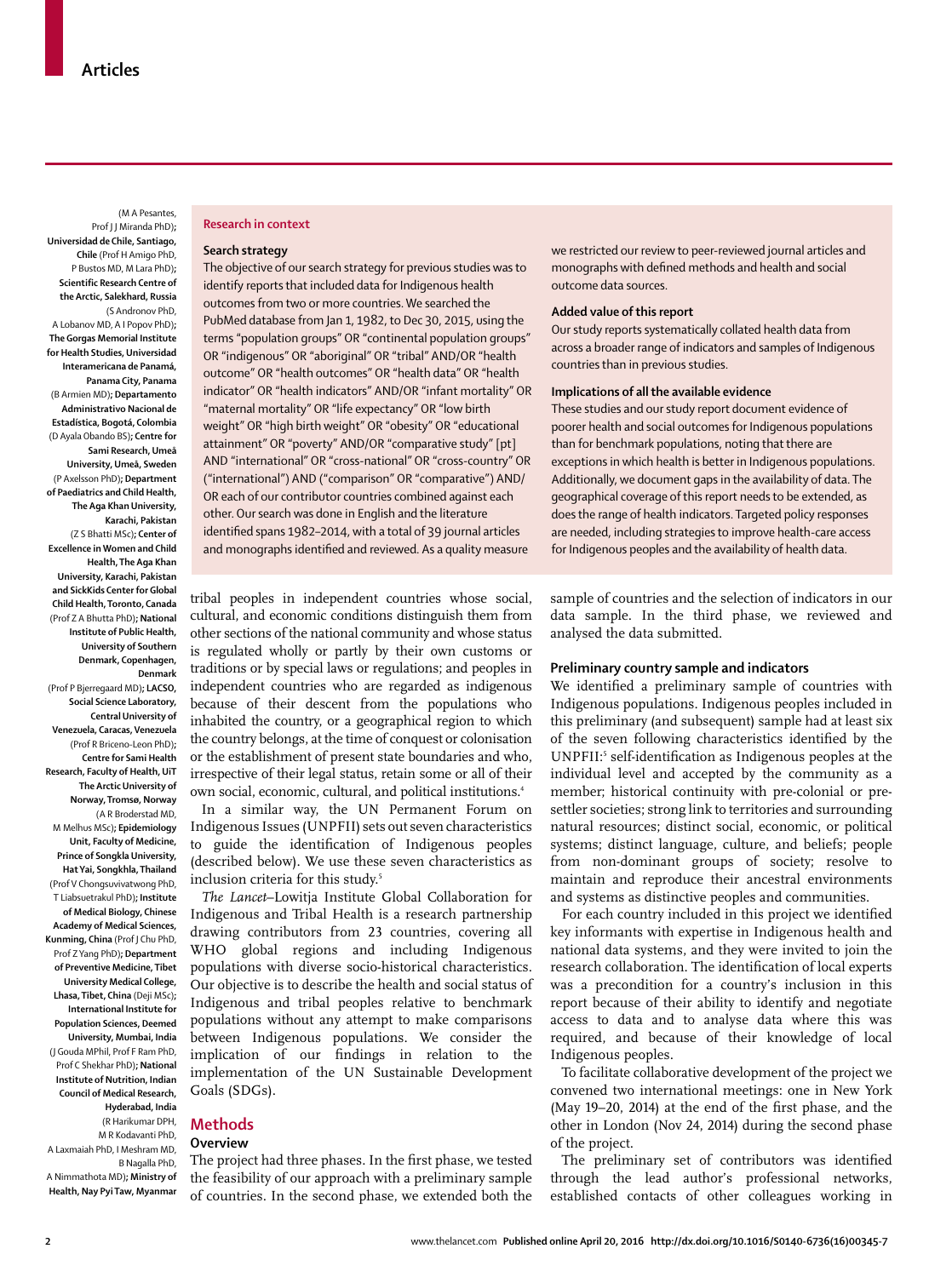Indigenous health, and new contributors. This initial network included the following countries: Australia, Brazil, Canada, Chile, China, Georgia, India, Kenya, New Zealand, occupied Palestine territory, Pakistan, and the USA.

The indicators for the preliminary phase were selected taking into account our review of previous international studies (see Research in context) and international reviews of Indigenous health measurement.<sup>6,7</sup> We were also guided by the local knowledge of project authors. Our objective was to identify indicators for which data could be feasibly obtained across the broadest range of countries. In the first phase we gathered Indigenous and benchmark data for population, life expectancy at birth, maternal mortality ratio, infant mortality rate, low and high birthweight, educational attainment, and economic status.

# **Data collection and extension of sample**

At the New York Working Group meeting collaborators reviewed the preliminary data to identify gaps in regional coverage and the diversity of Indigenous populations. It was agreed to extend the data items to include measures of nutritional status: child malnutrition, child obesity, and adult obesity.

Our preliminary sample lacked an Indigenous population in which Indigenous peoples had a majority status, and an ongoing political relation with non-Indigenous political institutions. Accordingly, we included the Inuit peoples of Greenland, who constitute 89% of the population in Greenland, a semi-autonomous country within the Kingdom of Denmark. Gaps in geographical coverage were identified in Africa, Asia, and Latin America.

We extended our country sample during the second phase using the same strategy, drawing upon our expanding network of collaborators. Contributors from occupied Palestine territory and Georgia withdrew at a late stage due to a change of work and personal circumstances and were unable to be replaced. The final country sample is listed in the appendix.

Collaborators sourced and provided data against the requested measures. The approach varied depending on the country context and data availability. Data were sourced from reports produced by governmental statistics and health data agencies, calculated from government data sources or from primary data collected by contributors for other purposes, or in some instances, supplemented by published academic research.

## **Review and analysis**

A data review group reviewed country contributions seeking, as necessary, clarification about data items, benchmark data, and data quality, and attempting where possible to standardise reporting. An independent statistician supported the group in this iterative process, with most country contributions being reviewed at least twice.

The following data definitions are used in this report (exceptions are noted in the Results and the appendix). Life expectancy at birth is defined as the average number of years that a group of newborn babies would be expected to live if current death rates remain unchanged (data for the calculation of life expectancy was generally derived from life tables). Infant mortality rate is defined as the number of infant deaths (<12 months of age) per 1000 livebirths. Maternal mortality ratio is defined as maternal deaths directly or indirectly relating to a pregnancy or its management, which occur during pregnancy, delivery, or within 42 days of giving birth. Ratios are maternal deaths per 100 000 livebirths. Low birthweight is defined as less than 2500 g. High birthweight is defined as 4500 g or more, unless otherwise indicated. We included three measures of nutritional status: child malnutrition, child obesity, and adult obesity. For child malnutrition, we report on stunting (ie, below minus 2 SDs from median height for age of reference population) according to WHO recommended guidelines.8 If these data were unavailable we report underweight (ie, body-mass index [BMI] of child less than Cole's cutoff).<sup>9</sup> We defined child obesity using a range of measures. Adult obesity was defined as a BMI greater than  $30.0 \text{ kg/m}^2$ . Measures for educational attainment include measures of literacy (being able to read and write) and school completion (by qualification or years of schooling). Measures for economic status included household income and percentage of an individual's earnings below the national poverty line.

We report the most recently available data (all data included in this report are for the period Jan 1, 1997, until Dec 31, 2014). We provide an overview of Indigenous and benchmark measures that we include in this report by country and indicator (table 1). Information about the specific Indigenous populations and their legal status are described. Where Indigenous status is not recorded, a proxy measure such as language or geographical locale is used. Proxy measures are summarised in table 1.

Benchmark data are provided for the local and national non-Indigenous or total population. These measures also vary by region. Danish law, for example, does not allow for the collection of ethnicity data in Greenland, so accordingly we use Danish data as the benchmark population. In several countries Indigenous data and benchmark data are not available for the same period.

In our analysis, we do not make comparisons between Indigenous populations. Recent international studies of Indigenous data have shown that direct comparison between Indigenous populations is highly problematic. Comparisons are problematic because of inconsistencies in the measurement of Indigenous status, varying data collection methods, and the lack of standardisation of measures.<sup>6,7</sup>

(T T Htay MMedSc, A S Htet, T T Mu MD, A A Sein MSc)**; Population Dynamics and Reproductive Health Program, African Population and Health Research Center, Nairobi, Kenya**  (C Izugbara PhD)**; Department of Native Hawaiian Health**  (M Kamaka MD) **and Native Hawaiian Center of Excellence**  (L Yap MPH)**, John A Burns School of Medicine, University of Hawaii, Honolulu, HI, USA; CIHR—Institute of Aboriginal Peoples' Health, Simon Fraser University, Burnaby, BC, Canada** (Prof M King PhD)**; Ministerio de Salud y Protección Social, Bogotá, Colombia** 

(A M León Taborda MA, A M Peñuela Poveda MHA)**; Arctic Research Centre**  (Prof P Skold PhD) **and School of Business and Economy**  (S Tano PhD)**, Umeå University, Umeå, Sweden; Cameroon Centre for Evidence-Based Health Care, Yaounde, Cameroon** (A Tanywe MA)**; Department of Sociology/ Anthropology, University of Nigeria, Nsukka, Nigeria** (C Ugwu MSc)**; Department of Psychology, Federal University, Ndufu-Alike, Nigeria**  (F Ugwu PhD)**; Institute for Population and Social Research, Mahidol University Salaya, Phuttamonton, Nakhon Pathom, Thailand**  (P Vapattanawong PhD)**; and Institute of Basic Medical Sciences at Chinese Academy of Medical Sciences & School of Basic Medicine at Peking Union Medical College, Beijing, China**  (X Wan PhD, Prof G Yang MD)

Correspondence to: Prof Ian Anderson, The University of Melbourne, Level 4, Raymond Priestley Building, Parkville, VIC 3010, Australia **i.anderson@unimelb.edu.au**

See **Online** for appendix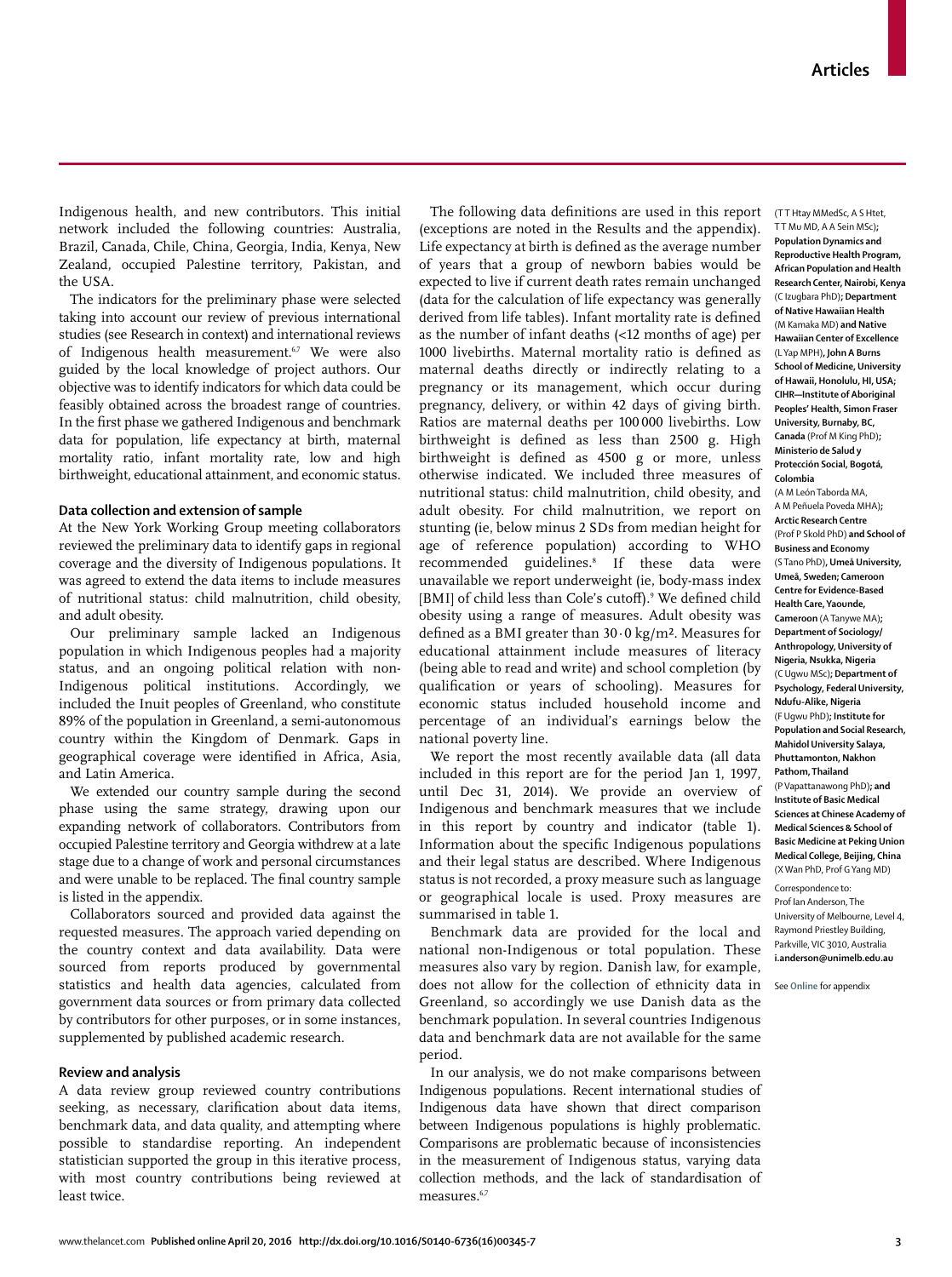|                  | Indigenous measures                                                                                                                                                                                                                                                                                                                                          | <b>Benchmark measures</b>                                                                                                                                                                                                                                                                                                                           |
|------------------|--------------------------------------------------------------------------------------------------------------------------------------------------------------------------------------------------------------------------------------------------------------------------------------------------------------------------------------------------------------|-----------------------------------------------------------------------------------------------------------------------------------------------------------------------------------------------------------------------------------------------------------------------------------------------------------------------------------------------------|
| Australia        | AI: self-report                                                                                                                                                                                                                                                                                                                                              | AI: non-Aboriginal and Torres Strait Islanders                                                                                                                                                                                                                                                                                                      |
| Brazil           | IMR: identified by a physician;<br>LBW, AO, CM: self-report or residents of federally recognised<br>Indigenous reserve;<br>EA: self-report; ES: self-report or identified by another resident                                                                                                                                                                | IMR, BW, CM, AO: total population (Brazil); EA, ES: non-Indigenous<br>population (Brazil)                                                                                                                                                                                                                                                           |
| Cameroon         | AI: Baka communities                                                                                                                                                                                                                                                                                                                                         | AI: total population (Cameroon)                                                                                                                                                                                                                                                                                                                     |
| Canada           | E0, CO, AO, EA, ES: self-report; IMR, BW: government registry<br>(First Nations status)                                                                                                                                                                                                                                                                      | EO, IMR, BW, EA, ES: total population (Canada); CO, AO:<br>non-Aboriginal population (Canada)                                                                                                                                                                                                                                                       |
| Chile            | IMR: Indigenous surname and self-report; BW, CM, CO:<br>Indigenous surname; EA, ES: self-report                                                                                                                                                                                                                                                              | IMR: total population (Chile); BW, CM, CO: non-Mapuche population<br>(Chile); EA, ES: population excluding the Indigenous groups named                                                                                                                                                                                                              |
| China (Dai)      | AI: according to the ethnic information on their Residential<br>Report Card                                                                                                                                                                                                                                                                                  | EO, BW, CM, CO, IMR, MMR, EA: Han (various geographical areas);<br>ES: rural Han (Kunming)                                                                                                                                                                                                                                                          |
| China (Tibet)    | EO, IMR, MMR, EA, ES: geographical proxy (TAR)*; BW, CM, CO,<br>AO: self-report                                                                                                                                                                                                                                                                              | EO, IMR, MMR, CO, AO, EA, ES: total population (China);<br>BW: non-Tibetan (Lhasa); CM: Han (Lhasa)                                                                                                                                                                                                                                                 |
| Colombia         | AI: self-report                                                                                                                                                                                                                                                                                                                                              | IMR, MMR, BW: total population (Colombia); CM, CO,<br>AO: non-Indigenous population (Colombia)                                                                                                                                                                                                                                                      |
| Greenland        | EA, AO: self-report; E0, IMR, MMR, BW: birthplace proxy (born<br>in Greenland); CO, CM: geographical proxy (total population of<br>Greenland)†                                                                                                                                                                                                               | All indicators except for CM: total population (Denmark);<br>CM: benchmark excluded                                                                                                                                                                                                                                                                 |
| India            | AI: self-report                                                                                                                                                                                                                                                                                                                                              | EO, IMR, EA, ES: non-Scheduled Tribes population (India); CM, OC,<br>AO: rural population (India)                                                                                                                                                                                                                                                   |
| Kenya            | AI: self-report                                                                                                                                                                                                                                                                                                                                              | AI: total population (Kenya)                                                                                                                                                                                                                                                                                                                        |
| Myanmar          | LBW, CO, CM, EA, ES: geographical proxy (Mon state‡);<br>AO: self-report                                                                                                                                                                                                                                                                                     | AI: total population (Myanmar)                                                                                                                                                                                                                                                                                                                      |
| Nepal            | E0: geographical proxy (Solukhumbu district§); MMR, BW, EA,<br>ES: self-report                                                                                                                                                                                                                                                                               | E0: total population (Nepal); MMR, BW: non-Indigenous population<br>(Solukhumbu district); EA: Brahmin (Nepal); ES: non-Indigenous<br>Brahmin and Chettri population (Hill region)                                                                                                                                                                  |
| New Zealand      | AI: self-report                                                                                                                                                                                                                                                                                                                                              | AI: non-Māori (New Zealand)                                                                                                                                                                                                                                                                                                                         |
| Nigeria (Fulani) | AI: language, physical, and economic characteristics identified<br>by investigators                                                                                                                                                                                                                                                                          | AI: total population (Nigeria)                                                                                                                                                                                                                                                                                                                      |
| Nigeria (Ijaw)   | E0: geographical proxy (south-south geopolitical zone); CM, CO, AI: total population (Nigeria)<br>EA, ES: geographical proxy (Bayelsa state)                                                                                                                                                                                                                 |                                                                                                                                                                                                                                                                                                                                                     |
| Norway           | E0: geographical proxy (Sami settlement areas¶); AO, EA: self-<br>report                                                                                                                                                                                                                                                                                     | E0: total population (non-Sami settlement areas north of the Arctic<br>Circle); AO, EA: non-Indigenous population (Norway)                                                                                                                                                                                                                          |
| Pakistan         | AI: geographical proxy (population of the Federally<br>Administered Tribal Areas)                                                                                                                                                                                                                                                                            | AI: total population (Pakistan)                                                                                                                                                                                                                                                                                                                     |
| Panama           | IMR, MMR, E0: geographical proxy (Indigenous regions); CM,<br>EA, ES: self-report                                                                                                                                                                                                                                                                            | IMR, MMR, EO, CM: population of Panama except those three<br>Indigenous regions; EA: population of Panama except those<br>Indigenous groups; ES: non-Indigenous (Panama)                                                                                                                                                                            |
| Peru             | IMR, BW, EA, ES: language proxy (Amazonian mother tongue);<br>CM: geographical proxy (Amazonian region)                                                                                                                                                                                                                                                      | IMR, BW, EA, ES: language proxy (Spanish mother tongue);<br>CM: all population (Lima/Metropolitan region)                                                                                                                                                                                                                                           |
| Russia           | AI: self-report, the definition of a doctor, language and<br>residence in the territory of Yamal                                                                                                                                                                                                                                                             | AI: total population (Yamalo-Nenets Autonomous Okrug)                                                                                                                                                                                                                                                                                               |
| Sweden           | AI: geographical proxy (Sami administrative areas)**                                                                                                                                                                                                                                                                                                         | EO, IMR, EA, ES: population of Sweden excluding communities with<br>hiqh share of Sami; BW: outside of Sami administrative area in<br>Sweden                                                                                                                                                                                                        |
| Thailand         | AI: language proxy (non-Thai-speaking population of Thailand)                                                                                                                                                                                                                                                                                                | AI: language proxy (Thai-speaking population of Thailand)                                                                                                                                                                                                                                                                                           |
| USA              | AI, except AIAN E0: self-report; AIAN E0: enrolment on the tribal<br>registry                                                                                                                                                                                                                                                                                | EO, IMR (AIAN), BW, CO, EA, ES: total population (USA); IMR (NH),<br>AO: non-Indigenous (Hawaii)                                                                                                                                                                                                                                                    |
| Venezuela        | AI: self-report                                                                                                                                                                                                                                                                                                                                              | AI: non-Indigenous population (Venezuela)                                                                                                                                                                                                                                                                                                           |
|                  | For Indigenous group information see the Results. AI=all indicators. IMR=infant mortality rate. LBW=low birthweight. AO=adult obesity. CM=child malnutrition.<br>Greenland are born in Greenland, proxy for Inuit. <sup>11</sup> #About 56% of the population of Mon State are Mon. <sup>12</sup> §About 70% of the population of the Solukumbu district are | EA=educational attainment. ES=economic status. BW=birthweight. E0=life expectancy at birth. CO=child obesity. MMR=maternal mortality ratio. AIAN=American Indian and<br>Alaska Natives. NH=Native Hawaiians in Hawaii. *About 90% of the population of the Tibet Autonomous Region (TAR) are Tibetan. <sup>10</sup> †About 90% of the population of |

Indigenous.13 ¶Proportion of Sami in the Sami Settlement areas ranges from 20% in some municipalities (Skånland and Evenes) to 90% in other municipalities (Karasjok and Kautokeino; based on unpublished data from the SAMINOR2 clinical study, UiT, the Artic University of Norway). ||About 9% of the population of the Amazonian region are Indigenous. \*\*Sami Administrative areas have between 9% and 13% of the population (18 years and older) registered for voting in the Sami Parliament.14

*Table 1:* **Summary of Indigenous and benchmark population measures and methods of identifi cation**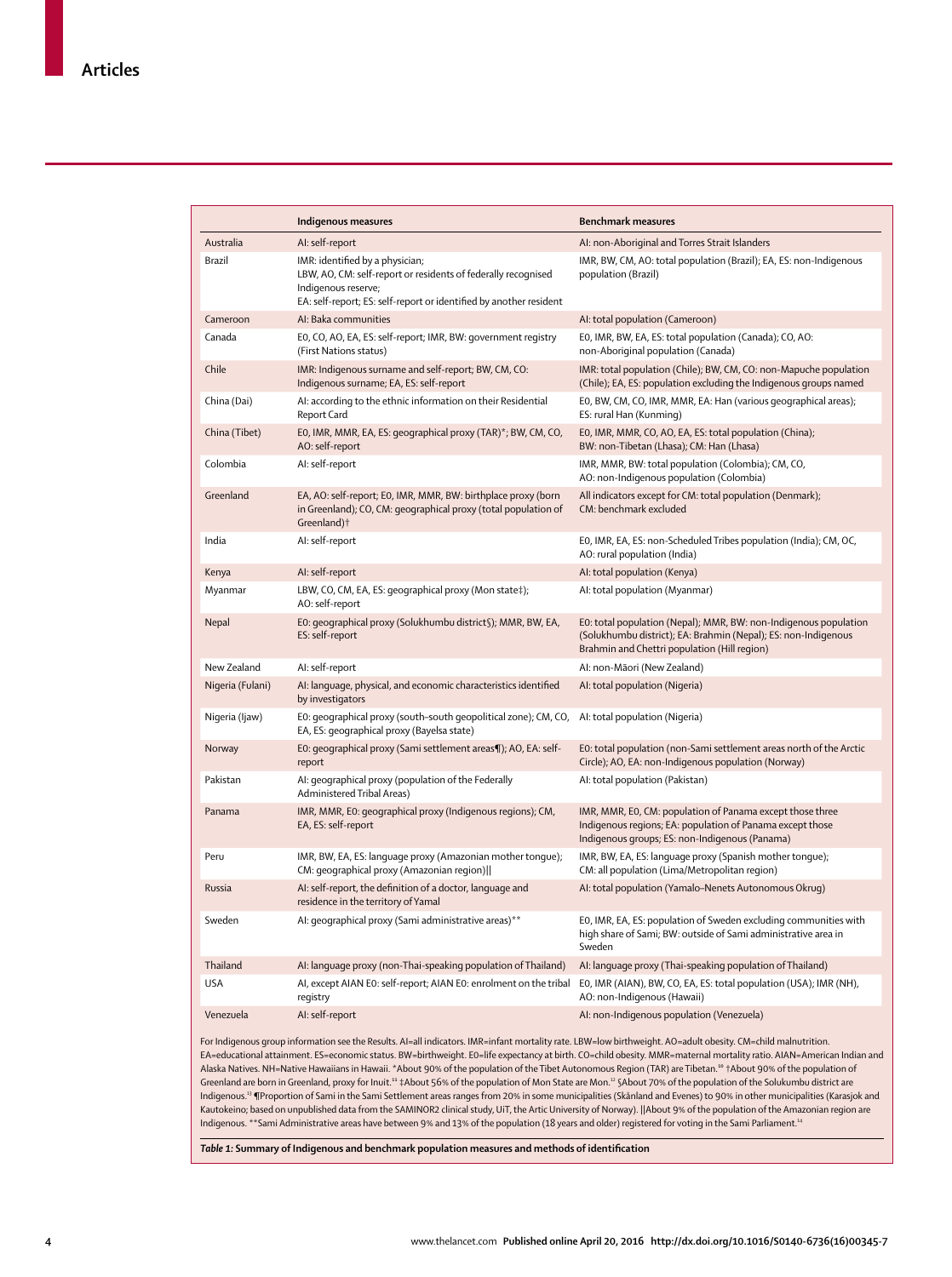|                     |                | <b>Indicators</b> |            |           |           |                |                |    |    | <b>Methods</b>                         | <b>Main sources</b>                                                                                                                                                                                                                                      |
|---------------------|----------------|-------------------|------------|-----------|-----------|----------------|----------------|----|----|----------------------------------------|----------------------------------------------------------------------------------------------------------------------------------------------------------------------------------------------------------------------------------------------------------|
|                     | E <sub>0</sub> | <b>IMR</b>        | <b>MMR</b> | <b>BW</b> | <b>CM</b> | C <sub>O</sub> | A <sub>O</sub> | EA | ES |                                        |                                                                                                                                                                                                                                                          |
| Australia           | ✓              | ✓                 | ✓          | ✓         | ✓         | ✓              | ✓              | ✓  | ✓  | Reproduced,<br>calculated (ES)         | Australian Bureau of Statistics (E0, CM, CO, AO, EA, ES), Australian<br>Institute of Health and Welfare (IMR, MMR, BW)                                                                                                                                   |
| Brazil              |                | ✓                 |            |           |           |                | ✓              | ✓  | ✓  | Reproduced,<br>calculated (EA)         | Academic research (IMR, BW, CM, AO), Brazilian Ministry of Health<br>(IMR, BW, CM, AO), Brazilian Public Health Association (BW), the<br>Brazilian Institute of Geography and Statistics (EA, ES)                                                        |
| Cameroon            | ✓              |                   |            |           |           |                |                | ✓  |    | Reproduced                             | Academic research (E0, EA), WHO (E0), UNICEF (EA)                                                                                                                                                                                                        |
| Canada              | ✓              | ✓                 |            | ✓         |           | ✓              |                |    | ✓  | Reproduced                             | Statistics Canada (E0, EA, ES), academic research (IMR, CO, AO),<br>Health Canada (BW)                                                                                                                                                                   |
| Chile               |                | ✓                 |            |           |           |                |                |    | ✓  | Reproduced                             | Pan American Health Organization (IMR), Ministry of Health and<br>Department of Health Statistics and Information Chile (IMR),<br>academic research (BW, CM, CO), Instituto Nacional de<br>Estadísticas (EA), Ministerio de Desarrollo Social Chile (ES) |
| China<br>(Dai)      |                |                   |            |           |           | ✓              |                |    | ✓  | Reproduced                             | National Bureau of Statistics of China (E0, EA), Yunnan Provincial<br>Department of Health and Yunnan maternal and child care service<br>centre (IMR, MMR, BW, CM, CO)                                                                                   |
| China<br>(Tibet)    |                |                   | ℐ          |           |           |                |                |    | ✓  | Reproduced,<br>calculated (MMR,<br>CM) | National Bureau of Statistics of China (E0, IMR, EA), Tibet Centre<br>for Disease Control (MMR), Ministry of Health of the People's<br>Republic of China (MMR), academic research (BW, CM, CO, AO, ES),<br>World Bank (ES)                               |
| Colombia            |                | ✓                 |            |           |           |                | ✓              |    |    | Calculated                             | Colombia National Statistics Department and Colombia Ministry<br>of Health and Social Welfare (IMR, MMR, BW), Colombian Family<br>Welfare Institute (CM, CO, AO)                                                                                         |
| Greenland           |                |                   |            |           |           |                |                |    |    | Reproduced,<br>calculated (AO,<br>EA)  | Danish Central Population Registry (E0), Statistics Greenland (E0,<br>IMR, BW), Nordic Health Statistics, Nordisk Medicinalstatistik<br>Komité (E0, IMR), Statistics Denmark (BW, EA), academic research<br>(CM, CO, AO, EA)                             |
| India               | ✓              | ✓                 |            |           | ✓         |                |                |    |    | Calculated                             | Office of the Registrar General of India and Census Commissioner<br>(E0, IMR), National Nutrition Monitoring Bureau, National<br>Institute of Nutrition (CM, CO, AO), India Ministry of Statistics and<br>Programme Implementation (EA, ES)              |
| Kenya               | ✓              |                   | ✓          |           | ✓         |                |                | ✓  |    | Reproduced                             | Academic research (E0, BW, CM), Kenya National Bureau of<br>Statistics (EO, MMR, CM), UNICEF (BW), Nations Education,<br>Scientific and Cultural Organization and the World Bank (EA)                                                                    |
| Myanmar             |                |                   |            |           |           |                |                |    | ✓  | Reproduced,<br>calculated (AO)         | Myanmar Ministry of National Planning and Economic<br>Development and Ministry of Health (BW, CM, CO), WHO (AO),<br>UN Development Programme, UN Children's Fund, Swedish<br>International Development Cooperation Agency (EA, ES)                       |
| Nepal               | ✓              |                   | ✓          | ✓         |           |                |                |    | ✓  | Reproduced,<br>calculated (MMR,<br>BW) | Nepal Central Bureau of Statistics (E0, EA, ES), Himalayan Health<br>and Environmental Services (MMR, BW)                                                                                                                                                |
| New<br>Zealand      |                |                   |            |           |           |                |                |    |    | Reproduced                             | Statistics New Zealand (EO, IMR, EA, ES), New Zealand Ministry of<br>Health (IMR, BW, CM, CO, AO), Maternal Mortality Review<br>Working Group of the Perinatal and Maternal Mortality Review<br>Committee, Health Quality and Safety Commission (MMR)    |
| Nigeria<br>(Fulani) |                |                   |            |           |           |                |                | √  |    | Reproduced                             | National Population Commission Nigeria and ICF International<br>Macro (CM), the International Institute for Tropical Agriculture<br>(AO), the World Bank (EA), academic research (EA)                                                                    |
| Nigeria<br>(ljaw)   | ✓              |                   |            |           | ✓         | ✓              |                | ✓  | ✓  | Reproduced                             | Bayelsa state (E0, IMR, EA), UN Development Programme (E0, ES),<br>National Population Commission Nigeria and ICF Macro (IMR, CM,<br>CO, EA, ES), Central Intelligence Agency World Factbook (IMR)                                                       |
| Norway              | ✓              |                   |            |           |           |                | ✓              | ✓  |    | Reproduced,<br>calculated (AO,<br>EA)  | Statistics Norway (E0), academic research (AO, EA)                                                                                                                                                                                                       |
| Pakistan            |                | ✓                 | ✓          |           | ✓         |                | ✓              | ✓  |    | Reproduced                             | Government of Pakistan National institute of population studies<br>(IMR, MMR), Government of Pakistan Planning Commission (CM,<br>AO, EA)                                                                                                                |
| Panama              |                |                   | ✓          |           | ✓         |                |                |    |    | Reproduced                             | Instituto Nacional de Estadística y Censo Contraloría General de la<br>República de Panamá (LEAN, IMR, MMR, EA, ES), UNICEF (CM)<br>(Table 2 continues on next page)                                                                                     |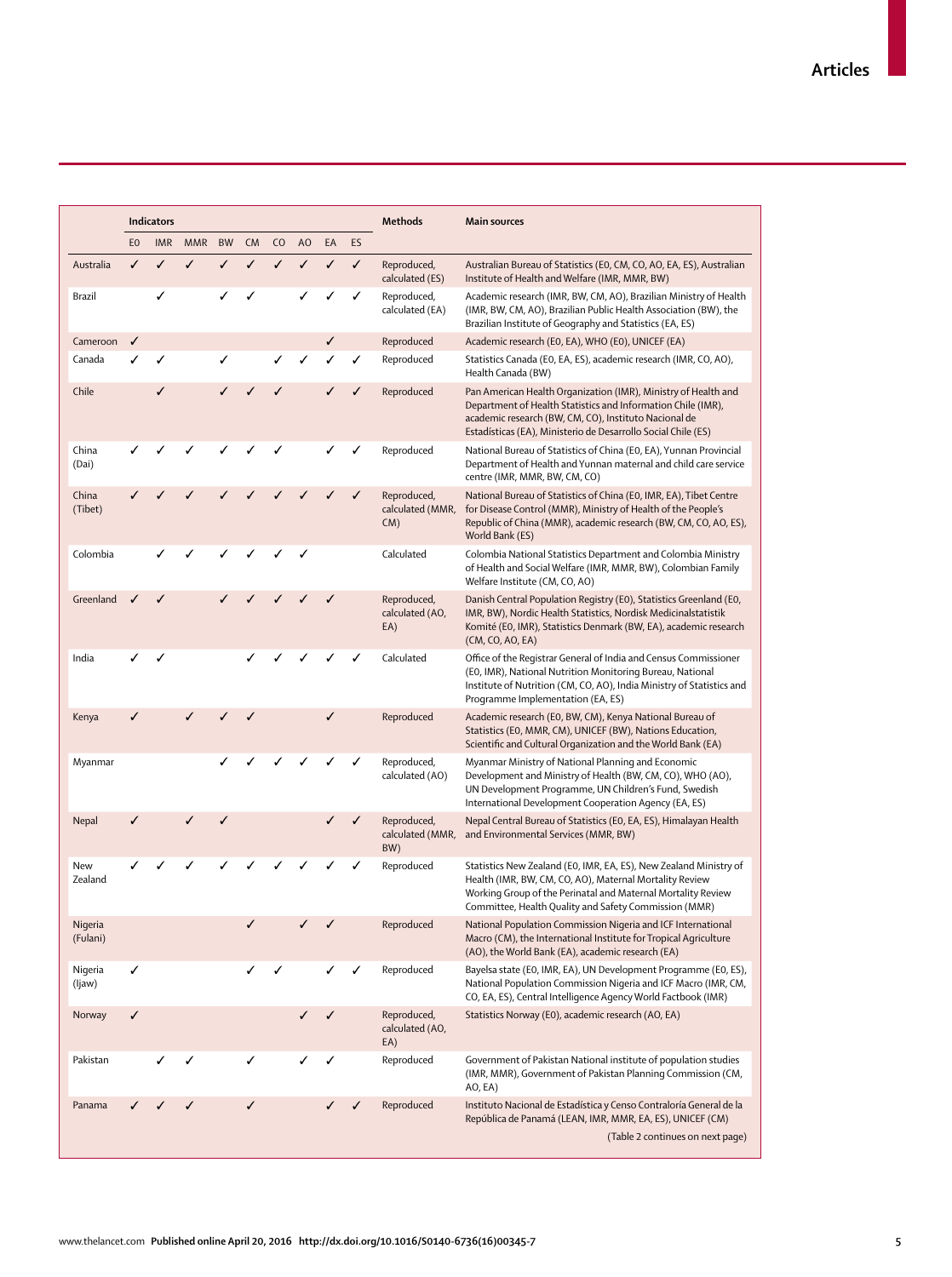|                                               |                                                                                                                                                                                                                                                              | <b>Indicators</b> |            |           |                |    |    |           |           | <b>Methods</b>                             | <b>Main sources</b>                                                                                                                                                                                                                 |
|-----------------------------------------------|--------------------------------------------------------------------------------------------------------------------------------------------------------------------------------------------------------------------------------------------------------------|-------------------|------------|-----------|----------------|----|----|-----------|-----------|--------------------------------------------|-------------------------------------------------------------------------------------------------------------------------------------------------------------------------------------------------------------------------------------|
|                                               | E <sub>0</sub>                                                                                                                                                                                                                                               | <b>IMR</b>        | <b>MMR</b> | <b>BW</b> | C <sub>M</sub> | CO | AO | <b>EA</b> | <b>FS</b> |                                            |                                                                                                                                                                                                                                     |
| (Continued from previous page)                |                                                                                                                                                                                                                                                              |                   |            |           |                |    |    |           |           |                                            |                                                                                                                                                                                                                                     |
| Peru                                          |                                                                                                                                                                                                                                                              | ✓                 |            |           | ✓              |    |    |           | J         | Reproduced                                 | National Institute of Statistics and Information (IMR), UNICEF<br>(BW, CM, ES), National Institute of Statistics and Information Peru<br>(EA)                                                                                       |
| Russia                                        |                                                                                                                                                                                                                                                              |                   | ✓          |           |                |    |    | ℐ         |           | Reproduced                                 | Territorial body of Federal state statistics service and Health<br>Department of the Yamalo-Nenets Autonomous Okrug (all)                                                                                                           |
| Sweden                                        |                                                                                                                                                                                                                                                              |                   |            |           |                |    |    |           |           | Reproduced,<br>calculated (IMR,<br>EA, ES) | Statistics Sweden (EO, IMR, EA, ES), National Board of Health and<br>Welfare in Sweden (BW)                                                                                                                                         |
| Thailand                                      |                                                                                                                                                                                                                                                              | ✓                 |            |           |                |    |    |           | ✓         | Reproduced,<br>calculated (IMR)            | National Statistical Office of Thailand (all indicators)                                                                                                                                                                            |
| <b>USA</b>                                    | ℐ                                                                                                                                                                                                                                                            | ℐ                 |            | ✓         |                |    |    | ℐ         | ✓         | Reproduced,<br>calculated (EA,<br>ES)      | Centers for Disease Control and Prevention (EO, IMR, BW, CO, AO),<br>Indian Health Service (E0), academic research (CO, E0 for Native<br>Hawaiians in Hawaii), Hawaii Data Warehouse (IMR, BW),<br>US Bureau of the Census (EA, ES) |
| Venezuela                                     |                                                                                                                                                                                                                                                              | ✓                 |            |           |                |    |    |           | ✓         | Reproduced                                 | Comisión Económica para América Latina y el Caribe (IMR),<br>Venezuela National Statistics Institute (EA, ES)                                                                                                                       |
| Table 2: Summary of data sources for measures | See the appendix for all data references. ES=economic status. E0=life expectancy at birth. CM=child malnutrition. CO=child obesity. AO=adult obesity. EA=educational<br>attainment. IMR=infant mortality rate. MMR=maternal mortality ratio. BW=birthweight. |                   |            |           |                |    |    |           |           |                                            |                                                                                                                                                                                                                                     |

## **Data sources and exclusions**

Data sources are summarised by country and indicator (table 2). We draw on 148 sources for Indigenous and benchmark data. References for data sources and notes about indicators are provided in the appendix.

Maternal mortality ratio and birthweight for Nepal were calculated from data produced by the Himalayan Health and Environmental Services, Solukhumbu Safer Motherhood, and NewBornCare Project (unpublished data). Data were obtained through the Nepalese Government's comprehensive home visitation programme, which provided antenatal care and birthing support for all pregnant women from 33 Village Development Committees (local areas) out of a total of 34 (one being too remote for care delivery). The Norwegian data for adult obesity and education were calculated from data obtained through the SAMINOR 2 survey programme15,16 that provides data based on self-reported ethnicity. The methodology for SAMINOR replicates the methodology of SAMINOR 1, which has been previously reported.15,16

Data were excluded at review on the advice of contributors and the Data Review Group because of concerns about data quality (Cameroon, infant mortality rate; Colombia, educational attainment and economic status; Kenya, educational attainment and infant mortality rate; USA, maternal mortality ratio; Pakistan, child obesity; Nigeria Fulani, infant mortality rate; and Nigeria Ijaw, maternal mortality ratio). Further details are provided in the appendix.

# **Statistical analysis**

Rate differences were calculated for all reported indicators, as were rate ratios, except for life expectancy at birth. The percentage difference was calculated for life expectancy at birth as a relative measure (benchmark life expectancy at birth minus Indigenous life expectancy at birth divided by benchmark life expectancy at birth $\times$ 100). To calculate rate differences the benchmark rate (or prevalence) was subtracted from the Indigenous rate.

Indigenous, benchmark data, and rate differences for life expectancy at birth and infant mortality rate are also analysed by level of country income. The purpose of this analysis was to explore the relation between these data and country income status, not to make comparisons between Indigenous populations.

Rates were calculated from data sources described in table 2 in those instances in which measures were not available from published sources. Calculations were made for: Australia, economic status; Brazil, educational attainment and economic status; China (Tibet), maternal mortality ratio; Colombia, infant mortality rate, maternal mortality ratio, low and high birthweight, child malnutrition, child obesity, adult obesity, educational attainment, economic status; Myanmar, adult obesity; Nepal, infant mortality rate, maternal mortality ratio, birthweight; New Zealand, low and high birthweight; and Norway, adult obesity, economic status.

Contributors provided CIs when they were available. For some indicators, for which CIs were not provided but numerator data were available, the log transformation method was used to estimate 95% CIs on rates and rate ratios for infant mortality rate, maternal mortality ratio, and low and high birthweight. $\sqrt{r}$  These should be interpreted as indicative only. For proportions, for SEs that were provided, 95% CIs were calculated on the assumption of a normal distribution (adult obesity in Australia and economic status in India).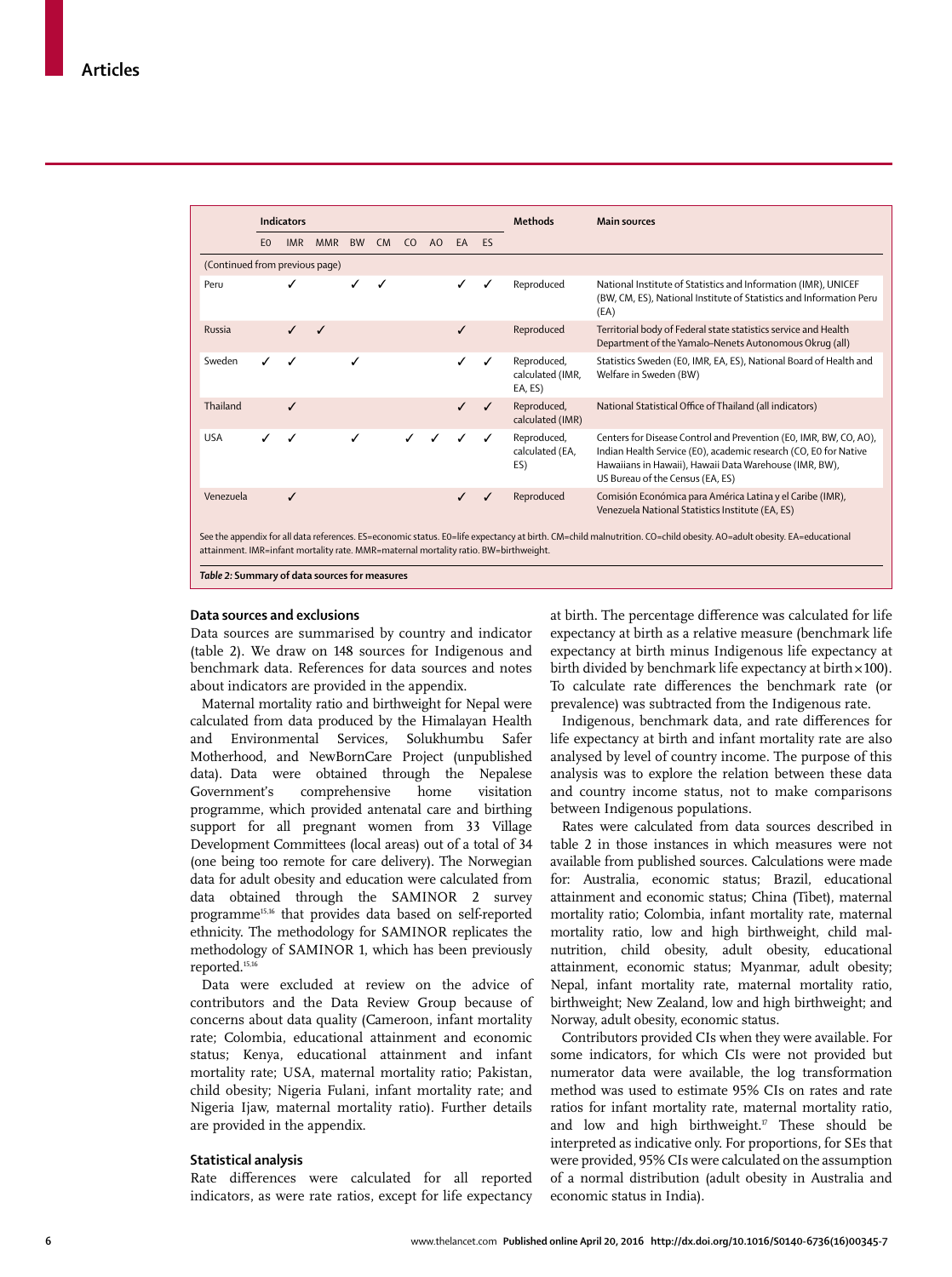|                  | <b>WHO</b> region         | World Bank<br>income level status | Indigenous legal                                                                                            | Indigenous population measured Benchmark population<br>in indicators                                                                                                                                                                                                                                                                     | measured in indicators                                                                                                                                                                    | Population of<br>Indigenous<br>group in this<br>report                             | <b>Total</b><br>population of<br>country | Indigenous<br>population as<br>percentage of<br>total        |
|------------------|---------------------------|-----------------------------------|-------------------------------------------------------------------------------------------------------------|------------------------------------------------------------------------------------------------------------------------------------------------------------------------------------------------------------------------------------------------------------------------------------------------------------------------------------------|-------------------------------------------------------------------------------------------------------------------------------------------------------------------------------------------|------------------------------------------------------------------------------------|------------------------------------------|--------------------------------------------------------------|
| Australia        |                           |                                   | Western Pacific High income Working definition<br>from the<br>Department of<br>Aboriginal Affairs<br>(1981) | Aboriginal and Torres Strait<br><b>Islanders</b>                                                                                                                                                                                                                                                                                         | Non-Aboriginal and Torres<br><b>Strait Islanders</b>                                                                                                                                      | 669881 (2011)                                                                      | 22340024<br>(2011)                       | 3.00%                                                        |
| Brazil           | Region of the<br>Americas | Upper-<br>middle<br>income        | See Brazil Indian<br>statute                                                                                | Indigenous peoples (multiple<br>groups)                                                                                                                                                                                                                                                                                                  | Total population of Brazil<br>(IMR, BW, CM, AO), non-<br>Indigenous population of<br>Brazil (EA, ES)                                                                                      | 817963 (2010)                                                                      | 190755799<br>(2010)                      | 0.43%                                                        |
| Cameroon         | African                   | Lower-<br>middle<br>income        | None                                                                                                        | Baka                                                                                                                                                                                                                                                                                                                                     | Total population of<br>Cameroon                                                                                                                                                           | 40 000 (2005,<br>estimation)                                                       | 17463836<br>(2005)                       | 0.23%                                                        |
| Canada           | Region of the<br>Americas | High income                       | Canadian<br>Constitution Act of<br>1982 Part II: Rights<br>of the Aboriginal<br>Peoples of Canada           | First Nations, Inuit, and Métis                                                                                                                                                                                                                                                                                                          | Total population of Canada<br>(E0, IMR, BW, EA, ES), non-<br>Aboriginal Canadians (CO,<br>AO)                                                                                             | 851560 (First<br>Nations, 2011),<br>451795 (Metis<br>2011), 59 445<br>(Inuit 2011) | 33476688<br>(2011)                       | 2.54% (First<br>Nations),<br>1.35% (Metis),<br>0.18% (Inuit) |
| Chile            | Region of the<br>Americas | High income                       | Chile's Indigenous<br>Law                                                                                   | Mapuche in Araucania (IMR),<br>Mapuche (BW, CM, CO), Alacalufe<br>(Kawaskar), Atacameño, Aymara,<br>Colla, Mapuche, Quechua, Rapanui,<br>or Yámana/Yaqán (EA), Aymara,<br>Rapanui, Quechua, Mapuche,<br>Atacameño, Coya, Kawesgár,<br>Yagan, Diaguita (ES)                                                                               | Total population of Chile<br>(IMR), non-Mapuche<br>population of Chile (BW, CM,<br>CO), population excluding<br>those Indigenous groups (EA,<br>ES)                                       | 692192 (2002)                                                                      | 15 1 16 4 35<br>(2002)                   | 4.58%                                                        |
| China<br>(Dai)   | Western Pacific Upper-    | middle<br>income                  | document: The<br>ethnic nations of<br>China                                                                 | Chinese Government Dai in Yunnan province (E0, BW,<br>CM, CO), Dai in Dehong Dai-Jinpo<br>Autonomous Prefecture and in<br>Dehong Xishuangbanna dai<br>Autonomous Prefecture (IMR,<br>MMR), Dai in China (EA), Rural Dai<br>in Dehong Dai-Jinpo Autonomous<br>Prefecture and in Dehong<br>Xishuangbanna dai Autonomous<br>Prefecture (ES) | Han in Yunnan (E0, BW, CM,<br>CO), Han in Kunming (IMR,<br>MMR), Han in China (EA),<br>rural Han in Kunming (ES)                                                                          | 1261311 (total<br>Dai in China,<br>2010)                                           | 1332810869                               | 0.09%                                                        |
| China<br>(Tibet) | Western Pacific Upper-    | middle<br>income                  | <b>Chinese Government</b><br>document: The<br>ethnic nations of<br>China                                    | Tibetan Autonomous Region (E0,<br>IMR, MMR, EA, ES), Tibetan in<br>Lhasa (BW, CM, CO), urban and<br>rural Lhasa (AO)                                                                                                                                                                                                                     | Total population of China<br>(EO, IMR, MMR, CO, AO, EA,<br>ES), non-Tibetan in Lhasa<br>(BW), Han in Lhasa (CM)                                                                           | 3002166 (2010)                                                                     | 1332810869<br>(2010)                     | 0.22%                                                        |
| Colombia         | Region of the<br>Americas | Upper-<br>middle<br>income        | Colombian<br>Government 1991<br>law                                                                         | Indigenous peoples (multiple<br>groups)                                                                                                                                                                                                                                                                                                  | Total population of Colombia 1392 623 (2005)<br>(IMR, MMR, BW), non-<br>Indigenous population of<br>Colombia (CM, CO, AO)                                                                 |                                                                                    | 41468384<br>(2005)                       | 3.36%                                                        |
| Greenland        | European                  | High income None                  |                                                                                                             | Inuit                                                                                                                                                                                                                                                                                                                                    | Denmark                                                                                                                                                                                   | 49 975 (2015)                                                                      | 55984<br>(2015)                          | 89.27%                                                       |
| India            | Southeast Asia            | Lower-<br>middle<br>income        | Constitution of India                                                                                       | Scheduled Tribes (EO, IMR, EA, ES),<br>tribal population (CM, CO, AO)                                                                                                                                                                                                                                                                    | Non-Scheduled Tribes<br>population of India (E0, IMR,<br>EA, ES), rural population<br>(CM, CO, AO)                                                                                        | 104281034<br>(2011)                                                                | 1210569573<br>(2011)                     | 8.61%                                                        |
| Kenya            | African                   | Lower-<br>middle<br>income        | None identified                                                                                             | Maasai                                                                                                                                                                                                                                                                                                                                   | Total population of Kenya                                                                                                                                                                 | 841622 (2009)                                                                      | 38610097<br>(2009)                       | 2.18%                                                        |
| Myanmar          | Southeast Asia            | Lower-<br>middle<br>income        | 1982 Myanmar<br>Citizenship Law                                                                             | Mon                                                                                                                                                                                                                                                                                                                                      | Total population of Myanmar 2054393 (2014)                                                                                                                                                |                                                                                    | 51486253<br>(2014)                       | 3.99%                                                        |
| Nepal            | Southeast Asia            | Low income                        | Nepalese<br>Government<br>Indigenous Act 2002                                                               | All population in Solukhumbu<br>district (E0), Sherpa, Rai, Magar,<br>Tamang in Solukhumbu district<br>(MMR, BW), Sherpa in Nepal (EA),<br>all Indigenous population living in<br>the Hill and Mountain regions (ES)                                                                                                                     | Total population of Nepal (E0),<br>non-Indigenous population in<br>Solukhumbu district (MMR,<br>BW), Brahmin in Nepal (EA),<br>non-Indigenous Hill Brahmin<br>and Chettri population (ES) | 4160 513 (total<br>Sherpa, Rai,<br>Magar, Tamang<br>in Nepal 2011)                 | 26494504<br>(2011)                       | 15.70%                                                       |
|                  |                           |                                   |                                                                                                             |                                                                                                                                                                                                                                                                                                                                          |                                                                                                                                                                                           |                                                                                    |                                          | (Table 3 continues on next page)                             |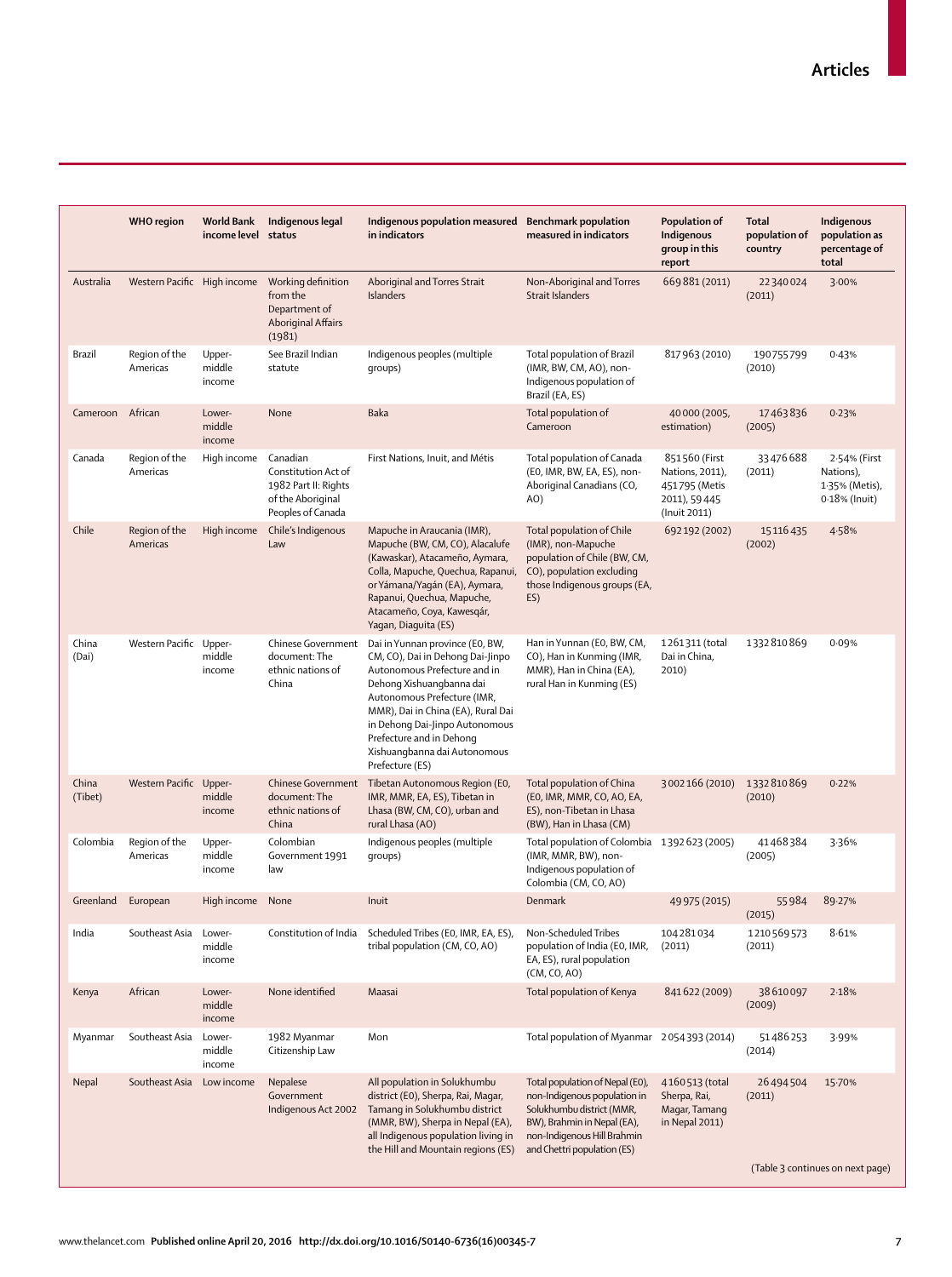|                             | <b>WHO</b> region              | World Bank<br>income level | Indigenous legal<br>status                                    | Indigenous population measured Benchmark population<br>in indicators                                                                                                                                                                                                                                                                    | measured in indicators                                                                                                                                                                                                                                 | Population of<br>Indigenous<br>group in this<br>report | <b>Total</b><br>population of<br>country | Indigenous<br>population as<br>percentage of<br>total |
|-----------------------------|--------------------------------|----------------------------|---------------------------------------------------------------|-----------------------------------------------------------------------------------------------------------------------------------------------------------------------------------------------------------------------------------------------------------------------------------------------------------------------------------------|--------------------------------------------------------------------------------------------------------------------------------------------------------------------------------------------------------------------------------------------------------|--------------------------------------------------------|------------------------------------------|-------------------------------------------------------|
|                             | (Continued from previous page) |                            |                                                               |                                                                                                                                                                                                                                                                                                                                         |                                                                                                                                                                                                                                                        |                                                        |                                          |                                                       |
| New<br>Zealand/<br>Aotearoa |                                |                            | Western Pacific High income Treaty of Waitangi                | Māori                                                                                                                                                                                                                                                                                                                                   | Non-Māori population of<br>New Zealand                                                                                                                                                                                                                 | 598605<br>(2013)                                       | 4471100<br>(2013)                        | 14.90%                                                |
| Nigeria<br>(Fulani)         | African                        | Lower-<br>middle<br>income | None identified                                               | Fulani                                                                                                                                                                                                                                                                                                                                  | Total population of Nigeria                                                                                                                                                                                                                            | 5300000<br>(2007)                                      | 140431790<br>(2006)                      | 3.77%                                                 |
| Nigeria<br>(Ijaw)           | African                        | Lower-<br>middle<br>income | None identified                                               | ljaw                                                                                                                                                                                                                                                                                                                                    | Total population of Nigeria                                                                                                                                                                                                                            | 14828429<br>(2007)                                     | 140431790<br>(2006)                      | 10.56%                                                |
| Norway                      | European                       |                            | High income The Sami Act                                      | Sami                                                                                                                                                                                                                                                                                                                                    | Population of non-Sami<br>settlement areas north of the (2013)<br>Arctic Circle (E0), non-<br>Indigenous population of<br>Norway (AO, EA)                                                                                                              | 55652                                                  | 5051275<br>(2013)                        | 1.105%                                                |
| Pakistan                    | Eastern<br>Mediterranean       | Lower-<br>middle<br>income | Tribal Areas<br>recognised in<br>Pakistan<br>Constitution     | Federal Administered Federal Administered Tribal Areas                                                                                                                                                                                                                                                                                  | Total population of Pakistan                                                                                                                                                                                                                           | 3176331<br>(1998)                                      | 132352279<br>(1998)                      | 2.40%                                                 |
| Panama                      | Region of the<br>Americas      | Upper-<br>middle<br>income | Panama Constitution<br>and laws creating<br>reservations      | Kuna Yala, Emberá-Wounaan,<br>Ngäbe Buglé (IMR, MMR, E0, CM),<br>Kuna, Ngäbe Buglé, Teribe/Naso,<br>Bokota, Emberá, Wounaan, and<br>Bri Bri (EA, ES)                                                                                                                                                                                    | Population of Panama except<br>Kuna Yala, Emberá-Wounaan, (2010)<br>Ngäbe Buglé regions (E0,<br>IMR, MMR, CM), population<br>of Panama except Kuna,<br>Ngäbe Buglé, Teribe/Naso,<br>Bokota, Emberá Wounaan<br>and Bri Bri (EA),<br>non-Indigenous (ES) | 199857                                                 | 3405813<br>(2010)                        | 5.95%                                                 |
| Peru                        | Region of the<br>Americas      | Upper-<br>middle<br>income | Peru Law of previous<br>consultation for<br>Indigenous people | Indigenous people from the<br>Amazonian region (IMR, BW, EA,<br>ES), all Amazonian region (CM)                                                                                                                                                                                                                                          | Spanish mother tonque                                                                                                                                                                                                                                  | 300000<br>(2003 estimate)                              | 27103457<br>(2003)                       | 1.11%                                                 |
| Russia                      | European                       | High income                | The Constitution of<br>the Russian<br>Federation              | Nenets in the Yamalo-Nenets<br>Autonomous Okrug                                                                                                                                                                                                                                                                                         | Total population of the<br>Yamalo-Nenets Autonomous (2010)<br>Okrug                                                                                                                                                                                    | 29772                                                  | 142 900 000<br>(2010)                    | 0.02%                                                 |
| Sweden                      | European                       |                            | High income Sami Parliament Act Sami                          |                                                                                                                                                                                                                                                                                                                                         | Population of Sweden<br>excluding communities with<br>high share of Sami (E0, IMR,<br>EA, ES), outside of Sami<br>administrative area in<br>Sweden (BW)                                                                                                | 20000<br>(2014, estimate)                              | 9747355<br>(2014)                        | 0.21%                                                 |
| Thailand                    | Southeast Asia                 | Upper-<br>middle<br>income | None identified                                               | <b>Ethnic minorities</b>                                                                                                                                                                                                                                                                                                                | Thai-speaking population of<br>Thailand                                                                                                                                                                                                                | 1901468<br>(2010)                                      | 65981659<br>(2010)                       | 2.88%                                                 |
| USA                         | Region of the<br>Americas      | High income USA federal    | regulations                                                   | American Indians and Alaska<br>Natives (AIAN), Native Hawaiians<br>in Hawaii (NH; E0, IMR, BW, AO,<br>EA, ES), Native Hawaiians and<br>other Pacific Islanders (NHPI; EA,<br>ES)                                                                                                                                                        | Total population of USA (E0,<br>AIAN IMR, BW, CO, EA, ES),<br>non-Indigenous Hawaiians<br>(NH IMR, BW)                                                                                                                                                 | 5220579<br>(AIAN 2010),<br>1225195 (NHPI<br>2010)      | 308745538<br>(2010)                      | 1.69%(AIAN),<br>0.40% (NHPI)                          |
| Venezuela                   | Region of the<br>Americas      |                            | High income See Venezuela<br>Constitution                     | Indigenous peoples (multiple<br>groups)                                                                                                                                                                                                                                                                                                 | Non-Indigenous population<br>of Venezuela                                                                                                                                                                                                              | 724592<br>(2011)                                       | 27227930<br>(2011)                       | 2.66%                                                 |
|                             |                                |                            |                                                               | IMR=infant mortality rate. BW=birthweight. CM=child malnutrition. AO=adult obesity. E0=life expectancy at birth. EA=educational attainment. ES=economic status. CO=child obesity. MMR=maternal mortality<br>ratio. AIAN=American Indian and Alaska Natives. NHPI=Native Hawaiians and Pacific Islanders. NH=Native Hawaiians in Hawaii. |                                                                                                                                                                                                                                                        |                                                        |                                          |                                                       |

*Table 3:* **Population information by country**

Indirect methods were used to calculate life expectancy at birth and infant mortality rate (Colombia, India, Thailand, and Tibet) if death data were not disaggregated by Indigenous status or were of questionable quality. Indirect methods estimate deaths by analysis of changes in population cohorts. However, bias might be introduced through migration or changes in the identification status of individuals.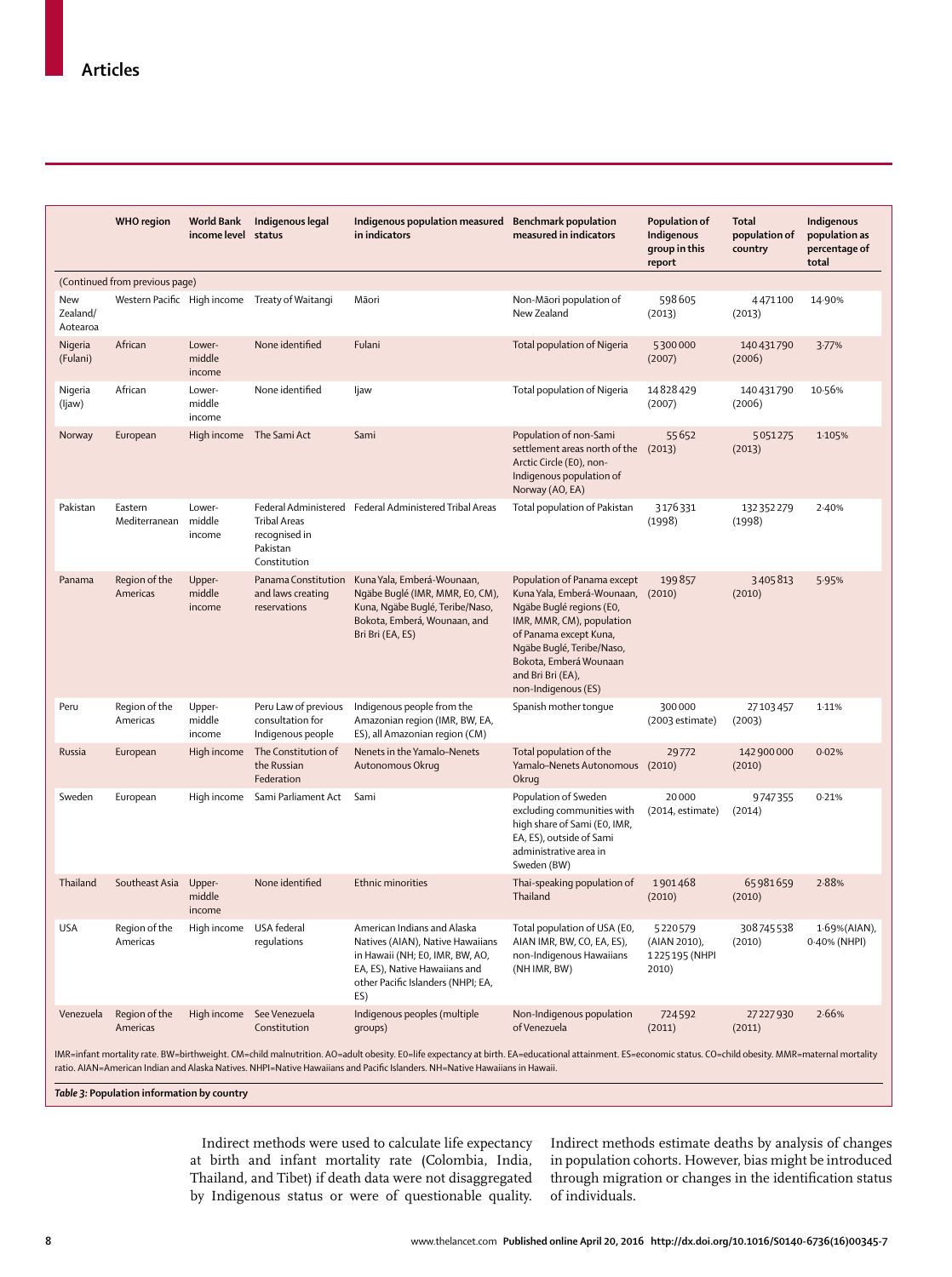|                | <b>Measure</b>                                                                                          | Indigenous population |                 |                | <b>Benchmark population</b> | Indigenous rate or<br>prevalence                                               | Benchmark rate or<br>prevalence         | <b>Difference</b>                | Ratio                      |
|----------------|---------------------------------------------------------------------------------------------------------|-----------------------|-----------------|----------------|-----------------------------|--------------------------------------------------------------------------------|-----------------------------------------|----------------------------------|----------------------------|
|                |                                                                                                         | Time<br>period        | n/N             | Time<br>period | n/N                         |                                                                                |                                         |                                  |                            |
| Australia      |                                                                                                         |                       |                 |                |                             |                                                                                |                                         |                                  |                            |
| E <sub>0</sub> | Years*                                                                                                  | 2010-12               |                 | 2010-12        |                             | Males 69-1 (67-8-70-4);<br>females 73-7 (72-5-74-9);<br>total 71-4 (70-2-72-7) | Males 79.7; females<br>83-1; total 81-4 | $-10.0$                          | 12.3 <sup>†</sup>          |
| IMR            | Deaths of children aged <1 2009-13<br>year per 1000 livebirths                                          |                       | 502/79672       | 2009-13        | 3714/1003783                | $6.3(5.8-6.9)$ #                                                               | $3.7(3.6-3.8)$ ‡                        | 2.6                              | $1.70(1.55 -$<br>$1.87$ )‡ |
| <b>MMR</b>     | Maternal deaths per<br>100 000 women who<br>gave birth                                                  | 2008-12               | 8/57971         | 2008-12        | 94/1428138                  | 13.8 (6.9-27.6)‡                                                               | $6.6(5.4 - 8.1)$ ‡                      | 7.2                              | $2.09(1.02 -$<br>4.30)‡    |
| <b>LBW</b>     | Children with birthweight<br>$<$ 2500 q $(\%)$                                                          | 2012                  | 1450/12314      | 2012           | 17793/297547                | $11.8\% (11.2 - 12.5)$                                                         | $6.0\%$ (5.9-6.1)‡                      | 5.8                              | $1.97(1.86 -$<br>$2.08$ )‡ |
| <b>HBW</b>     | Children with birthweight 2012<br>≥4500 g (%)                                                           |                       | 197/12314       | 2012           | 5060/297547                 | $1.6\%$ (1.4–1.8)‡                                                             | 1.7% (1.7–1.7)‡                         | $-0.1$                           | $0.94(0.82 -$<br>$1.09$ )‡ |
| CM             | Underweight children<br>aged 2-14 years (Cole's<br>cutoff, $\%$ ) <sup>9</sup>                          | 2012-13               | 12100/151900    | 2012-13        | 134900/2802200              | 8.0% (SE 0.656)                                                                | 4.8% (SE 0.384)                         | 3.2                              | 1.67                       |
| CO             | Obese children aged 2-14<br>years (Cole's cutoff, %) § <sup>9</sup>                                     | 2012-13               | 15400/151900    | 2012-13        | 182600/2802200              | 10.2% (SE 0.796)                                                               | 6.5% (SE 0.488)                         | $3-7$                            | 1.57                       |
| A <sub>O</sub> | Adults aged 15 years and<br>over with BMI $\geq$ 30 kg/m <sup>2</sup><br>$(\%)\$                        | 2012-13               | 128100/342800   | 2012-13        | 3920600/14854900            | 41.0% (39.4–42.6)                                                              | 26.2% (25.4-27.0)                       | $14-8$                           | 1.56                       |
| EA             | Adults aged 20-24 years<br>who attained year 12<br>qualification equivalent<br>(%)                      | 2012-13               | 34154/58386     | 2013           | 1307121/1518984             | 58.5% (53.9-63.1)                                                              | 86.1% (83.5-88.7)                       | $-27.6$                          | 0.68                       |
| <b>ES</b>      | Households with<br>equivalised incomes less<br>than US\$420 per week<br>(Australian minimum<br>wage, %) | 2011                  | 99487/178159    | 2011           | 2550210/6753657)            | 55.8%                                                                          | 37.8%                                   | 18.0                             | 1.51                       |
| <b>Brazil</b>  |                                                                                                         |                       |                 |                |                             |                                                                                |                                         |                                  |                            |
| <b>IMR</b>     | Deaths of children aged <1 2009-10<br>year per 1000 livebirths                                          |                       | 705/17373       | 2009-10        | 45574/2988419               | 40.6 (37.7-43.7)‡                                                              | 15-3 (15-2-15-4)‡                       | $25-3$                           | $2.65(2.46 -$<br>$2.86$ )‡ |
| LBW            | Children with birthweight 2008-09<br>$<$ 2500 q $(\%)$                                                  |                       | 298/3955        | 2006           | 320/4697                    | $7.5\%$ (6.5-8.6)‡                                                             | $6.8\% (6.1–7.6)$ ‡                     | 0.7                              | $1.10(0.92 -$<br>$1.32$ )‡ |
| <b>CM</b>      | Children aged <5 years<br>with stunting (WHO/<br>NCHS standard, <sup>8</sup> %)                         | 2008-09               | 1545/6011       | 2006           | 305/4363                    | 25.7%                                                                          | 7.0%                                    | $18-7$                           | 3.67                       |
| A <sub>O</sub> | Females aged 15-49 years<br>with BMI $\geq$ 30 kg/m <sup>2</sup> (%)                                    | 2008-09               | 903/5714        | 2006           | 2382/14782                  | 15.8%                                                                          | 16.1%                                   | $-0.3$                           | 0.98                       |
| EA             | Adults aged 25-59 years<br>who attained year 12<br>qualification equivalent<br>(%)                      | 2009-10               | 66708/301821    | 2009-10        | 36105016/89418135           | 22.1%                                                                          | 40.3%                                   | $-18.2$                          | 0.54                       |
| ES             | Households with income<br>below Brazilian minimum<br>salary (R\$510 [US\$283]<br>per month, %)          | 2009-10               | 136 549/215 590 | 2009-10        | 23763551/57228413           | 63.3%                                                                          | 41.5%                                   | $21-8$                           | 1.53                       |
| Cameroon       |                                                                                                         |                       |                 |                |                             |                                                                                |                                         |                                  |                            |
| EO             | Years*                                                                                                  | 2001                  |                 | 2013           | $\ddot{\phantom{a}}$        | Males 35; females 36;<br>total $35.5$                                          | Males 56; females 58;<br>total 57.0     | $-21.5$                          | $37.7+$                    |
| EA             | Children aged 5-19 years<br>attending primary and<br>secondary school (%)                               | 2001                  |                 | 2005           | 2741727/4924319             | 33.0%                                                                          | 55.7%                                   | $-22.7$                          | 0.59                       |
| Canada         |                                                                                                         |                       |                 |                |                             |                                                                                |                                         |                                  |                            |
| EO             | Years                                                                                                   |                       |                 |                |                             |                                                                                |                                         |                                  |                            |
|                |                                                                                                         |                       |                 |                |                             |                                                                                |                                         | (Table 4 continues on next page) |                            |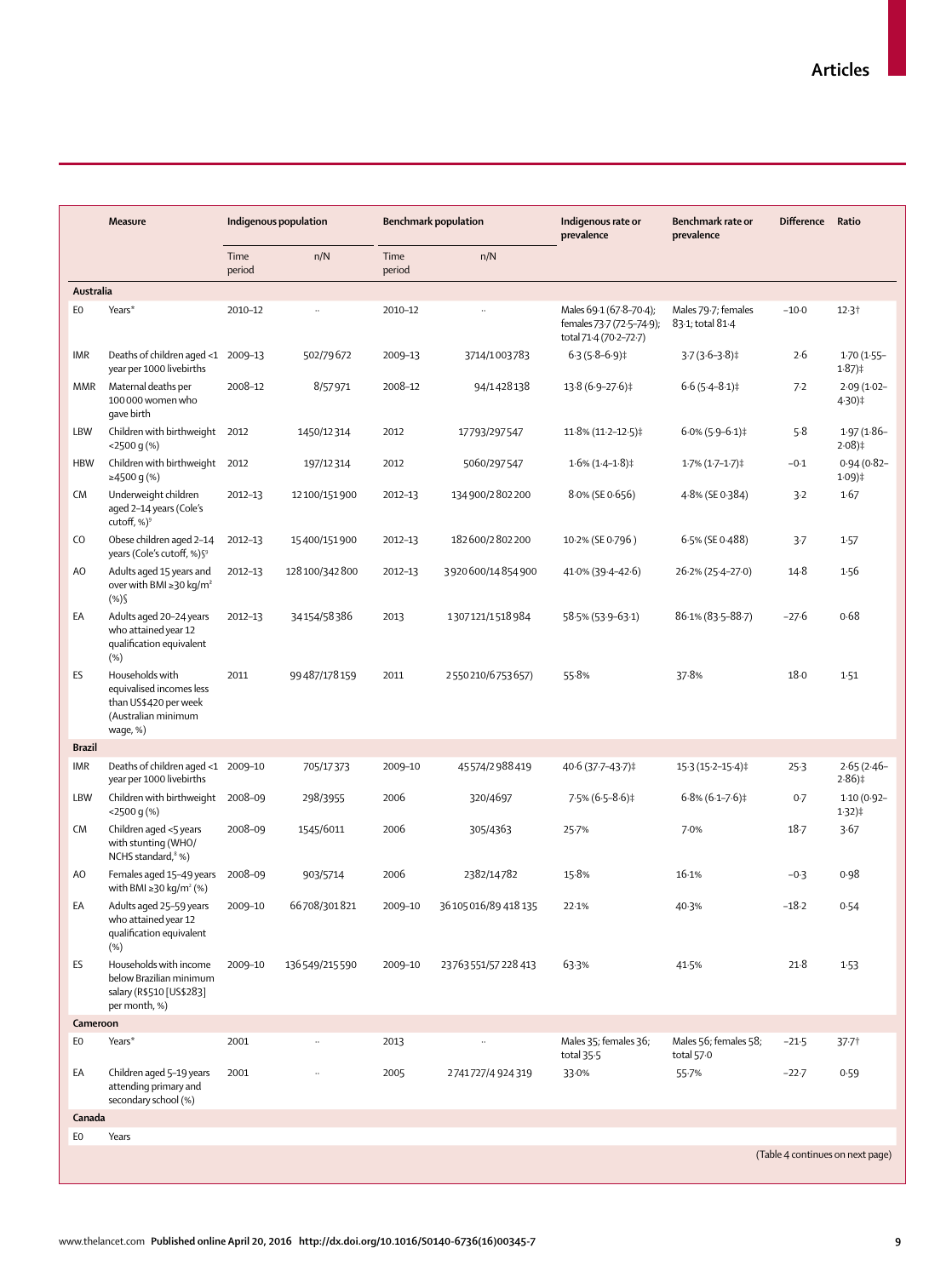|                | <b>Measure</b>                                                                                                         |                | Indigenous population |                | <b>Benchmark population</b> | Indigenous rate or<br>prevalence                                      | Benchmark rate or<br>prevalence                                              | <b>Difference</b>                | Ratio                  |
|----------------|------------------------------------------------------------------------------------------------------------------------|----------------|-----------------------|----------------|-----------------------------|-----------------------------------------------------------------------|------------------------------------------------------------------------------|----------------------------------|------------------------|
|                |                                                                                                                        | Time<br>period | n/N                   | Time<br>period | n/N                         |                                                                       |                                                                              |                                  |                        |
|                | (Continued from previous page)                                                                                         |                |                       |                |                             |                                                                       |                                                                              |                                  |                        |
|                | <b>First Nations</b>                                                                                                   | 2017¶          |                       | 2017¶          |                             | Males 73.0 (ME 0.4);<br>females 78.0 (ME 0.4);<br>total 75.5 (ME 0.4) | Males 79.0 (ME < 0.1);<br>females 83.0 (ME < 0.1);<br>total 81.0 (ME < 0.1)  | $-5.5$                           | $6.8 +$                |
|                | Inuit                                                                                                                  | 2017¶          | $\ddot{\phantom{a}}$  | 2017¶          | $\ddot{\phantom{a}}$        | Males 64-0; females<br>73.0; total 68.5                               | Males 79.0 (ME < 0.1);<br>females $83.0$ (ME <0.1);<br>total 81.0 (ME < 0.1) | $-12.5$                          | $15 - 4$               |
|                | Métis                                                                                                                  | 2017¶          | $\ddot{\phantom{a}}$  | 2017¶          | $\ddotsc$                   | Males 74.0 (ME 0.9);<br>females 80.0 (ME 0.9);<br>total 77.0 (ME 0.9) | Males 79.0 (ME < 0.1);<br>females 83.0 (ME <0.1);<br>total 81.0 (ME < 0.1)   | $-4.0$                           | 4.9 <sup>†</sup>       |
| <b>IMR</b>     | Deaths of children aged<br><1 year per 1000 livebirths 2007<br>(First Nations)                                         | 1997-          |                       | 1997-<br>2007  |                             | $10-7$                                                                | 5.7                                                                          | $5-0$                            | 1.87                   |
| LBW            | Children with birthweight 2001-02<br><2500 g (First Nations, %)                                                        |                | 550/9650              | 2001-02        | 7347/131200                 | $5.7\%$ (5.0-6.4)                                                     | $5.6\%$ (5.4–5.8)                                                            | 0.1                              | $1-02$                 |
| <b>HBW</b>     | Children with birthweight<br>>4000 g (First Nations, %)                                                                | 2001-02        | 2007/9650             | 2001-02        | 8630/131200                 | 20.8% (19.5-22.1)                                                     | 14.2% (13.9-14.5)                                                            | 6.6                              | 1.46                   |
| CO.            | Obese children aged<br>2-17 years (WHO<br>standard; <sup>8</sup> First Nations<br>off-reserve, Métis, and<br>Inuit, %) | 2004           | 93/589                | 2004           | 945/11816                   | 15.8% (SE 0.5)                                                        | 8.0% (SE 0.1)                                                                | 7.8                              | 1.98                   |
| A <sub>O</sub> | Adults aged ≥18 years<br>with BMI ≥30 (Aboriginal,<br>%)                                                               | 2004           | 275/727               | 2004           | 3103/13728                  | 37.8% (SE 0.8)                                                        | 22.6% (SE 0.1)                                                               | $15 - 2$                         | 1.67                   |
| EA             | Adults aged 18-44 years<br>who attained year 12<br>qualification equivalent<br>(%)                                     |                |                       |                |                             |                                                                       |                                                                              |                                  |                        |
|                | <b>First Nations</b>                                                                                                   | 2008-12        | 10864/16461           | 2011           | 11                          | $66.0\% (60.0 - 72.0)$                                                | 89.0%                                                                        | $-23.0$                          | 0.74                   |
|                | Inuit                                                                                                                  | 2012           | 1032/2457             | 2011           | 11                          | 42.0%                                                                 | 89.0%                                                                        | $-47.0$                          | 0.47                   |
|                | Métis                                                                                                                  | 2012           | 3686/4787             | 2011           | $\mathsf{I}$                | 77.0%                                                                 | 89.0%                                                                        | $-12.0$                          | 0.87                   |
| ES             | Individuals earning less<br>than CAN\$10000<br>(US\$7460) per year (First<br>Nations, %)                               | 2009           | 3589/11043            | 2008-10        | $\mathbf{  }$               | 32.5%                                                                 | 16.6%                                                                        | $15-9$                           | 1.96                   |
| Chile          |                                                                                                                        |                |                       |                |                             |                                                                       |                                                                              |                                  |                        |
| IMR            | Deaths of children aged<br><1 year per 1000 livebirths<br>(%)                                                          | 2011           | 174/20035             | 2011           | 1742/227323                 | $8.7(8.3 - 9.1)$                                                      | $7.7(7.6 - 7.8)$                                                             | $1-0$                            | $1.13(0.96 -$<br>1.33) |
|                | LBW Children with birthweight 2004<br>$<$ 2500 q $(\%)$                                                                |                | 791/15273             | 2004           | 12109/215079                | $5.2\% (4.8 - 5.6)$                                                   | $5.6\%$ (5.5-5.7)                                                            | $-0.5$                           | $0.92(0.85 -$<br>0.99) |
| <b>HBW</b>     | Children with birthweight 2004<br>≥4000 g (%)                                                                          |                | 1642/15273            | 2004           | 19594/215079                | $10.8\%$ (10.3-11.3)                                                  | $9.1\%$ (9.0-9.2)                                                            | 1·6                              | $1.18(1.11 -$<br>1.78  |
| CM             | Children aged 6-7 years<br>with stunting (WHO/<br>NCHS standard, <sup>8</sup> %)                                       | 2005           | 82/2212               | 2005           | 4295/165196                 | $3.7\%$ (2.9-4.5)                                                     | $2.6\% (2.5 - 2.7)$                                                          | $1-1$                            | $1.42(1.12 -$<br>1.78) |
| CO             | Obese children aged<br>6-7 years (NCHS/CDC<br>2002, <sup>24</sup> %)                                                   | 2005           | 389/2229              | 2005           | 30828/165742                | 17.5% (15.9-19.1)                                                     | 18.6% (18.4-18.8)                                                            | $-1.1$                           | $0.94(0.84 -$<br>1.05) |
| EA             | Literacy rate of individual<br>aged >10 years (%)                                                                      | 2002           | 529758/577323         | 2002           | 11586396/12071438           | 91.8% (91.7-91.9)                                                     | 96.0% (95.99-96.01)                                                          | $-4.2$                           | $0.96(0.95 -$<br>0.96) |
| ES             | Individuals earning below<br>the Chilean poverty line<br>(\$72098 [US\$106] per<br>month, %)                           | 2011           | 260217/1369563        | 2011           | 2175407/15538622            | 19.0% (18.90-19.06)                                                   | 14.0% (13.98-14.02)                                                          | $5-0$                            | $1.36(1.35 -$<br>1.36) |
|                |                                                                                                                        |                |                       |                |                             |                                                                       |                                                                              | (Table 4 continues on next page) |                        |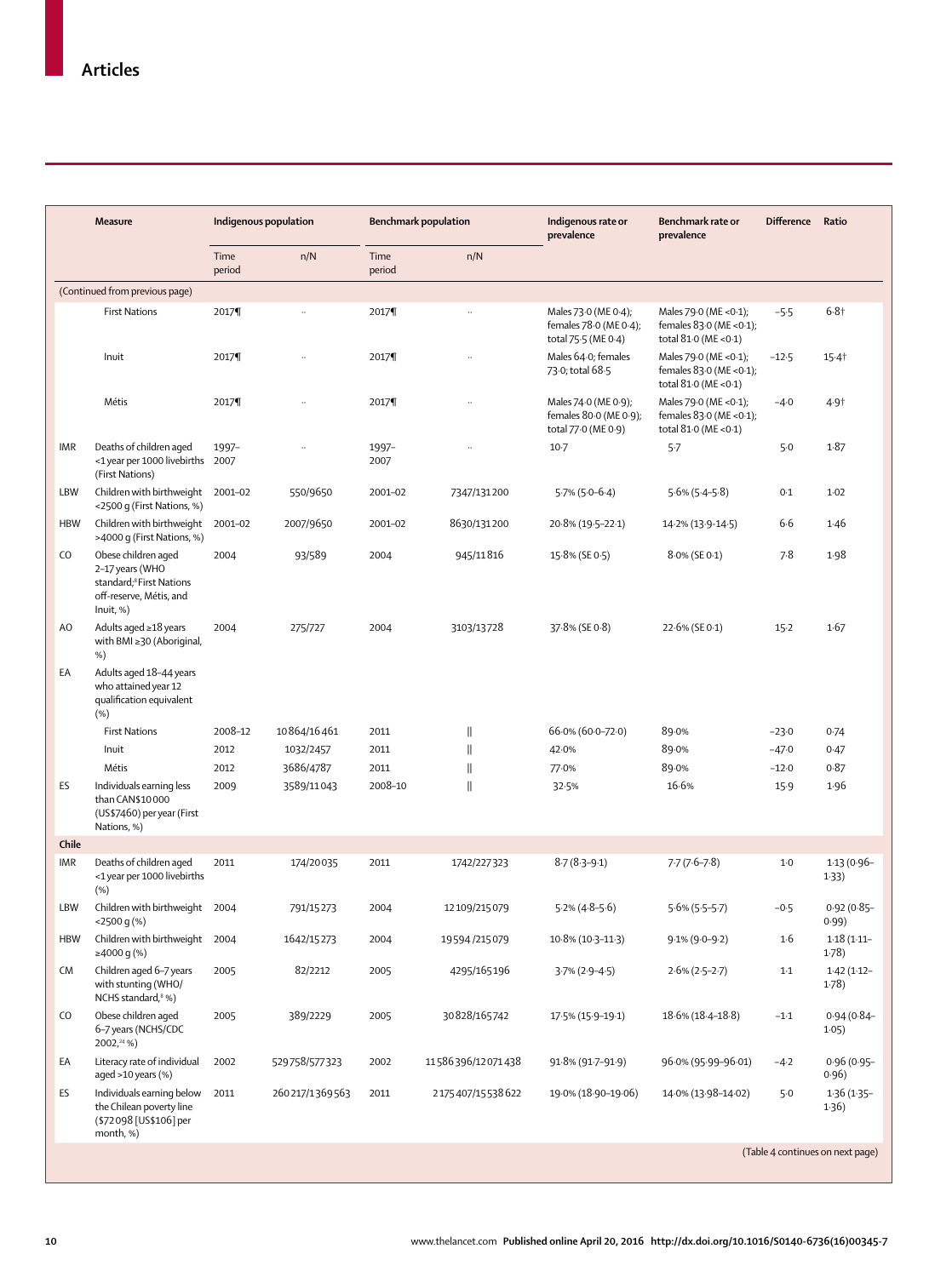| <b>Measure</b> |                                                                                                 | Indigenous population |                      | <b>Benchmark population</b> |                          | Indigenous rate or<br>prevalence        | Benchmark rate or<br>prevalence         | <b>Difference</b> | Ratio                      |
|----------------|-------------------------------------------------------------------------------------------------|-----------------------|----------------------|-----------------------------|--------------------------|-----------------------------------------|-----------------------------------------|-------------------|----------------------------|
|                |                                                                                                 | Time<br>period        | n/N                  | Time<br>period              | n/N                      |                                         |                                         |                   |                            |
|                | (Continued from previous page)                                                                  |                       |                      |                             |                          |                                         |                                         |                   |                            |
| China (Dai)    |                                                                                                 |                       |                      |                             |                          |                                         |                                         |                   |                            |
| E0             | Years                                                                                           | 2000                  | $\ldots$             | 2000                        | $\ddotsc$                | Males 64-5; females<br>69.9; total 67.2 | Males 67.0; females<br>69.9; total 68.5 | $-1.3$            | $1.8 +$                    |
| <b>IMR</b>     | Deaths of children aged<br><1 year per 1000 livebirths                                          | 2010                  | .,                   | 2010                        |                          | $13 - 2$                                | 8.1                                     | 5.1               | 1.63                       |
| <b>MMR</b>     | Maternal deaths per<br>100 000 women who<br>gave birth                                          | 2010                  | $\ddot{\phantom{a}}$ | 2010                        |                          | 64.0                                    | $40-4$                                  | 23.6              | 1.60                       |
| LBW            | Children with birthweight 2013<br><2500 g (%)                                                   |                       | 192/2691             | 2013                        | 58/1284                  | $7.1\% (6.2 - 8.2)$ ‡                   | $4.5\%$ (3.5-5.8)‡                      | 2.6               | $1.58(1.18 -$<br>$2.12$ )‡ |
| CM             | Children aged 0-7 years<br>with stunting (WHO/<br>NCHS standard, <sup>8</sup> %)                | 2013                  | 399/2970             | 2013                        | 145/1416                 | 13.4%                                   | 10.2%                                   | 3.2               | $1-31$                     |
| CO             | Obese children aged<br>0-7 years (WHO standard, <sup>8</sup><br>%)                              | 2013                  | 81/2970              | 2013                        | 47/1417                  | 2.7%                                    | 3.3%                                    | $-0.6$            | 0.82                       |
| EA             | Individuals >6 years who<br>attained year 9<br>qualification equivalent<br>(%)                  | 2010                  | 210510/908620        | 2010                        | 411 111 077/933 993 066  | 25.4%                                   | 42.3%                                   | $-16.9$           | 0.60                       |
| ES             | Individuals earning less<br>than China's poverty line<br>(2300 Yuan [US\$360] per<br>year, %)   | 2014                  |                      | 2014                        |                          | 0.6%                                    | 7.1%                                    | $-6.5$            | 0.08                       |
| China (Tibet)  |                                                                                                 |                       |                      |                             |                          |                                         |                                         |                   |                            |
| EO             | Years                                                                                           | 2010                  | $\ddot{\phantom{a}}$ | 2010                        |                          | Males 70-4; females<br>74-8; total 72-6 | Males 72-4; females<br>77-4; total 74-8 | $-2.2$            | 2.9 <sub>†</sub>           |
| <b>IMR</b>     | Deaths of children aged<br><1 year per 1000 livebirths                                          | 2010                  | $\ddotsc$            | 2012                        |                          | 19.0                                    | $10-3$                                  | $8-7$             | 1.84                       |
| <b>MMR</b>     | Maternal deaths per<br>100 000 women who<br>gave birth                                          | 2009                  | 3/2789               | 2009                        | $\ddotsc$                | 107.6 (34.7-333.6)‡                     | 31.9                                    | $75 - 7$          | 3.37                       |
| LBW            | Children with birthweight 2005<br>$<$ 2500 q $(\%)$                                             |                       | 236/1939             | 2005                        | 109/601                  | 12.2% (10.74-13.66)                     | 18.1% (15.02-21.18)                     | $-5.9$            | 0.67                       |
| <b>CM</b>      | Children aged 9-10 years<br>with stunting (WHO/<br>NCHS standard, <sup>8</sup> %)               | 2005                  | 4/405                | 2005                        | 13/403                   | $1.0\%$ (0.13-1.97)                     | $3.2\%$ (1.48-4.92)                     | $-2.2$            | 0.31                       |
| CO             | Obese children aged<br>9-10 years*§ (Cole's<br>cutoff, %)                                       | 2005                  | 4/405                | 2005                        | 2/403                    | $1.0\%$ (0.37-2.61)                     | $0.5\%$ (0.12-1.97)                     | 0.5               | 2.00                       |
| A <sub>O</sub> | Adults aged 30-70 years<br>(IN) and >18 years (BM)<br>with BMI $\geq$ 30 kg/m <sup>2</sup> (%)§ | 2006                  | 47/1020              | 2002                        | 5646/98658               | 4.6% (3.32-5.90)                        | 5.7% (5.58-5.86)                        | $-1.1$            | 0.81                       |
| EA             | Individuals aged >6 years<br>who attained year 12<br>qualification equivalent<br>(%)            | 2010                  | 296351/2705849       | 2010                        | 305 021762/1242 546 122  | 10.9% (10.86-10.94)                     | 24.5% (24.5-24.5)                       | $-13.6$           | 0.44                       |
| ES             | Individuals earning less<br>than China's poverty line<br>(2300 Yuan [US\$360] per<br>year, %)   | 2010                  | 1032688/3002000      | 2010                        | 166 000 000/1332 811 000 | 34.4% (34.35-34.45)                     | $12.5\%$ (12.45–12.46)                  | 21.9              | 2.75                       |
| Colombia       |                                                                                                 |                       |                      |                             |                          |                                         |                                         |                   |                            |
| IMR            | Deaths of children aged <1 2012<br>year per 1000 livebirths                                     |                       | 450/13867            | 2012                        | 8220/676835              | 32.5                                    | $12-1$                                  | $20-4$            | 2.69                       |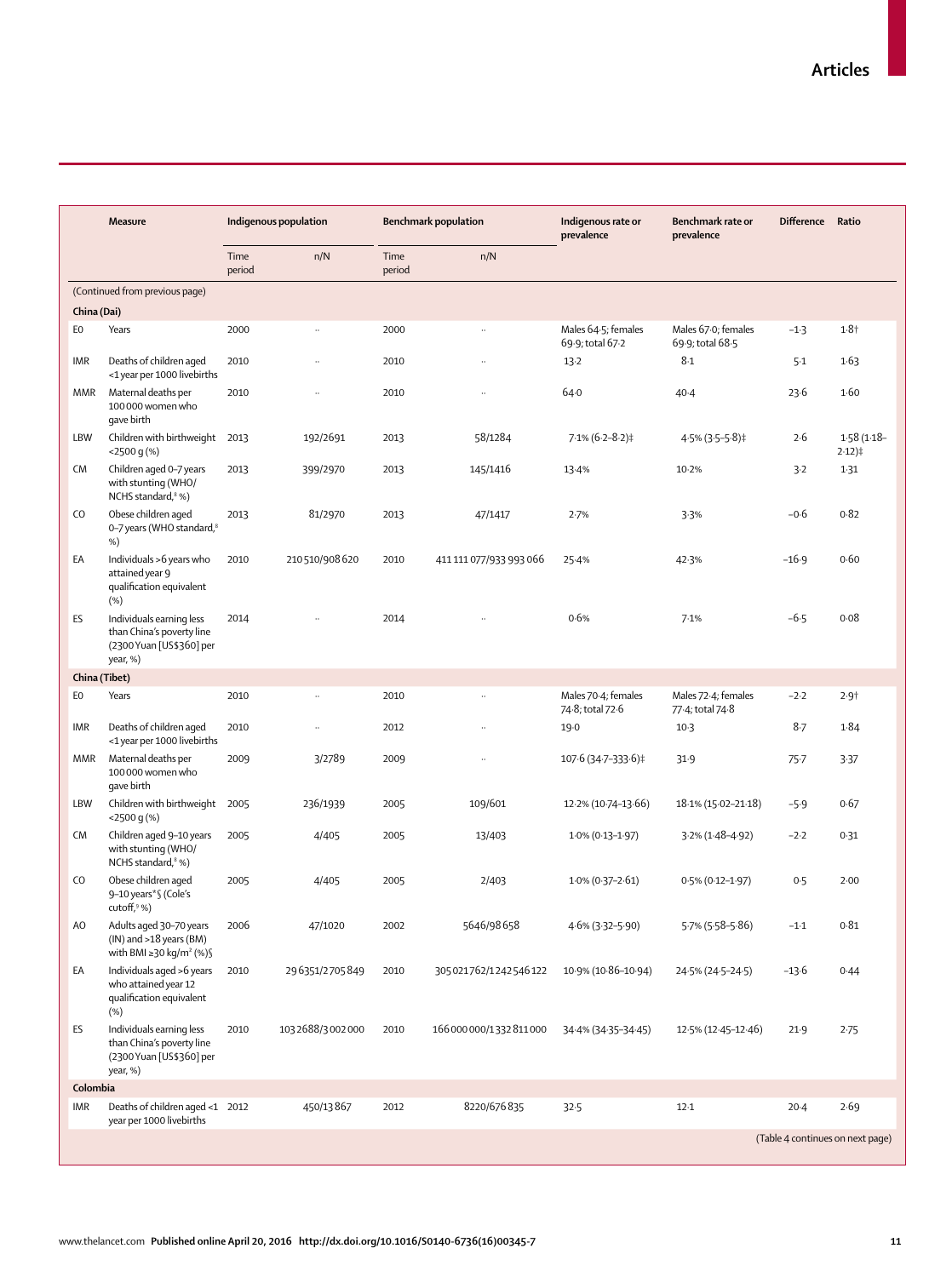|                  | <b>Measure</b>                                                                                                       |                | Indigenous population |                | <b>Benchmark population</b> | Indigenous rate or<br>prevalence        | Benchmark rate or<br>prevalence         | <b>Difference</b>                | Ratio                                                     |
|------------------|----------------------------------------------------------------------------------------------------------------------|----------------|-----------------------|----------------|-----------------------------|-----------------------------------------|-----------------------------------------|----------------------------------|-----------------------------------------------------------|
|                  |                                                                                                                      | Time<br>period | n/N                   | Time<br>period | n/N                         |                                         |                                         |                                  |                                                           |
|                  | (Continued from previous page)                                                                                       |                |                       |                |                             |                                         |                                         |                                  |                                                           |
| <b>MMR</b>       | Maternal deaths per<br>100 000 women who<br>gave birth                                                               | 2012           | 33/13867              | 2012           | 446/676835                  | 237.9 (169.1-334.6)‡                    | 65.8 (60.0-72.2)‡                       | 172.1                            | $3.62(2.54 -$<br>$5.15$ )‡                                |
| LBW              | Children with birthweight 2012<br>$<$ 2500 q(%)                                                                      |                | 967/12588             | 2012           | 60472/673201                | 7.7% (7.2-8.2)‡                         | $8.9\% (8.8 - 9.0)$ ‡                   | $-1.2$                           | $0.86(0.81 -$<br>$0.92$ )‡                                |
| <b>HBW</b>       | Children with birthweight 2012<br>≥4000 g $%$                                                                        |                | 434/12588             | 2012           | 22379/673201                | $3.4\%$ (3.1-3.7)‡                      | $3.3\%$ (3.3-3.3)‡                      | 0.1                              | $1.02(0.94 -$<br>$1.13)$ <sup><math>\ddagger</math></sup> |
| CM               | Children aged <5 years<br>with stunting (WHO/<br>NCHS standard, $8\%$ )                                              | 2010           | 823/2353              | 2010           | 1857/15343                  | 29.5% (25.3-34.1)                       | $12.3\%$ (11.6–13.1)                    | $17-2$                           | 2.40                                                      |
| CO               | Obese children aged<br>0-4 years (WHO<br>standard, $^8$ %)§                                                          | 2010           | 135/2353              | 2010           | 757/15343                   | $6.8\%$ (5.2-8.8)                       | $5.1\% (4.7-5.6)$                       | $1-7$                            | $1-33$                                                    |
| A <sub>O</sub>   | Adults aged 18-64 years<br>with BMI $\geq$ 30 kg/m <sup>2</sup> (%) §                                                | 2010           | 1085/8554             | 2010           | 14258/80610                 | 15.1% (13.8-16.5)                       | $16.6\% (16.2 - 16.9)$                  | $-1.5$                           | 0.91                                                      |
| Greenland        |                                                                                                                      |                |                       |                |                             |                                         |                                         |                                  |                                                           |
| EO               | Years*                                                                                                               | 2009-13        |                       | 2012           |                             | Males 67-3; females<br>73-3; total 70-3 | Males 77-3; females<br>81.6; total 79.5 | $-9.2$                           | $11.5$ <sup>†</sup>                                       |
| IMR              | Deaths of children aged<br><1 year per 1000 livebirths                                                               | 2005-11        | 91/6000               | 2010           | 63411**                     | 15-2 (12-4-18-7)‡                       | $3.4(3.0 - 3.9)$ ‡                      | 11.8                             | $4.47(3.50 -$<br>$5.71$ )‡                                |
| LBW              | Children with birthweight 2005-10<br>$<$ 2500 q(%)                                                                   |                | 220/4600              | 2010           | 3252/63103                  | $4.8\%$ (4.2-5.5)‡                      | $5.2\%$ (5.0-5.4)‡                      | $-0.4$                           | $0.92(0.81 -$<br>$1.06$ )‡                                |
| CM <sup>++</sup> | Children aged 3-5* years<br>with stunting (WHO/<br>NCHS standard, $8\%$ )                                            | 1997-<br>2005  |                       |                | 658                         | 1.8%                                    |                                         |                                  |                                                           |
| CO               | Children aged 3-5 years<br>(IN), 6–8 years (BM; Cole's<br>cutoff, $9%$                                               | 1997-<br>2005  | $\ddot{\phantom{a}}$  | 2003           |                             | 10.5%                                   | 4.1%                                    | 6.4                              | 2.56                                                      |
| A <sub>O</sub>   | Adults aged >18 years<br>(IN), 18-69 years (BM)<br>with BMI ≥30 kg/m <sup>2</sup> (%)‡‡                              | 2005-10        | 3056**                | 2006-08        | 3471**                      | 23.1%                                   | 16.1%                                   | 7.0                              | 1.43                                                      |
| EA               | Individuals aged<br>10-69 years (IN),<br>15-69 years (BM) who<br>attained year 12<br>qualification equivalent<br>(%) | 2005-10        |                       | 2014           |                             | 46.0%                                   | 62.0%                                   | $-16.0$                          | 0.74                                                      |
| India            |                                                                                                                      |                |                       |                |                             |                                         |                                         |                                  |                                                           |
| EO               | Years                                                                                                                | 2011           | $\ddot{\phantom{a}}$  | 2011           | $\ddotsc$                   | Males 62.6; females<br>65-3; total 63-9 | Males 65.7; females<br>68-3; total 67-0 | $-3.1$                           | 4.6 <sup>†</sup>                                          |
| IMR              | Deaths of children aged<br><1 year per 1000 livebirths                                                               | 2008           |                       | 2008           | $\ddot{\phantom{a}}$        | 74.3                                    | $61 - 7$                                | 12.6                             | $1-20$                                                    |
| CM               | Children aged <5 years<br>with stunting (WHO/<br>NCHS standard, <sup>8</sup> %)                                      | 2008-09        | 7454/14587            | 2011-12        | 3787/8787                   | $51.1\% (50.3 - 51.9)$                  | 43.1% (42.1-44.1)                       | 8.0                              | 1.19                                                      |
| CO               | Obese children aged<br>14-17 years (WHO<br>standard, <sup>8</sup> %)                                                 | 2008-09        | 7/7084                | 2011-12        | 24/5945                     | $0.1\%$ (0.03-0.17)                     | $0.4\%$ 0.24-0.56)                      | $-0.3$                           | 0.29                                                      |
| A <sub>O</sub>   | Adults aged ≥18 years<br>with BMI $\geq$ 30 kg/m <sup>2</sup> (%) <sup>*</sup>                                       | 2008-09        | 141/70525             | 2011-12        | 1016/56425                  | $0.2\%$ (0.17-0.23)                     | 1.7% (1.69-1.91)                        | $-1.5$                           | 0.12                                                      |
| EA               | Adults aged ≥18 years<br>who attained year 12<br>qualification equivalent<br>(%)                                     | 2011-12        | 2753/41091            | 2011-12        | 36 598/265 200              | 6.7% (SE 0.003)                         | 13.8% (SE 0.002)                        | $-7.1$                           | 0.49                                                      |
|                  |                                                                                                                      |                |                       |                |                             |                                         |                                         | (Table 4 continues on next page) |                                                           |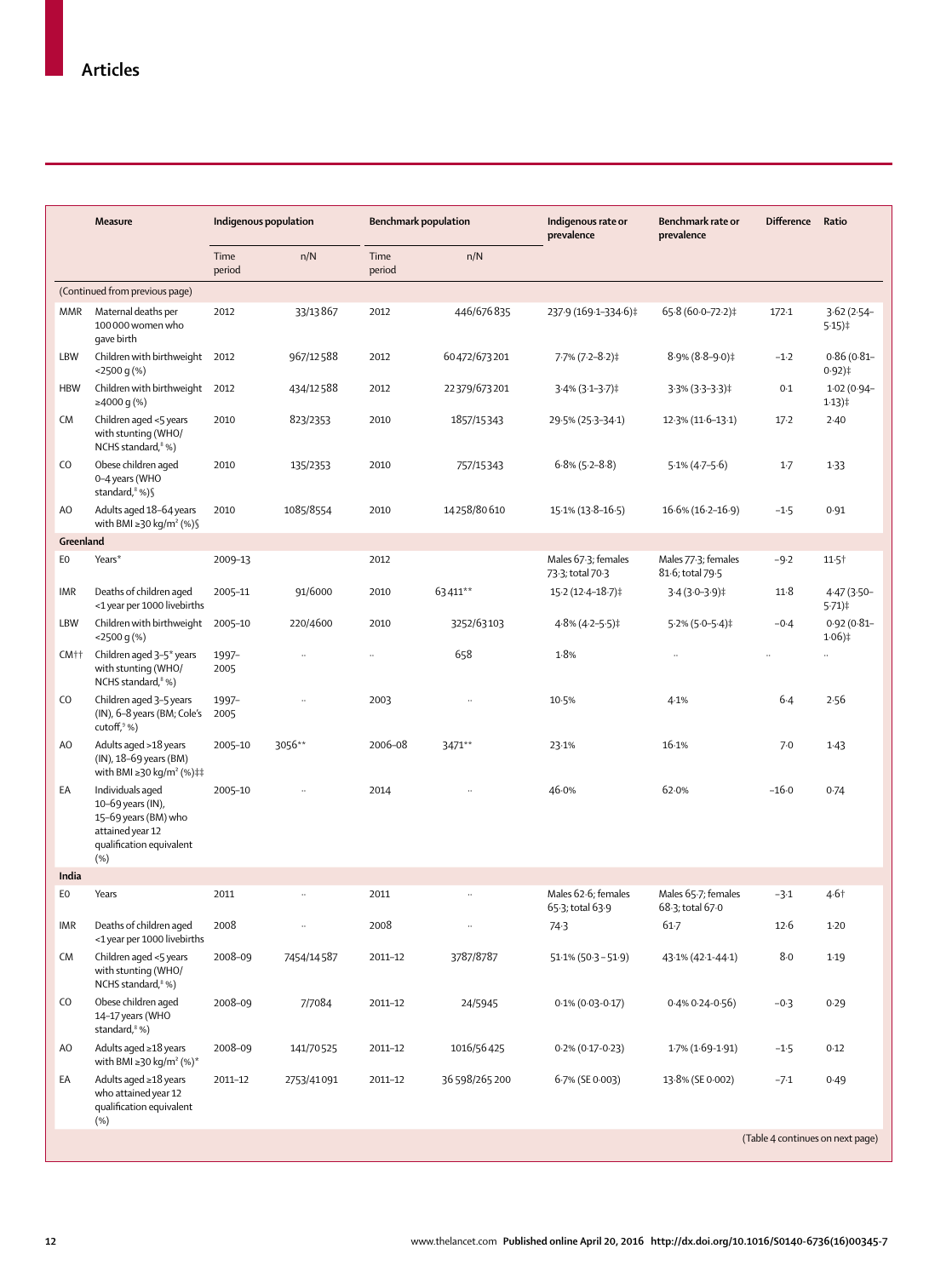|                | <b>Measure</b>                                                                                                                                    | Indigenous population |                      | <b>Benchmark population</b> |              | Indigenous rate or<br>prevalence                                    | Benchmark rate or<br>prevalence                                      | <b>Difference</b> | Ratio                            |
|----------------|---------------------------------------------------------------------------------------------------------------------------------------------------|-----------------------|----------------------|-----------------------------|--------------|---------------------------------------------------------------------|----------------------------------------------------------------------|-------------------|----------------------------------|
|                |                                                                                                                                                   | Time<br>period        | n/N                  | Time<br>period              | n/N          |                                                                     |                                                                      |                   |                                  |
|                | (Continued from previous page)                                                                                                                    |                       |                      |                             |              |                                                                     |                                                                      |                   |                                  |
| ES             | Individuals earning less<br>than India's poverty line<br>(Rs 816 [US\$12-40] in<br>villages and Rs 1000<br>[US\$15-20] in cities per<br>month, %) | 2011-12               | 26432/65103          | 2011-12                     | 81958/399797 | 40.6% (38.1-43.1)                                                   | 20.5% (19.7-21.3)                                                    | $20-1$            | 1.98                             |
| Kenya          |                                                                                                                                                   |                       |                      |                             |              |                                                                     |                                                                      |                   |                                  |
| EO             | Years*                                                                                                                                            | 2001                  | $\ddotsc$            | 1999                        | $\ddotsc$    | Males 42-0; females<br>45.0; total 43.5                             | Males 52-8; females<br>60-4; total 56-6                              | $-13.1$           | 23.1                             |
| <b>MMR</b>     | Maternal deaths per<br>100 000 livebirths                                                                                                         | 2008-09               | $\ddot{\phantom{a}}$ | 2008-09                     | .,           | $500-0$                                                             | 488.0                                                                | 12.0              | 1.02                             |
| <b>LBW</b>     | Children with bodyweight 2011<br><2500 g (%)                                                                                                      |                       | $\ddot{\phantom{a}}$ | 2013                        |              | 16.4%                                                               | 8.0%                                                                 | 8.4               | 2.05                             |
| <b>CM</b>      | Children aged <5 years<br>underweight (WHO<br>international ref pop, <sup>8</sup> %)                                                              | 2011-12               | $\ddotsc$            | 2009                        | ä,           | 20.7%                                                               | 16.4%                                                                | $4-3$             | 1.26                             |
| ЕA             | Literacy rate of individuals 2007<br>aged >15 years (%)                                                                                           |                       | $\ddotsc$            | 2010                        | t.           | 48.0%                                                               | 87.4%                                                                | $-39.4$           | 0.55                             |
| Myanmar        |                                                                                                                                                   |                       |                      |                             |              |                                                                     |                                                                      |                   |                                  |
| LBW            | Children with birthweight 2009-10<br>$<$ 2500 q $(\%)$                                                                                            |                       | 21/230               | 2009-10                     | 518/6028     | $9.1\% (6.0 - 14.0)$ ‡                                              | $8.5\%$ (7.8-9.2)‡                                                   | 0.68              | $1.08(0.67 -$<br>$1.67$ )‡       |
| <b>CM</b>      | Children aged <5 years<br>with stunting (WHO/<br>NCHS standard, <sup>8</sup> %)                                                                   | 2009-10               | 202/679              | 2009-10                     | 5385/15342   | 29.7% (26.3-33.1)                                                   | 35-1% (34-3-35-9)                                                    | $-5.4$            | 0.85                             |
| CO             | Obese children aged<br><5 years<br>(WHO standard, <sup>8</sup> %)                                                                                 | 2009-10               | 10/674               | 2009-10                     | 385/14821    | $1.5\%$ (0.6-2.4)                                                   | $2.6\% (2.3 - 2.9)$                                                  | $-1.1$            | 0.58                             |
| AO             | Adults aged 15-64 years<br>with BMI $\geq$ 30 kg/m <sup>2</sup> (%)                                                                               | 2009-10               | 35/445               | 2009-10                     | 472/7352     | $8.0\%$ (5.4-10.5)                                                  | $6.4\%$ (5.8–7.0)                                                    | 1·6               | 1.25                             |
| EA             | Net enrolment rates for<br>secondary education of<br>children aged 10-16 years<br>(%)                                                             | 2010                  | $\ddotsc$            | 2010                        | $\ddotsc$    | 63-4% (60-3-66-5)                                                   | 52.5% (50.3-54.7)                                                    | $10-9$            | $1-21$                           |
| ES             | Individuals earning less<br>than the Myanmar<br>poverty line (376 151 Kyat<br>[US\$292] per year, %)                                              | 2010                  |                      | 2010                        |              | 16.3% (13.4-19.2)                                                   | 25.6% (22.9-28.3)                                                    | $-9.3$            | 0.64                             |
| <b>Nepal</b>   |                                                                                                                                                   |                       |                      |                             |              |                                                                     |                                                                      |                   |                                  |
| E <sub>0</sub> | Years                                                                                                                                             | 2011                  |                      | 2011                        |              | Males 68-4; female<br>65.0; total 66.7                              | Males 67.9; females<br>65-6; total 66-6                              | 0.1               | $-0.2$ †                         |
| MMR            | Maternal deaths per<br>100 000 livebirths                                                                                                         | 2009-10               | 11/1703              | 2009-10                     | 3/531        | 645.9 (357.7-1166.3)‡                                               | 565.0 (182.2-1751.9)‡                                                | 80.9              | $1.14(0.32 -$<br>4.10)‡          |
| LBW            | Children with birthweight 2009-10<br>$<$ 2500 q $(\%)$                                                                                            |                       | 44/1703              | 2009-10                     | 12/531       | $2.6\%$ (1.8-3.3)                                                   | $2.3\%$ (1.0-3.5)                                                    | 0.3               | 1.15                             |
| EA             | Individuals aged <20 years 2011<br>with up to 12 years of<br>education (%)                                                                        |                       |                      | 2011                        |              | 24.5%                                                               | 45.4%                                                                | $-20.9$           | 0.54                             |
| ES             | Households with per<br>capita expenditure below<br>Nepal poverty line (Rs 19<br>261 [US\$183] per year, %)                                        | 2010                  |                      | 2010                        |              | 23.7%                                                               | 17.7%                                                                | $6 - 0$           | 1.34                             |
|                | New Zealand/Aotearoa                                                                                                                              |                       |                      |                             |              |                                                                     |                                                                      |                   |                                  |
| EО             | Years*                                                                                                                                            | 2012-14               |                      | 2012-14                     |              | Males 73.0 (72.7-73.3);<br>females 77-1 (76-8-<br>77.5); total 75.1 | Males 80-3 (80-2-<br>80-4); females; 83-9<br>(83-8-84-0); total 82-1 | $-7.0$            | $8.5 +$                          |
|                |                                                                                                                                                   |                       |                      |                             |              |                                                                     |                                                                      |                   | (Table 4 continues on next page) |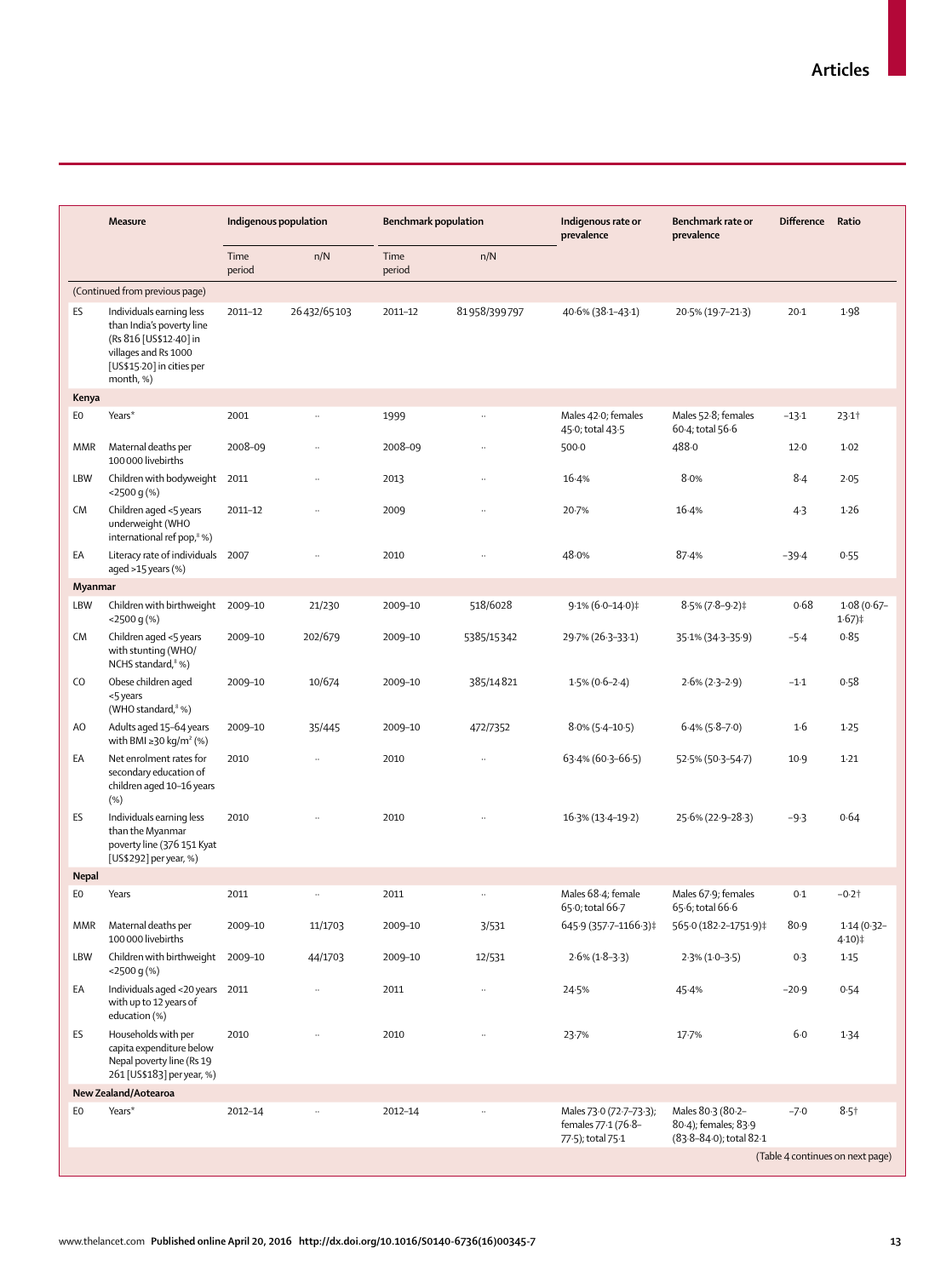|               | <b>Measure</b>                                                                                                    |                | Indigenous population |                | <b>Benchmark population</b> | Indigenous rate or<br>prevalence        | Benchmark rate or<br>prevalence         | <b>Difference</b>                          | Ratio                      |
|---------------|-------------------------------------------------------------------------------------------------------------------|----------------|-----------------------|----------------|-----------------------------|-----------------------------------------|-----------------------------------------|--------------------------------------------|----------------------------|
|               |                                                                                                                   | Time<br>period | n/N                   | Time<br>period | n/N                         |                                         |                                         |                                            |                            |
|               | (Continued from previous page)                                                                                    |                |                       |                |                             |                                         |                                         |                                            |                            |
| <b>IMR</b>    | Deaths of children aged<br><1 year per 1000 livebirths                                                            | 2009-11        | 408/55397             | 2009-11        | 606/134761                  | $7.4(6.7-8.2)$                          | $4.5(4.1 - 4.8)$                        | 2.9                                        | $1.64(1.45 -$<br>$1.86$ )‡ |
| MMR           | Maternal deaths per<br>100000 pregnancies                                                                         | 2006-12        | 35/103116             | 2006-12        | 42/342827                   | 33.9 (24.3-47.2)‡                       | $12.3(9.1 - 16.6)$                      | $21 - 7$                                   | $2.76(1.76 -$<br>4.32)‡    |
| LBW           | Children with birthweight 2011-13<br>$<$ 2500 q $(\%)$                                                            |                | 2151/131839           | 2011-13        | 4434/78100                  | $6.8\%$ (6.5–7)                         | $5.7\%$ (5.6–5.8)                       | $1-1$                                      | $1.19(1.15 -$<br>$1.24$ )‡ |
| <b>HBW</b>    | Children with birthweight 2011-13<br>≥4500 g (%)                                                                  |                | 723/31839             | 2011-13        | 1998/78100                  | $2.3\%$ (2.1-2.4)                       | $2.6\% (2.5 - 2.6)$                     | $-0.3$                                     | $0.89(0.82 -$<br>$0.97$ )‡ |
| <b>CM</b>     | Children aged 2-14 years<br>underweight (Cole's<br>cutoff, $9%$                                                   | 2012-13        | $\ddot{\phantom{a}}$  | 2012-13        |                             | $3.4\%$ (2.0–5.5)                       | $4.0\%$ (3.0–5.2)                       | $-0.6$                                     | $0.89(0.51 -$<br>$1.56$ )‡ |
| CO            | Obese children aged<br>5-14 years (Cole's cutoff, <sup>9</sup><br>%)\$\$                                          | 2013-14        |                       | 2013-14        |                             | 17.9% (14.5-21.9)                       | $8.4\%$ (6.8-10.4)                      | 9.5                                        | $2.13(1.58 -$<br>2.87)     |
| AO            | Adults aged ≥15 years<br>with BMI ≥30 kg/m <sup>2</sup> (%) §§                                                    | 2013-14        | $\ddot{\phantom{a}}$  | 2013-14        | .,                          | 44.7% (43.8–50.6)                       | 24.7% (23.6-25.9)                       | $20 - 0$                                   | $1.76(1.65 -$<br>1.87)     |
| EA            | Adults aged ≥15 years<br>who attained year 12<br>qualification equivalent<br>(%)                                  | 2013           | 178845/359286         | 2013           | 1803498/2641347             | 49.8%                                   | 68.3%                                   | $-18.5$                                    | 0.73                       |
| ES            | Households with<br>equivalised disposable<br>income <60% of the<br>median, after housing<br>costs (fixed line, %) | 2012-13        |                       | 2012-13        |                             | 24.0%                                   | 12.0%                                   | 12.0                                       | 2.00                       |
|               | Nigeria (Fulani)                                                                                                  |                |                       |                |                             |                                         |                                         |                                            |                            |
| <b>CM</b>     | Children aged <5 years<br>with stunting (WHO/<br>NCHS standard, <sup>8</sup> %)                                   | 2003-04        | $\ddotsc$             | 2003           |                             | 38.7%                                   | 41.3%                                   | $-2.6$                                     | 0.94                       |
| AO            | Females aged 15-49 years<br>with BMI ≥25 $\cdot$ 0 kg/m <sup>2</sup> (%)                                          | 2001           |                       | 2001-03        |                             | 17.4%                                   | 19.6%                                   | $-2.2$                                     | 0.89                       |
| EA            | Literacy rate of individuals 2008<br>aged $>15$ years (%)                                                         |                |                       | 2008           |                             | 2.0%                                    | 51.1%                                   | $-49.1$                                    | 0.04                       |
|               | Nigeria (Ijaw)                                                                                                    |                |                       |                |                             |                                         |                                         |                                            |                            |
| EO            | Years                                                                                                             | 2000           | $\ddot{\phantom{a}}$  | 2000           | $\ddot{\phantom{a}}$        | Total 46-8                              | Total 46.9                              | $-0.1$                                     | 0.3 <sup>†</sup>           |
| <b>CM</b>     | Children aged <5 years<br>with stunting (WHO/<br>NCHS standard, <sup>8</sup> %)                                   | 2013           |                       | 2013           |                             | 18.3%                                   | 36.8%                                   | $-18.5$                                    | 0.50                       |
| CO.           | Obese children aged<br><5 years (WHO standard, <sup>8</sup><br>%)                                                 | 2013           | $\ddot{\phantom{a}}$  | 2013           | $\ldots$                    | 4.5%                                    | 4.0%                                    | 0.5                                        | 1.13                       |
| EA            | Literacy rate of individuals 2000-06<br>aged $>15$ years (%)                                                      |                |                       | 2013           |                             | 57.0%                                   | 70.5%                                   | $-13.5$                                    | 0.81                       |
| ES            | Individuals earning less<br>than the international<br>poverty line (US\$1.25 per<br>day, %)                       | 2004           | $\ddot{\phantom{a}}$  | 2013           | $\ldots$                    | 42.9%                                   | 54.0%                                   | $-11-2$                                    | 0.79                       |
| <b>Norway</b> |                                                                                                                   |                |                       |                |                             |                                         |                                         |                                            |                            |
| E0            | Years*                                                                                                            | 2010-12        |                       | 2012           | .,                          | Males 77-1; females<br>82-4; total 79-8 | Males 79-2; females<br>83.6; total 81.4 | $-1.6$                                     | $2.0+$                     |
| AO            | Adults aged 40-79 years<br>with BMI $\geq$ 30 kg/m <sup>2</sup> (%)                                               | 2012-14        | 1029/3184             | 2012-14        | 705/2706                    | 32.3% (30.7-34.0)                       | 26.1% (24.4-27.7)                       | 6.2                                        | 1.24                       |
| ЕA            | Adults aged 18-69 years<br>who attained year 12<br>qualification equivalent<br>(%)                                | 2012           | 2654/3866             | 2012           | 5259/7498                   | 68.6% (67.2-70.1)                       | 70.1% (69.1-71.1)                       | $-1.5$<br>(Table 4 continues on next page) | 0.98                       |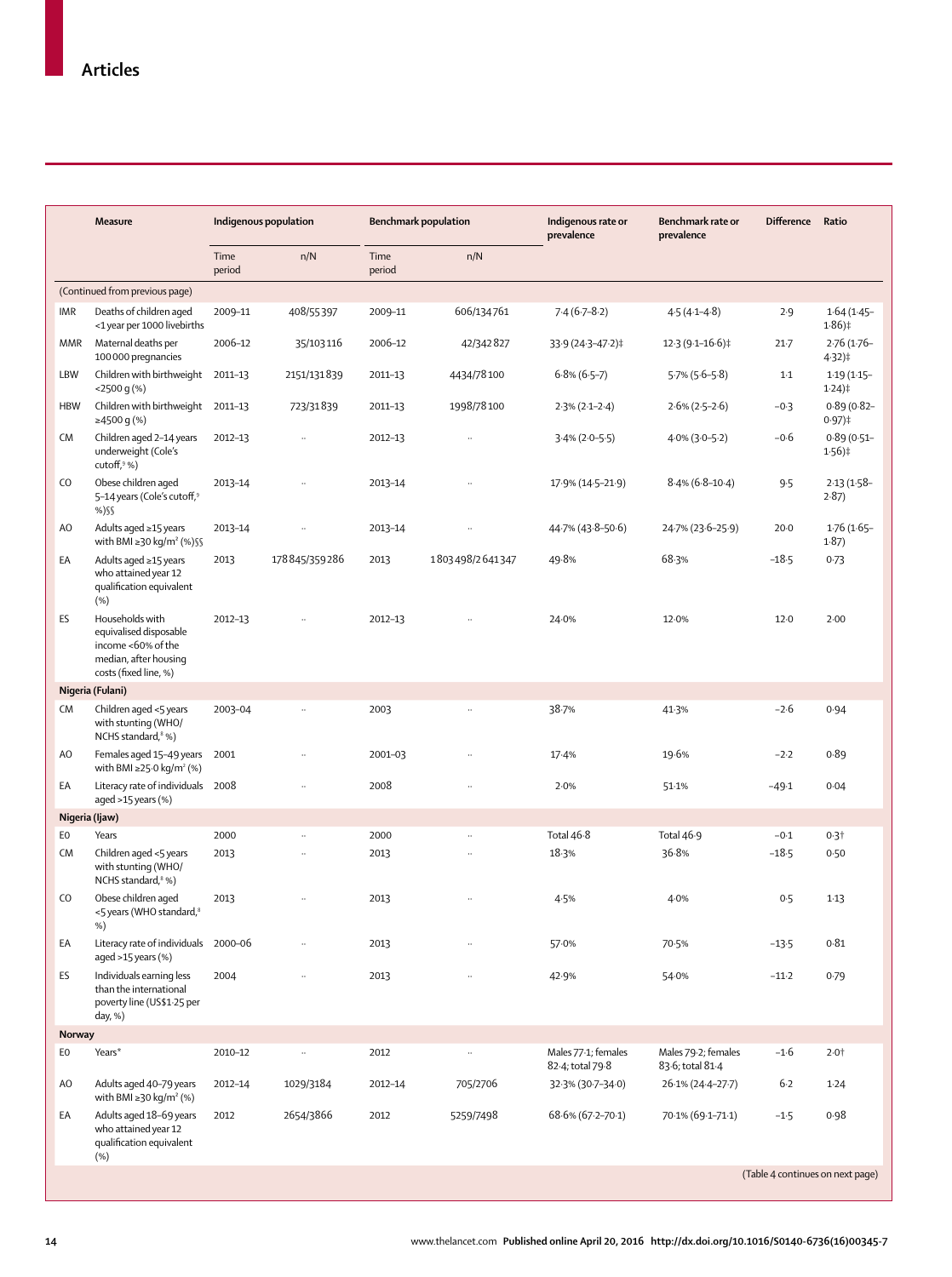|            | Measure                                                                                    | Indigenous population |               |                | <b>Benchmark population</b> | Indigenous rate or<br>prevalence                                                 | Benchmark rate or<br>prevalence                                                     | <b>Difference</b> | Ratio                            |
|------------|--------------------------------------------------------------------------------------------|-----------------------|---------------|----------------|-----------------------------|----------------------------------------------------------------------------------|-------------------------------------------------------------------------------------|-------------------|----------------------------------|
|            |                                                                                            | Time<br>period        | n/N           | Time<br>period | n/N                         |                                                                                  |                                                                                     |                   |                                  |
|            | (Continued from previous page)                                                             |                       |               |                |                             |                                                                                  |                                                                                     |                   |                                  |
| Pakistan   |                                                                                            |                       |               |                |                             |                                                                                  |                                                                                     |                   |                                  |
| IMR        | Deaths of children aged<br><1 year per 1000 livebirths                                     | 2007                  | $\ldots$      | 2006-07        | $\ddotsc$                   | 86.0                                                                             | 78.0                                                                                | 8.0               | $1-10$                           |
| MMR        | Maternal deaths per<br>100 000 livebirths                                                  | 2007                  |               | 2006-07        | $\ddot{\phantom{a}}$        | 380.0                                                                            | 276.0                                                                               | 104.0             | 1.38                             |
| CM         | Children aged <5 years<br>with stunting (WHO/<br>NCHS standard, <sup>8</sup> %)            | 2011                  | 477/805       | 2011           | 11976/28020                 | 57.6% (51.0-64.0)                                                                | 43.3% (42.3-44.3)                                                                   | $14-3$            | $1-33$                           |
| AO         | Females aged 15-49 years<br>with BMI $\geq$ 30 kg/m <sup>2</sup> (%)                       | 2011                  | 89/879        | 2011           | 2744/23 422                 | $10.0\% (7.2 - 13.6)$                                                            | 11.3% (10.6-12.0)                                                                   | $-1.3$            | 0.88                             |
| EA         | Literacy rate of individuals 2011<br>aged $>10$ years (%)                                  |                       | 1207/2495     | 2011           | 73446/122858                | 49.3% (43.5–55.1)                                                                | 58.6% (57.4-59.8)                                                                   | $-9.3$            | 0.84                             |
| Panama     |                                                                                            |                       |               |                |                             |                                                                                  |                                                                                     |                   |                                  |
| E0         | Years                                                                                      | 2012                  | $\ddotsc$     | 2012           | $\ddotsc$                   | Males 67-4; females<br>71.9; total 69.7                                          | Males 74-2; females<br>80-3; total 77-3                                             | $-7.6$            | $9.8 +$                          |
| IMR        | Deaths of children aged<br><1 year per 1000 livebirths                                     | 2013                  | 140/6760      | 2013           | 966/67044                   | 20.7 (17.5-24.4)                                                                 | $14.4(13.4-15.3)$                                                                   | $6-3$             | $1.44(1.20 -$<br>1.72)           |
| MMR        | Maternal deaths per<br>100 000 live births                                                 | 2013                  | 16/6760       | 2012-13        | 25/67044                    | 236-7 (145-0-386-3)                                                              | $37.3(25.2 - 55.2)$                                                                 | 199.4             | $6.35(3.39 -$<br>11.89)          |
| CM         | Children aged <5 years<br>with stunting (WHO/<br>NCHS standard, <sup>8</sup> %)            | 2008                  |               | 2008           |                             | 62.0%                                                                            | 19.1%                                                                               | 42.9              | 3.25                             |
| EA         | Individuals aged >16 years 2010<br>who attained year 12<br>qualification equivalent<br>(%) |                       | 30007/359837  | 2010           | 1014869/2760982             | 8.3%                                                                             | 36.8%                                                                               | $-28.5$           | 0.23                             |
| ES         | Households with income<br><us\$400 (2010)="" per<br="">month (%)</us\$400>                 | 2010                  | 256498/406368 | 2010           | 786669/2940117              | 63.1%                                                                            | 26.8%                                                                               | 36.3              | 2.35                             |
| Peru       |                                                                                            |                       |               |                |                             |                                                                                  |                                                                                     |                   |                                  |
| IMR        | Deaths of children aged <1 2007<br>year per 1000 livebirths                                |                       | $\ldots$      | 2007           | $\ddotsc$                   | 49.2                                                                             | $18-5$                                                                              | $30 - 7$          | 2.66                             |
| <b>LBW</b> | Children with birthweight 2007<br>$<$ 2500 q $(\%)$                                        |                       |               | 2007           | 38612/603318                | 8.0%                                                                             | 6.4%                                                                                | 1.6               | 1.25                             |
| CM         | Children aged <5 years<br>with stunting <sup>8</sup> $(\%)$                                | 2009                  | 59636**       | 2007           |                             | 22.0%                                                                            | 5.0%                                                                                | 17.0              | 4.40                             |
| EA         | Individuals >15 years who<br>attained year 12<br>qualification equivalent<br>(%)           | 2007                  | 68605/174859  | 2007           | 20113018/25810331           | 39.0% (38.9-39.5)                                                                | 78.0% (77.9-78.0)                                                                   | $-39.0$           | 0.5                              |
| ES         | Poverty (based on basic<br>needs, %)                                                       | 2007                  |               | 2007           |                             | 81.0%                                                                            | 29.0%                                                                               | 52.0              | 2.79                             |
| Russia     |                                                                                            |                       |               |                |                             |                                                                                  |                                                                                     |                   |                                  |
| <b>IMR</b> | Deaths of children aged<br><1 year per 1000 livebirths                                     | 2012                  | 33/691        | 2012           | 55/8274                     | 47.8 (34.0-67.2)‡                                                                | $6.6(5.1 - 8.7)$ ‡                                                                  | $41 - 2$          | $7.18(4.67 -$<br>$11.06$ )‡      |
| MMR        | Maternal deaths per<br>100 000 livebirths                                                  | 2013                  | 1/683         | 2013           | 2/8179                      | 146.4 (20.6-1039.4)‡                                                             | 24.5 (6.1-97.8)‡                                                                    | 122.0             | 5.99 (0.54-<br>$66.03$ )‡        |
| EA         | Adults aged >18 years<br>who attained year 12<br>qualification equivalent<br>(%)           | 2012                  | 17785/19709   | 2012           | 422979/424872               | 90.2% (SE 0.42)                                                                  | 99.6% (SE 0.08)                                                                     | $-9.4$            | 0.91                             |
| Sweden     |                                                                                            |                       |               |                |                             |                                                                                  |                                                                                     |                   |                                  |
| EO         | Years*                                                                                     | 2013                  |               | 2013           |                             | Males 79-2 (78-3-80);<br>females 83-2 (83-3-<br>83.9); total 81.2 (79.6-<br>82.8 | Males 79.5 (79.4-79.4);<br>females 83-4 (83-3-<br>83.5); total 81.5 (81.3-<br>81.6) | $-0.3$            | $0.3+$                           |
|            |                                                                                            |                       |               |                |                             |                                                                                  |                                                                                     |                   | (Table 4 continues on next page) |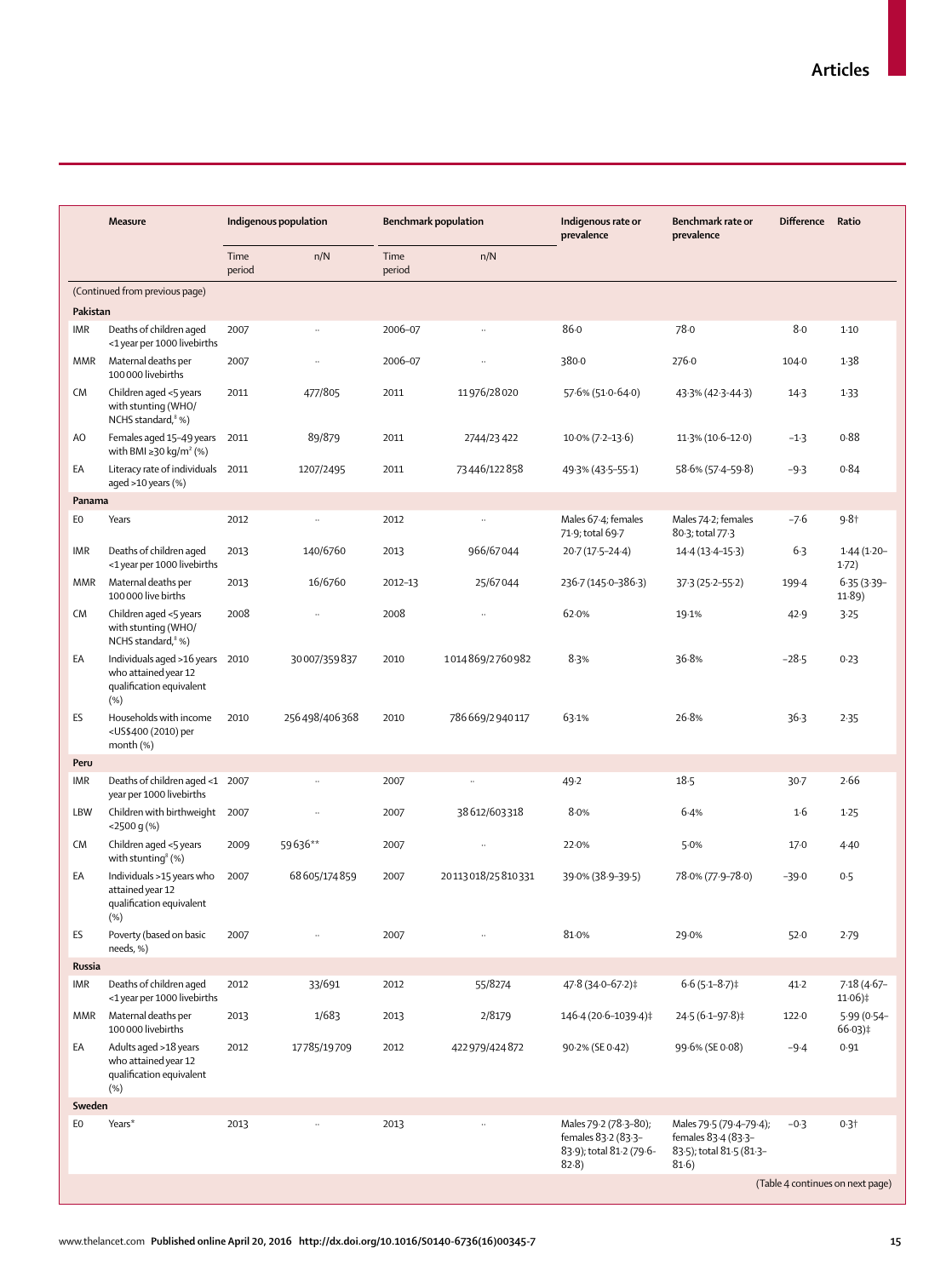|            | <b>Measure</b>                                                                                          | Indigenous population |                      | <b>Benchmark population</b> |                      | Indigenous rate or<br>prevalence        | Benchmark rate or<br>prevalence                             | <b>Difference</b> | Ratio                                |
|------------|---------------------------------------------------------------------------------------------------------|-----------------------|----------------------|-----------------------------|----------------------|-----------------------------------------|-------------------------------------------------------------|-------------------|--------------------------------------|
|            |                                                                                                         | Time<br>period        | n/N                  | Time<br>period              | n/N                  |                                         |                                                             |                   |                                      |
|            | (Continued from previous page)                                                                          |                       |                      |                             |                      |                                         |                                                             |                   |                                      |
| IMR        | Deaths of children aged<br><1 year per 1000 livebirths                                                  | 2009-13               | 2/705                | 2009-13                     | 246/113055           | $2.8(0.9 - 4.8)$                        | $2.2(2.0-2.3)$                                              | 0.7               | $1-30$                               |
| <b>LBW</b> | Children with birthweight<br>$<$ 2500 g(%)                                                              | 2012                  | 216/5269             | 2012                        | 3283/104460          | $4.1\%$ (3.1–5.1)                       | $4.1\%$ (3.8-4.3)                                           | 0                 | 1.00                                 |
| <b>HBW</b> | Children with birthweight 2012<br>>4500 g (%)                                                           |                       | 190/5269             | 2012                        | 3970/104460          | $3.6\%$ (3.1-4.2)                       | $3.8\%$ (3.6-4.0)                                           | $-0.2$            | 0.95                                 |
| EA         | Individuals aged >16 years 2013<br>who attained year 12<br>qualification equivalent<br>(%)              |                       | 8492/11961           | 2013                        | 5679086/7887616      | 71.0% (69.8-72.5)                       | 72.0% (71.5-72.6)                                           | $-1.0$            | 0.99                                 |
| ES         | Individuals earning<br><sek100000 (us\$12138)<br="">in annual earned income<br/>(%)</sek100000>         | 2012                  | 1360/11430           | 2012                        | 839 949/7367 977     | $11.9\%$ (11.8-12.0)                    | $11.4\% (11.1 - 11.8)$                                      | 0.5               | 1.04                                 |
| Thailand   |                                                                                                         |                       |                      |                             |                      |                                         |                                                             |                   |                                      |
| IMR        | Deaths of children aged<br><1 year per 1000 livebirths                                                  | 2010                  |                      | 2010                        | $\ddotsc$            | $6.6(5.4 - 7.7)$                        | $4.1(3.9 - 4.4)$                                            | 2.5               | 1.61                                 |
| EA         | Adults aged >24 years<br>attained year 12<br>qualification equivalent<br>(%)                            | 2010                  |                      | 2010                        |                      | 19.0%                                   | 36.6%                                                       | $-17.6$           | 0.52                                 |
| ES         | Households with<br>household wealth index in<br>the lowest quintile (%)                                 | 2010                  |                      | 2010                        |                      | 49.4%                                   | 18.6%                                                       | 30.8              | 2.66                                 |
| <b>USA</b> |                                                                                                         |                       |                      |                             |                      |                                         |                                                             |                   |                                      |
| EO         | Years<br>American Indian and                                                                            | 2007-09               |                      | 2009                        |                      | Total 73.7                              | Males 76.0; females                                         | $-4.8$            | $6.1$ <sup>+</sup>                   |
|            | Alaska Natives<br>Native Hawaiians in<br>Hawaii                                                         | 2000                  | $\ddot{\phantom{a}}$ | 2000                        | $\ddot{\phantom{a}}$ | Males 71.5; females 77.1;<br>total 74.3 | 80-9; total 78-5<br>Males 74-3; females<br>79.3; total 76.8 | $-2.5$            | 3.3 <sub>†</sub>                     |
| IMR        | Deaths of children aged<br><1 year per 1000 livebirths                                                  |                       |                      |                             |                      |                                         |                                                             |                   |                                      |
|            | American Indian and<br>Alaska Natives                                                                   | 2010                  | 387/46760            | 2010                        | 24572/3999386        | $8.3(7.5-9.2)$ ‡                        | $6.1(4.9 - 7.7)$                                            | $2-2$             | $1.36(1.23 -$<br>$1.50$ )‡           |
|            | Native Hawaiians in<br>Hawaii                                                                           | 2013                  | 40/6844              | 2013                        | 24572/3999386        | $5.8(4.3 - 7.9)$ ‡                      | $6.1(4.9 - 7.7)$                                            | $-0.3$            | $0.95(0.65 -$<br>$1.40$ )‡           |
| LBW        | Children with birthweight<br>$<$ 2500 q $(\%)$                                                          |                       |                      |                             |                      |                                         |                                                             |                   |                                      |
|            | American Indian and<br>Alaska Natives                                                                   | 2010                  | 3578/46670           | 2010                        | 326801/3999386       | 7-7% (7-5-8-0)‡                         | $8.2\%$ (8.2-8.2)‡                                          | $-0.5$            | $0.94(0.91 -$<br>$0.97)$ ‡           |
|            | Native Hawaiians in<br>Hawaii                                                                           | 2010                  | 419/5064             | 2010                        | 326801/3999386       | $8.3\%$ (7.5-9.1)‡                      | $8.2\%$ (8.2-8.2)‡                                          | 0.1               | $1.01(0.92 -$<br>$1.11$ ) $\ddagger$ |
| <b>HBW</b> | Children with birthweight<br>≥4500 g (%)                                                                |                       |                      |                             |                      |                                         |                                                             |                   |                                      |
|            | American Indian and<br>Alaska Natives                                                                   | 2010                  | 775/46670            | 2010                        | 40945/3999386        | 1.7% (1.7-1.7)‡                         | $1.0\% (1.0 - 1.0)^*$                                       | 0.7               | $1.70(1.65 -$<br>$1.75$ )‡           |
|            | Native Hawaiians in<br>Hawaii                                                                           | 2013                  | 46/5103              | 2013                        | 124/13779            | 0.9%                                    | 0.9%                                                        | 0                 | 1.00                                 |
| CO         | Obese children aged<br>12-19 years (CDC 2000; <sup>8</sup><br>American Indian and<br>Alaska Natives, %) | 2008                  | $\cdot$              | 2007-08                     | $\ldots$             | 31.0%                                   | 18.1%                                                       | 12.9              | $1-71$                               |
| AO         | Adults aged >18 years<br>with BMI > 30 kg/m <sup>2</sup><br>(Native Hawaiians in<br>Hawaii, %)          | 2013                  | 43300/111200         | 2013                        | 175 200/915 000      | 39.0% (34.7-43.4)                       | 19.2% (17.7-20.7)                                           | 19.8              | 2.03                                 |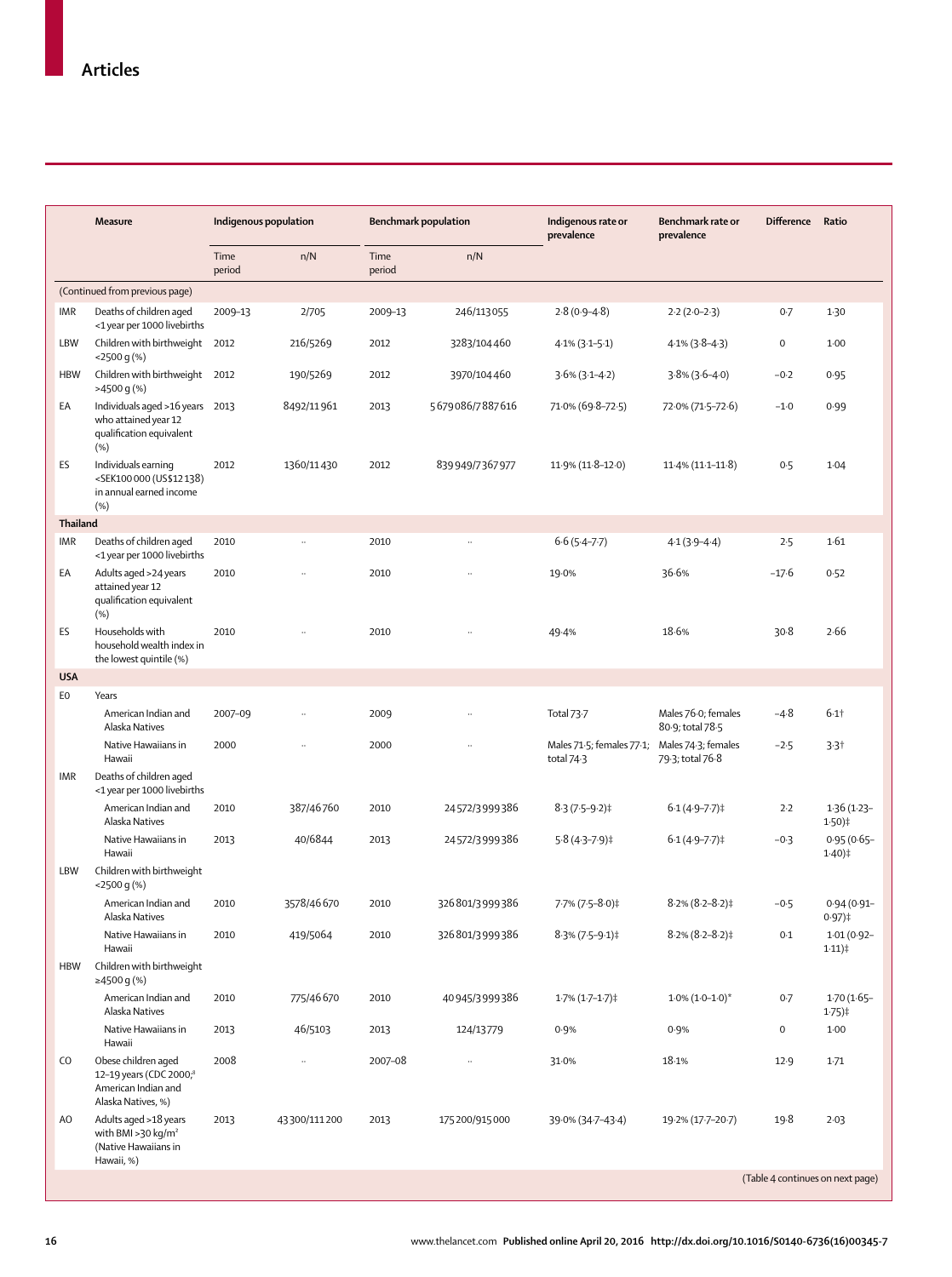|            | <b>Measure</b>                                                                                                                                                                                    | Indigenous population |                      | <b>Benchmark population</b> |                  | Indigenous rate or<br>prevalence | Benchmark rate or<br>prevalence | <b>Difference</b> | Ratio |
|------------|---------------------------------------------------------------------------------------------------------------------------------------------------------------------------------------------------|-----------------------|----------------------|-----------------------------|------------------|----------------------------------|---------------------------------|-------------------|-------|
|            |                                                                                                                                                                                                   | Time<br>period        | n/N                  | Time<br>period              | n/N              |                                  |                                 |                   |       |
|            | (Continued from previous page)                                                                                                                                                                    |                       |                      |                             |                  |                                  |                                 |                   |       |
| EA         | Adults aged >25 years<br>who attained year 12<br>qualification equivalent<br>(% )                                                                                                                 |                       |                      |                             |                  |                                  |                                 |                   |       |
|            | American Indian and<br>Alaska Natives                                                                                                                                                             | 2012                  | $\ddot{\phantom{0}}$ | 2012                        |                  | 78.8% (78.3-79.3)                | 86-4% (ME 0-1)                  | $-7.6$            | 0.91  |
|            | Native Hawaiians and<br>Pacific Islanders                                                                                                                                                         | 2012                  | $\ddot{\phantom{a}}$ | 2012                        | $\ddotsc$        | 85.4%                            | 86-4% (ME 0-1)                  | $-1.0$            | 0.99  |
| ES         | Individuals earning less<br>than USA 2012 poverty<br>line <sup>(%)</sup>                                                                                                                          |                       |                      |                             |                  |                                  |                                 |                   |       |
|            | American Indian and<br>Alaska Natives                                                                                                                                                             | 2012                  | $\ddot{\phantom{a}}$ | 2012                        |                  | 29.1% (28.5-29.7)                | 15.9%                           | $13 - 2$          | 1.83  |
|            | Native Hawaiians and<br>Pacific Islanders                                                                                                                                                         | 2012                  | $\ddotsc$            | 2012                        | $\ddotsc$        | 21.3%                            | 15.9%                           | 5.4               | 1.34  |
| Venezuela  |                                                                                                                                                                                                   |                       |                      |                             |                  |                                  |                                 |                   |       |
| <b>IMR</b> | Deaths of children aged<br><1 year per 1000 livebirths                                                                                                                                            | 2001                  | $\ddot{\phantom{a}}$ | 2001                        | $\ddotsc$        | $44-1$                           | 19.6                            | 24.5              | 2.25  |
| EA         | Individuals aged >10 years<br>who attained year 9<br>qualification equivalent<br>(%)                                                                                                              | 2011                  | $\ddot{\phantom{a}}$ | 2011                        | $\ddotsc$        | 35.0%                            | 60.0%                           | $-25.0$           | 0.58  |
| ES         | Households with income<br>below poverty line (those<br>who do not have income<br>to cover the costs of a<br>selected group of essential<br>food and priority health<br>services and education, %) | 2011                  | 437 945/628 084      | 2011                        | 6677579/24385620 | 69.7% (69.5-69.9)‡               | 27-4% (27-4-27-4)‡              | 42.3              | 2.55  |

Where available, 95% CIs are shown for rate, prevalence, and ratio data, unless indicated otherwise. E0=life expectancy at birth. IMR=infant mortality rate. MMR=maternal mortality ratio. LBW=low birthweight. HBW=high birthweight. CM=child malnutrition. CO=child obesity. AO=adult obesity. BMI=body-mass index. NCHS=National Center for Health Statistics. EA=educational attainment. ES=economic status. IN=Indigenous population. BM=benchmark population. BW=birthweight. SEK=Swedish Kroner. ME=margin of error. \*Total result achieved by averaging male and female result. †Absolute gap as percent of BM E0. ‡CIs were calculated by the authors. §Data are age standardised. ¶Projected from 2010 data. ||Numerator not available, based on about 4·5 million responses. \*\*Numerator data not available. ††BM data for CM has been excluded due to too large a variation in age groups. ‡‡Indigenous datum is age standardised. §§Age adjusted.

*Table 4:* **Indicator measures by country**

For India, life expectancy at birth and infant mortality rate were calculated drawing on census data for 2011. Infant mortality rate was indirectly calculated from the number of self-reported children ever born and surviving to each cohort of women aged between 15–19 years and 45-49 years. The model variant Brass Trussell<sup>18</sup> was applied to estimate the cumulative probability of dying from birth to age X for children born to women in each cohort of women (5 year groups). Estimates of life expectancy at birth were derived from women aged 20–34 years. The Coale and Demeny South Asia model<sup>19,20</sup> was used to generate mortality levels from chances of dying.

For Tibet, indirect methods were used to calculate infant mortality rate drawing on census data for 1982, 1990, and 2000, which provided information about child survival and child death in women aged 15–49 years. China undertakes a census every 10 years and a survey of 1% of the total Chinese population every 5 years to investigate the quality of routine reporting. Infant deaths for 2010 were adjusted by the national under-reporting rate in 2000.21 Life expectancy at birth was calculated with indirect methods drawing on census data.

The Thailand infant mortality rate was indirectly calculated from the number of self-reported children ever born and surviving with a Trussell version of the Brass indirect method.<sup>18</sup> The West family of the Coale and Demeny regional model was used to convert the chances of dying to a mortality level.18,19 Infant mortality rate estimates were derived from women aged 30–34 years.18,19 SEs for estimates were calculated with the simple variance estimate method.<sup>22</sup>

The Indigenous infant mortality rate in Colombia was indirectly calculated from the number of self-reported children ever born and surviving to women aged 15 years or older. The model variant Brass Trussell was applied to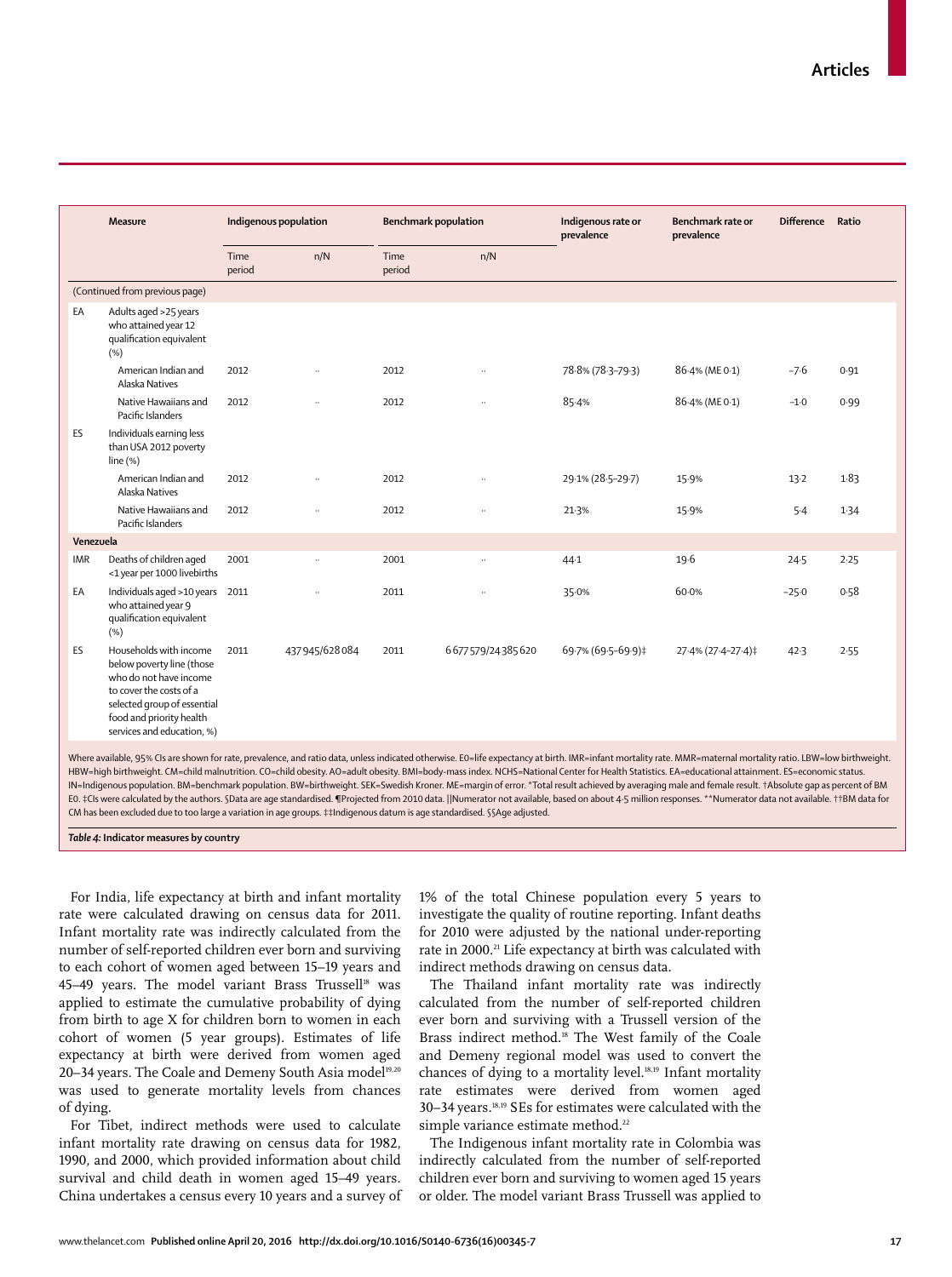estimate the cumulative probability of dying from birth to age X for each cohort of women (5 year groups). On the basis of this information, the West family of the Coale and Demeny model<sup>23</sup> was used to convert chances of dying to a mortality level.

# **Role of the funding source**

MT was employed as a Senior Research Fellow at the Lowitja Institute and he contributed to the development of the study and provided support in project implementation and coordination. The Lowitja Institute provided funding for meetings and had no role in study design, data collection, data analysis, data interpretation, or writing of the report. The corresponding author (IA) had full access to all the data in the study and had final responsibility for the decision to submit for publication.

## **Results**

Our sample of 23 countries (of a total of 90 countries with Indigenous populations) covers all WHO global regions. We had data for 28 populations, which encompass many distinct tribal or ethnic groups (tables 3, 4, appendix). We report systematically gathered health and social data from a total Indigenous population of 154 million people, constituting about 50% of an estimated global population of  $302.45$  million.<sup>2</sup> Ten countries included are classified by the World Bank as high income, six upper-middle income, six lower-middle income, and one low income.

Most Indigenous populations in this report are minorities relative to the total population of their country—the proportionally largest minorities are Sherpa, Rai, Tamang, and Magar of Nepal (15·7%) and Māori in New Zealand (14·9%)—with the exception of Greenland where the Inuit population is 89% of the population.

Indigenous and benchmark data were taken from a total of 148 data sources—115 from government statistics and health data agencies, 11 from other agencies (including UN, World Bank, and WHO), and 22 from academic research publications. Indigenous status was recorded in data for 104 (68%) of 152 measures, and in government data sources for 15 of 23 countries (table 1). If Indigenous status was not recorded, language or geographical proxy measures were used for 48 (32%) of 152 measures.

If Indigenous status was obtained, self-report (otherwise referred to as self-identification) was the main report method (91 [88%] of 104 measures). The instances in which Indigenous status was not reported through self-report were physician identification of Indigenous status and Indigenous status recorded with an administrative measure such as a residential card (China) or tribal enrolment database (life expectancy at birth for American Indian and Alaska Natives; table 1).

Data were available for all indicators in Australia, China (Tibet), and New Zealand. China (Dai) provided data for eight of nine indicators. By contrast, we were able to source data for only two indicators from

Cameroon, and three from Nigeria (Fulani), Norway, Russia, Thailand, and Venezuela. We tabulate our data by country with our narrative organised by indicators (tables 3, 4). Summary tables organised by indicators are presented in the appendix.

Data for life expectancy at birth were provided for 14 of 23 countries and 18 populations (appendix). Indigenous populations had a lower life expectancy at birth in which the size of the rate difference was greater than one in 15 of 18 instances. Our data show that the difference from benchmark data for Sweden was not significant (appendix). A gap in life expectancy at birth (ie, lower in Indigenous than non-Indigenous populations) of more than 5 years was recorded for Indigenous populations in Australia, Cameroon, Canada (First Nations and Inuit), Greenland, Kenya, New Zealand, and Panama. A gap of 2 years or less was shown for Indigenous populations in China (Dai), Nigeria (Ijaw), Norway, and Sweden. Populations with a percentage difference greater than 10% were documented in Australia, Cameroon, Canada (Inuit), Kenya, and Greenland.

Countries with an Indigenous life expectancy at birth of lower than 65 years were in the lower-middle-income band (Cameroon, India, Kenya, Nigeria [Ijaw]; figure 1). High-income countries had an Indigenous life expectancy at birth greater than 70 years with the exception of Canada (Inuit, 68·5 years); in China (Tibet), an upper-middle-income country, it was of 72·6 years. Rate differences did not seem to be associated with country income status (figure 1). The largest differences are found in both lower-middle-income countries (Baka in Cameroon with a gap of –21·5 and Maasai in Kenya with a gap of  $-13 \cdot 1$ ) but similarly large differences are also found in high-income countries (Inuit in Canada with a gap of –12·5 and Aboriginal and Torres Strait Islanders in Australia with a gap of  $-10.0$ ).

Infant mortality rates were provided for 17 of 23 countries and 19 populations (appendix). Indigenous populations had a rate difference of greater than one in 16 populations. Our data show that the differences from benchmark data were not significant in the USA (Native Hawaiians in Hawaii), Chile, and Sweden (appendix). A rate ratio greater than 2 was recorded for Brazil (2·65), Colombia (2·69), Greenland (4·47), Peru (2·66), Russia (7·18), and Venezuela (2·25).

Countries with an Indigenous infant mortality rate of less than 50 per 1000 were in the upper-middle-income to high-income band, with the exception of Nepal, which is low income (figure 2). Those with an Indigenous infant mortality rate of greater than 50 per 1000 were all in the lower-middle-income band (India, Pakistan, and Nigeria). Rate differences did not seem to be associated with country income status (figure 2). The biggest gaps are found in both uppermiddle-income countries (Amazonian Indigenous group in Peru with a rate difference of  $30.7$ ) and highincome countries (Nenets in Russia with a rate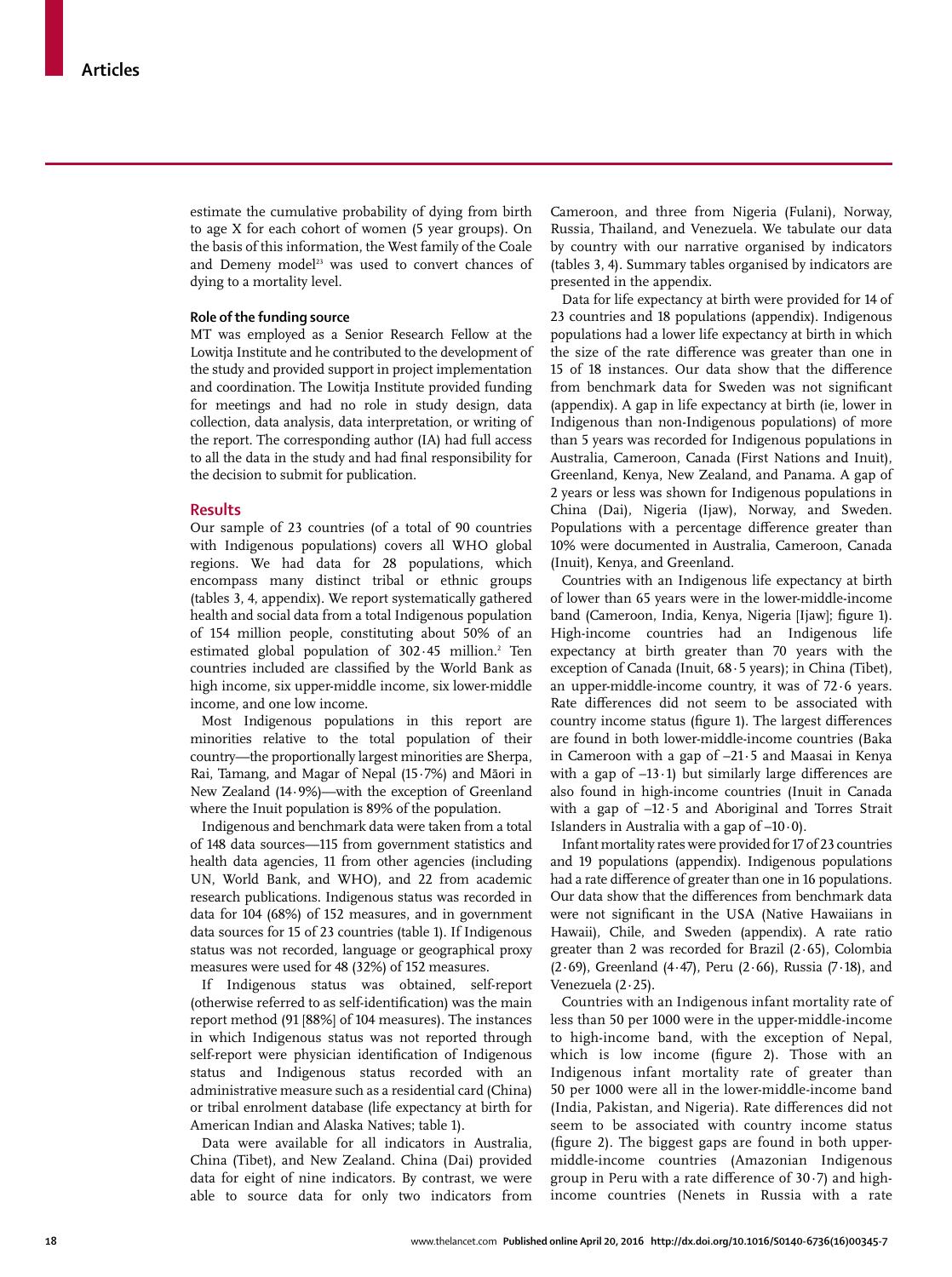

*Figure 1:* **Life expectancy at birth by World Bank income level**

The figure shows the relation between country income status and life expectancy, but is not a comparison between Indigenous populations.

difference of 41 $\cdot$ 2). However, there is no clear trend across income status.

Maternal mortality ratios are provided for nine of 23 countries (appendix). A ratio of greater than 100 per 100 000 livebirths was recorded for Indigenous groups in China (Tibet; 107·6 per 100 000), Colombia (237·9 per 100 000), Kenya (500 per 100 000), Nepal (645·9 per 100 000), Pakistan (380 per 100 000), Panama (236·7 per 100 000), and Russia (146·4 per 100 000). Indigenous populations had rate ratios of between 1·02 (Kenya) and 6·35 (Panama). Maternal deaths were infrequent in many countries, with numbers too small to provide reliable rates, especially for small populations. We had variability data for six of ten populations. In our sample, the differences in Indigenous and benchmark ratios were significant in Australia, Colombia, New Zealand, and Panama. The rate in Australia was based on small numbers but the differential has been stable for the past  $15$  years.<sup>25</sup>

Data for low birthweight were provided for 14 of 23 countries and high birthweight for seven of 23 countries (appendix). The proportion of low birthweight babies ranged from 16·4% in Kenya (Massai) to 2·6% in Nepal (Sherpa, Rai, Magar, and Tamang). In Australia, China (Tibet), and Kenya the proportion of low birthweight babies was greater than 10%, and for all other countries it was less than 10% (appendix). We had variability data for 14 of 16 populations. Among those populations in which the proportion of Indigenous low birthweight was higher than that for non-Indigenous, rate differences ranged from  $8.4$  (Kenya) to  $0.1$  for Canada (First Nations) and USA (Native Hawaiians in Hawaii). Of these, differences from benchmark data

were significant in Australia (rate ratio 1.97, 95% CI 1·86–2·08), China (Dai; 1·58, 1·18–2·12), and New Zealand (1 $\cdot$ 19, 1 $\cdot$ 15-1 $\cdot$ 24). In those countries in which the proportion of low birthweights was lower among Indigenous groups, the rate difference ranged from −5.9 in China (Tibet) to −0·5 for Chile and USA (American Indian and Alaska Natives). Of these, the differences from benchmark data were significant in Chile, China (Tibet), Colombia, and the USA (American Indian and Alaska Natives; appendix).

We documented poorer outcomes in Indigenous peoples than in benchmark populations for high birthweight in Canada (First Nations, rate difference 6·6), Chile (1·6), Colombia (0·1), and the USA (American Indian and Alaska Natives,  $0.7$ ). The difference was significant for Canada, Chile, and the USA, but not for Colombia (appendix). The proportions of high birthweights were lower among Indigenous populations than benchmark populations in Australia (−0·1), New Zealand  $(-0.3)$ , and Sweden  $(-0.2)$ . Differences from benchmark data were significant for New Zealand, but not for Australia and Sweden (appendix).

Data for child malnutrition, child obesity, and adult obesity were included for 14 of 23, 11 of 23, and 13 of 23 countries, respectively (appendix). High proportions of child malnutrition, child obesity, and adult obesity were documented in ten of 16, eight of 12, and six of 13 populations, respectively. In Indigenous populations with a high proportion of child malnutrition the rate differences ranged from 1.1 in Chile to 42.9 in Panama. In this group, rate differences greater than 10 were documented in Pakistan, Peru, Brazil, Colombia, and Panama. India, Pakistan, and Panama reported rates of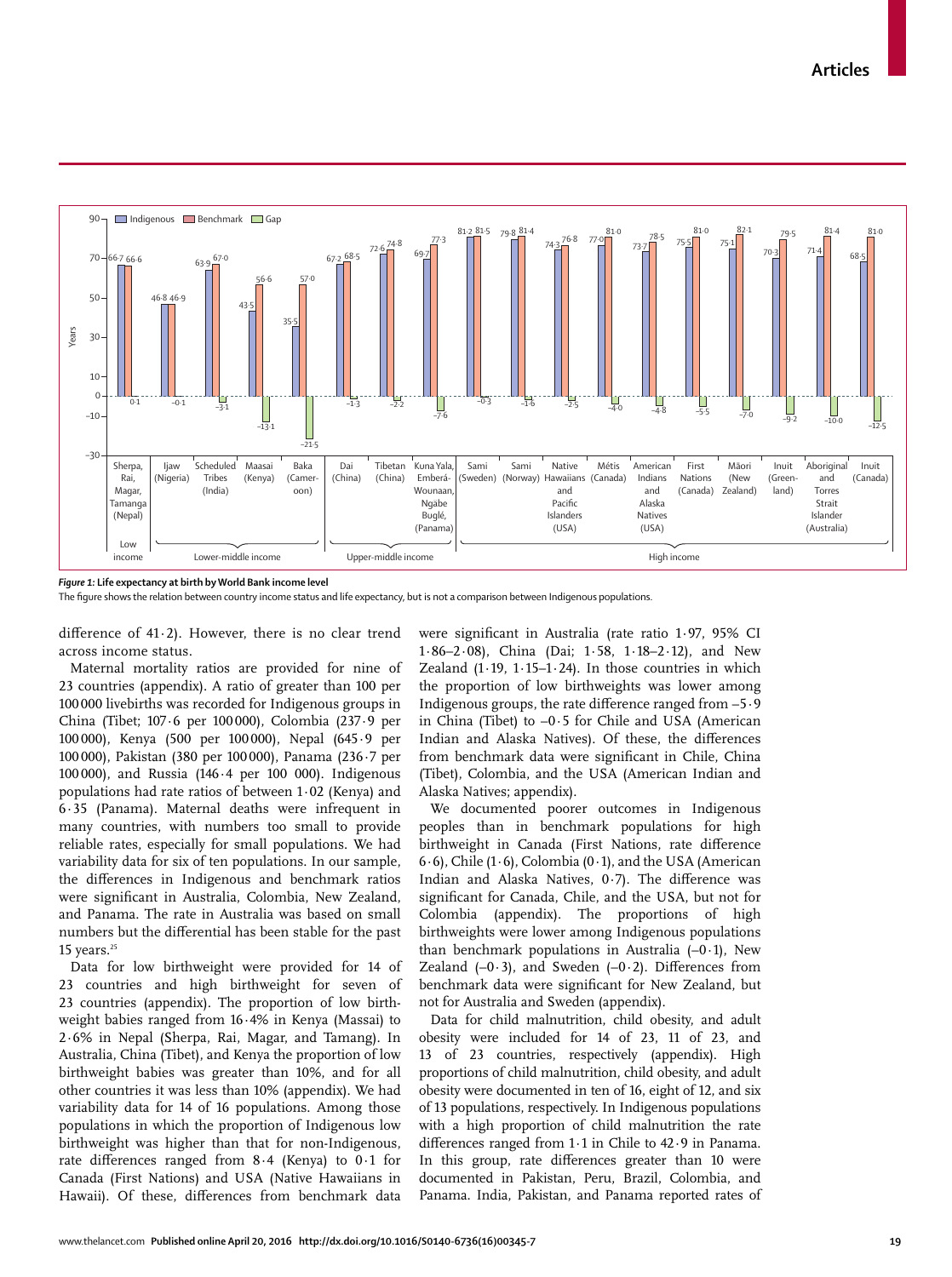

#### *Figure 2:* **Infant mortality rate by World Bank income level**

This figure shows the relation between country income status and infant mortality rate, but is not a comparison between Indigenous populations.

child malnutrition above 50%. Indigenous populations with low rates of child malnutrition include those in China (Tibet −2·2), Myanmar (−5·4), New Zealand (−0·6), and Nigeria (Ijaw −18·5; Fulani −2·6). Child malnutrition rates were significantly higher for Indigenous populations compared with benchmark data for Australia, Brazil, China (Dai), Chile, Colombia, India, and Pakistan but not for China (Tibet) or in New Zealand (appendix).

Among Indigenous populations with a higher proportion of child obesity than seen in non-Indigenous populations, the rate differences ranged from  $0.5$  for Nigeria (Ijaw) to 12·9 for USA (American Indian and Alaska Natives). In this group, rate differences greater than 5 were documented in Canada (7·8), Greenland  $(6.4)$ , and the USA  $(12.9)$ . Indigenous populations with lower prevalence of child obesity included Chile (rate difference  $-1.1$ ), China (Dai  $-0.6$ ), India  $(-0.3)$ , and Myanmar (−1·1). Among the countries for which we have variability measures (Australia, Canada, Chile, China [Dai and Tibet], Colombia, India, Myanmar, and New Zealand), Australia, Canada, and New Zealand showed the prevalence of obesity was significantly higher for Indigenous than for benchmark populations.

For Indigenous populations with a high rate of adult obesity, rate differences ranged from  $1.6$  (Myanmar) to 19.8 (USA Native Hawaiians and Pacific Islanders). In this group, rate differences greater than 10 were documented for Indigenous populations in Australia (14 $\cdot$ 8), Canada (15 $\cdot$ 2), New Zealand (20 $\cdot$ 0), and USA (19·8). In those Indigenous populations with a lower prevalence of adult obesity than that of non-Indigenous populations, rate differences ranged from −0.3 in Brazil to −2·2 in Nigeria (Fulani) females. Among the countries for which we have measures of variance, obesity was significantly more prevalent among Indigenous than benchmark populations in Australia, Canada, New Zealand, Norway, and USA (Native Hawaiians in Hawaii; appendix).

A higher prevalence of Indigenous child obesity than that from non-Indigenous populations is documented in middle-to-high-income countries, with rate differences in the range of 3·7 in Australia to 7·8 in Canada (appendix). The exception was Chile in which the difference for child obesity was -1⋅1. We found a lower prevalence of adult obesity in lower-to-upper-middleincome countries (Brazil, China Tibet, Colombia, India, and Nigeria). By contrast, we showed a higher prevalence of adult obesity in Indigenous data from upper-middleincome to high-income countries (Australia, Canada, New Zealand, and Norway; appendix).

Some Indigenous populations have high rates of child malnutrition, child obesity, and adult obesity (eg, Australia). In Brazil, adult obesity in Indigenous women  $(15.8\%)$  is nearly as high as that in the national population (16·1%), whereas the prevalence of child under-nutrition is much higher among Indigenous children  $(25.7%)$  as compared with the national figure  $(7.0\%;$  appendix).

Data for measures of relative education were identified for 22 of 23 countries and 27 populations (appendix). Of the 26 populations with poor outcomes in the measures of educational attainment, 24 populations had a rate difference greater than 1. Rate differences ranged from −49·1 in Nigeria (Fulani) to −1·0 in USA (Native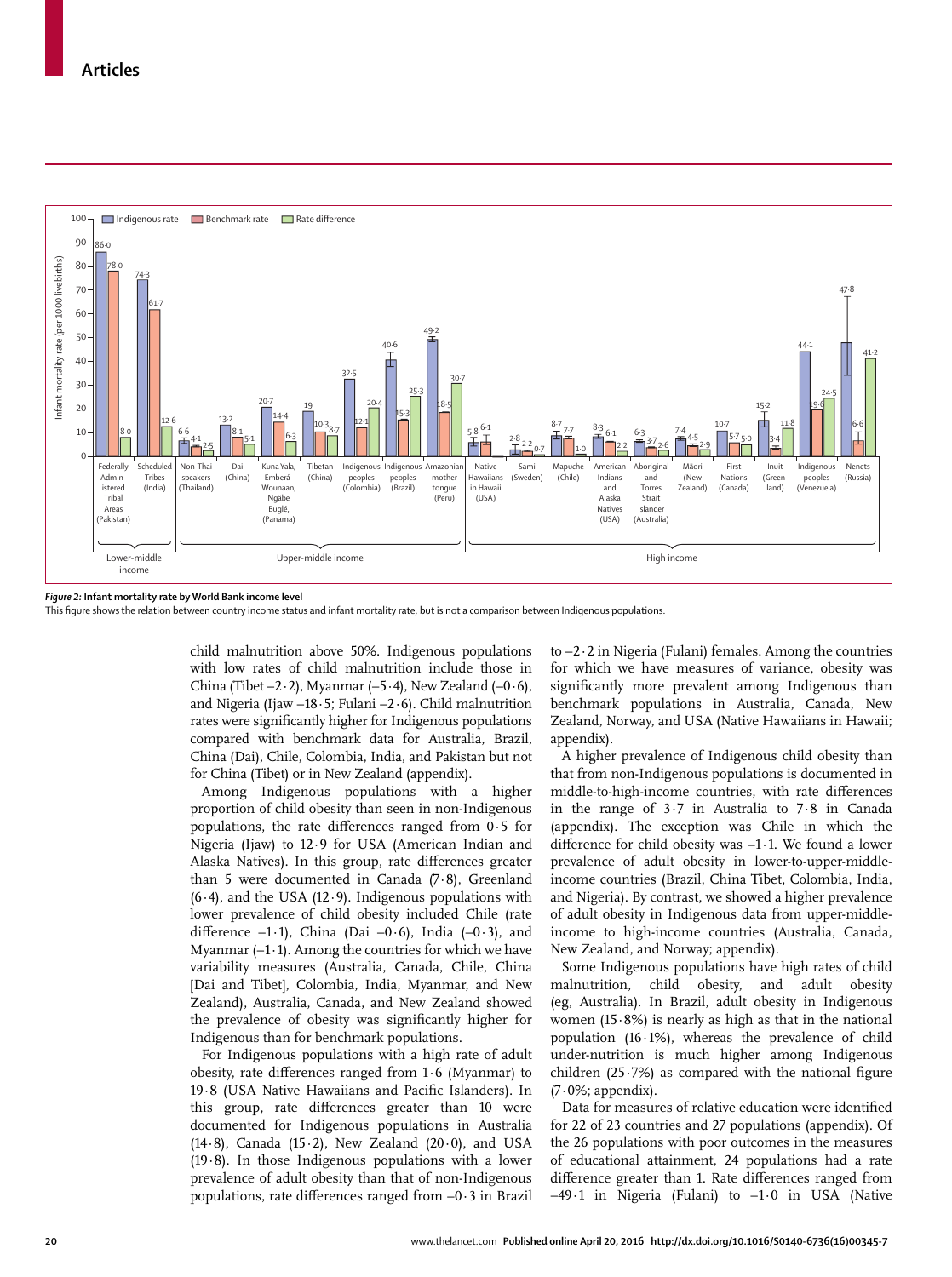Hawaiians and Pacific Islanders) and Sweden. By contrast, in Myanmar we documented net enrolment rates for secondary education in the Mon state of 63·4% compared with 52·5% for the benchmark population (rate difference  $10 \cdot 9$ ). CIs for the Swedish and Norwegian data did not differ from benchmark data (appendix).

Data for measures of poverty or relative income were identified for 16 of 23 countries and 18 populations (appendix). Table 4 shows the specific measures. Of the 15 Indigenous populations with poorer outcomes against measures of economic status, 14 populations had a rate difference greater than 1. Better outcomes were documented for the Ijaw in Nigeria (with  $42.9\%$  living below the international poverty line compared with 54·0% of the benchmark); the Mon in Myanmar (with 16·3% of individuals living below the Myanmar poverty line compared with 25·6% of the benchmark), and the Dai in China (with  $0.6\%$  of individuals earning less than the poverty line compared with 7·1% of the benchmark). Poverty was significantly more common among Indigenous populations in Australia, Canada, Chile, China (Tibet), India, Panama, and Venezuela.

# **Discussion**

A 2005 commentary published by *The Lancet* posed the question: "Indigenous peoples' health—why are they behind everyone, everywhere?".26 Against available evidence this was a reasonable question. However, our findings require a more nuanced interpretation. First, although our data provide evidence of poorer health and social outcomes for Indigenous populations than their respective benchmark populations, this is not uniformly the case. For example, relative to their respective benchmark populations, life expectancy at birth was 5 or more years lower for Indigenous populations in Australia, Cameroon, Canada (First Nations and Inuit), Greenland, Kenya, New Zealand, and Panama; infant mortality rates were at least twice as high in Brazil, Colombia, Greenland, Peru, Russia, and Venezuela; and high proportions of child malnutrition, child obesity, and adult obesity were documented in at least half of the populations for which we have data. By contrast, relative to benchmark populations, the Mon of Myanmar fared better in educational attainment and economic status and low birthweight data were significantly better among the Indigenous populations of Colombia and the USA (American Indian and Alaska Natives). Second, differences where documented, varied in size, with some of the most striking differences relative to benchmark data for life expectancy at birth (eg, Cameroon), infant mortality (eg, Russia), maternal mortality ratio (eg, Panama), child obesity (eg, USA [American Indian and Alaska Natives]), and economic status (eg, Peru).

Compared with previous studies it is a strength that we draw more comprehensively on health and social data from government health statistical agencies. We achieve a broader reach compared with some earlier studies, with our networks extending to Latin America, Asia, Africa, Russia, and Scandinavia. The inclusion of data from Scheduled Tribes in India for the first time is an important development in view of their population size.

Our method also included the identification of contributors with local knowledge of country-specific health data sources. This inclusion was invaluable to the implementation of the project (noting that there might be a few instances of untapped data). Our systematic approach to data collation provides crucial insights into gaps in data availability and quality. For example, from our sample there appears to be few data available on high birthweight, maternal mortality ratio, and child obesity (with only seven, nine, and 11 countries reporting, respectively).

Nevertheless, there are geographical gaps in our coverage, particularly in China, Africa, and Latin America. The most important gap is in China, where Dai and Tibetan populations constitute only 4% of Chinese ethnic minorities. Low-income countries are under-represented in this report (we have only one low-income and six lowto-middle-income countries) mainly because of difficulties in identifying countries in this income range that had data for Indigenous peoples. Indigenous populations in lowincome countries are likely to have poorer health in absolute terms. However, as we have shown (in Myanmar for instance), relative differences cannot be assumed.

We drew on our review of previous studies and the local knowledge of project contributors to select a suite of indicators that could feasibly be reported across participating countries. This selection did not include indicators of morbidity (including mental health) and a broader range of health determinants such as exposure to racism.27 In this report we include social data for descriptive not explanatory purposes. Data availability is a key issue, particularly for countries outside North America and Oceania. A further limitation is that we rely on national level data, obscuring internal diversity and providing a fragmented picture for Indigenous populations crossing international borders. Our ability to draw inferences was restricted by the availability in published estimates of sufficient information to undertake analyses of variance, particularly for data such as maternal mortality ratio or where rate differences were small.

Data quality is also a limitation of this study. The issues with data fall in two overlapping thematic clusters. In our sample, 15 of 23 countries record Indigenous status in government data. Some experts have identified the recording of Indigenous identity using self-report as the gold standard.<sup>28,29</sup> However, this alone is insufficient to ensure high-quality data. In these contexts, the issues of concern are data definitions, ascertainment bias, and the method of obtaining and analysing data.

The second cluster of issues is in countries (eight of 23 of our sample) that rely on language or geographical proxy measures instead of recording Indigenous status in the data (table 1). Proxy measures have policy value by guiding service development with potential flow-on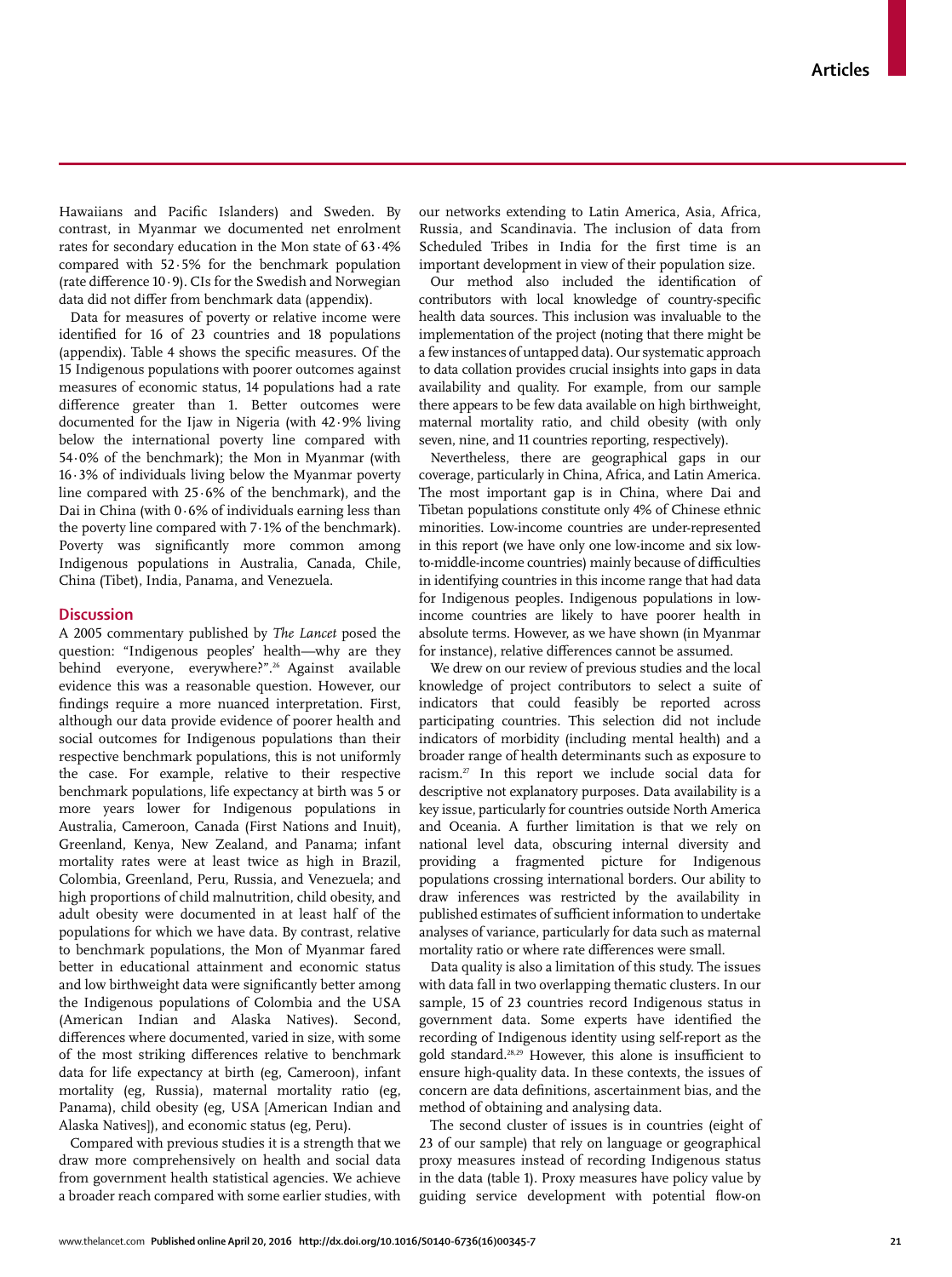benefits to Indigenous peoples. However, caution is required in the use of proxy measures to make inferences on Indigenous health status.

This approach is especially the case for Sweden where the geographical proxies are Sami Administrative Areas, with a Sami population 18 years and older of 9–13% of the total population. At this population density, we have concerns about the accuracy of this picture of Sami health status, in view of reports of increased rates of morbidity and mortality due to suicide, accident, and injury.30–35 Sweden's inability to disaggregate data by ethnicity means that it is unable to monitor the health status of its Indigenous population and respond accordingly through policy and service delivery.

We do not make direct comparisons of data between Indigenous populations. The reasons are many. Countries vary in how they define Indigenous status in data collection or how they use proxy measures. Countries also vary in data collection methods, the ascertainment bias in their Indigenous data, and the coverage of Indigenous populations. There is also a lack of standardisation of some measures (eg, measures of education and economic status). For these measures there are a broader range of available measurement options. Variation might also reflect different policy priorities. Countries also vary in the definition of benchmark populations.

Definitional and methodological factors combine for some measures. For example, a comparative study of the measurement of Indigenous life expectancy data showed that:

"New Zealand, Australia, and the USA have adopted an 'inclusive' definition of indigenous; but death data are not of sufficient quality to calculate life tables in several Australian states, or in the USA as a whole. Instead the USA calculates life expectancy from data derived from the Indian Health Service. Canada recognises several indigenous subgroups, but they are not identified in the full Census or in the death statistics system, and special studies are used to estimate the life expectancy of some of these groups.6"

The social determinants of health have been used to explain the patterns of Indigenous health in specific populations.36–41 These social determinants include the conditions of daily living—aspects of birth, growth, education, living, and working; use of health care; and structural factors such as socioeconomic policy that shape the conditions of daily living.<sup>42</sup> Reading and Wien<sup>40</sup> propose a life-course model for Aboriginal Canadians with proximal determinants (health behaviours, physical environments, employment and income, education, food security); intermediate determinants (health-care systems, educational systems, community infrastructure, resources and capacities, environmental stewardship, cultural continuity); and distal determinants (colonialism, racism and social exclusion, self-determination).

Other accounts have also highlighted the effect of ecological change on the health of some Indigenous populations. Explanatory models are required that also account for those circumstances in which Indigenous populations have better outcomes (such as the Mon in Myanmar) than the benchmark population. How the social determinants impact on the health of Indigenous peoples will vary according to their particular sociohistorical context. A comprehensive account for each country is beyond the scope of this study.

In highlighting the importance of local analysis we do not discount the importance of global economic relations. There is a well established ecological relation between life expectancy at birth and infant mortality rate and per capita income for countries.43,44 This relation is likely to also affect absolute life expectancy at birth and infant mortality rate for Indigenous populations.

Our study reports systematically collated health data from across a broader range of health indicators and sample of Indigenous countries than did previous international studies of Indigenous health. We identified 39 previous peer-reviewed studies (see Research in context), of which 33 included data from Australia, Canada, New Zealand, or USA (three included one of these countries, ten included two, six included three, and 12 included all four).<sup>2,45-76</sup> Seven reports had a circumpolar focus that included data from Greenland (four publications) and Russia (three publications) in addition to Canada and the USA.41,51,52,55,63,75,76 Five publications included data from South America,<sup>59,71,77-79</sup> one from Latin America,<sup>80</sup> two from Asia,<sup>69,73</sup> and three from Africa.<sup>63,81,82</sup>

A World Bank project provides a greater breadth of coverage across low-to-middle-income countries than does our report, but its objective is to analyse Indigenous socioeconomic status. As such, it includes some measures of child mortality and malnutrition, but not other health indicators such as life expectancy at birth, maternal mortality ratio, or birthweight.<sup>2,78</sup> Earlier reports published by *The Lancet* have reported a range of measures of Indigenous peoples' health, drawing mainly on the academic literature.<sup>39,83</sup> The health indicators covered in reports included: life expectancy at birth  $(13$  reports);<sup>41,47–49,53–55,57,64,65,68,72,78</sup> infant and child mortality  $(11);^{2,45,48,57,68,70,71,78-81}$  birthweight (four);<sup>45,67,69,70</sup> nutritional measures  $(12)$ ;<sup>2,44,51,52,58,63,66,67,75,77-79</sup> social determinants (eight);<sup>2,45,49,55,60,68,78,81</sup> cancer (five);<sup>50,61,62,73,82</sup> cardiovascular risk, diabetes, and kidney disease (four);<sup>46,48,74,76</sup> oral health (one);<sup>59</sup> and self-harm and suicide (one).<sup>56</sup> In October, 2015, the UN General Assembly agreed to a 15 year sustainable development agenda with 17 goals and 169 targets.<sup>84</sup> Our data are directly relevant to five of these goals—poverty, nutrition, health, education, and inequality within countries. Although specific reference to Indigenous peoples is made in only three of the goals (goal 2: end hunger, achieve food security and improved nutrition and promote sustainable agriculture; goal 4: ensure inclusive and equitable quality education and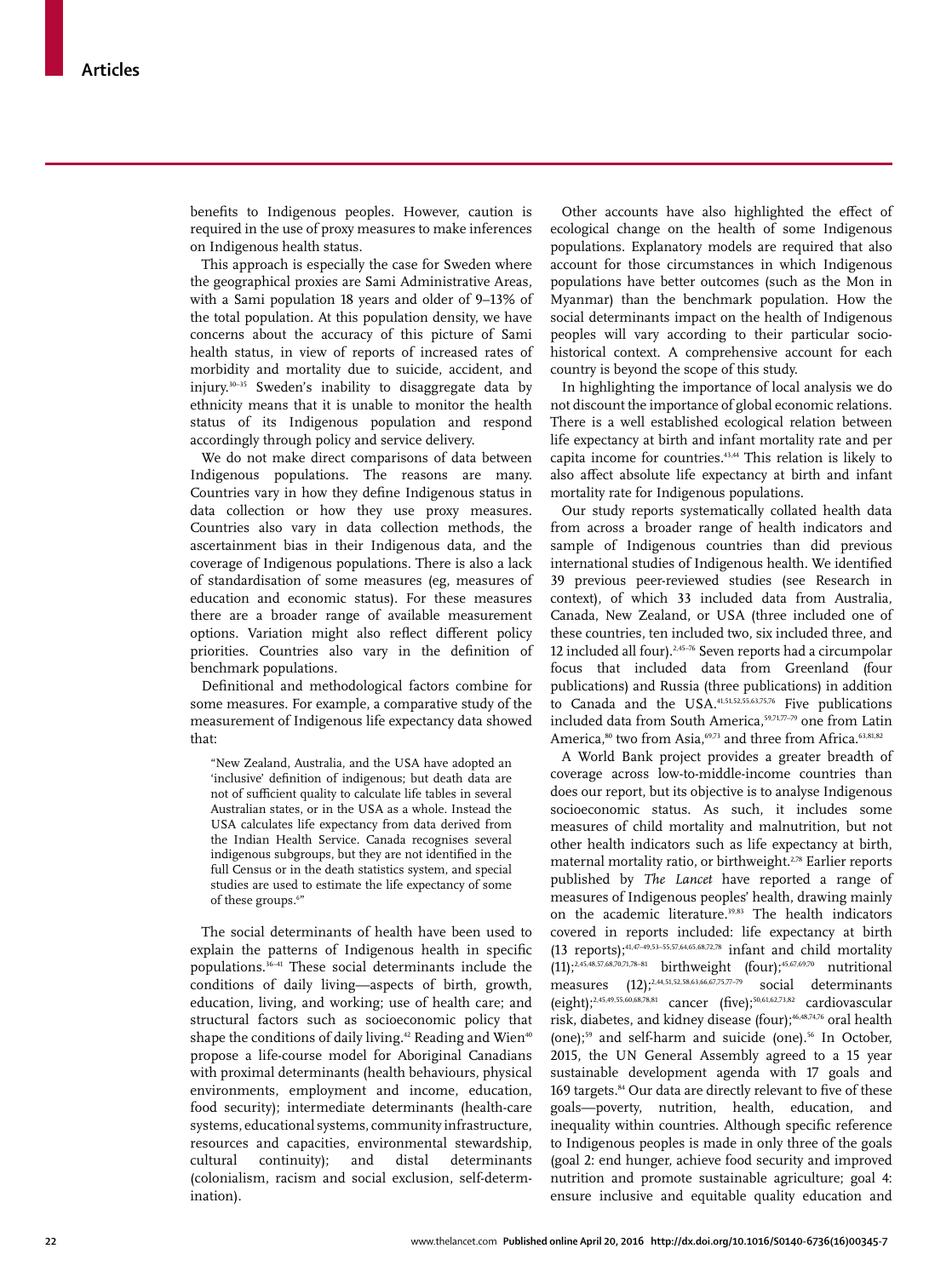promote lifelong learning opportunities for all; goal 17: strengthen the means of implementation and revitalise the global partnership for sustainable development), Indigenous issues are relevant across the sustainable development agenda. Here we use the SDGs to frame our recommendations with particular focus on SDG 3 (which includes targets for universal health coverage); data systems development; and the revitalisation of global partnerships.

Indigenous and tribal health policies are recommended to address both the specific health targets in SDG 3 and the inequalities that have been documented in this report. For example, Australia and New Zealand have framed their Indigenous health policy using life-course and ecological approaches,<sup>85,86</sup> whereas a 2013 report of the socioeconomic, health, and educational status of Scheduled Tribes is now informing the development of the first specific policy and guidelines for tribal health in India.87 SDG 3 includes targets in relation to universal health coverage, ensuring access to high-quality essential health services, medicines, and vaccines. Our findings reinforce the need for consideration of Indigenous peoples in the implementation of the SDG health projects.

We have not systematically reviewed issues in relation to Indigenous health care for this project, but illustrate some service issues that might require consideration. The overall level of health system development affects health care for some Indigenous peoples. In Tanzania, for example, the delivery of health services to remote areas in which Indigenous peoples live is difficult because of poor infrastructure, low population density, and migratory patterns. Reliance on services provided by non-government organisations and faith-based agencies is high in these regions.<sup>88</sup> High-income countries, such as Canada and Australia, have considerable challenges in health service delivery to remote regions with high Indigenous populations.

Health workforce strategies have been developed in some countries, including for the training of Indigenous health professionals.<sup>85</sup> In Latin America inter-cultural health initiatives have attempted to incorporate traditional Indigenous health practices and practitioners into primary health care.<sup>89–91</sup> Strategies might be needed to improve Indigenous access to health and prevention services (such as primary care programmes, vaccination programmes, antenatal care, chronic diseases management, mental health services, and cancer services). For example, in Nepal, health services data show that 34% of Indigenous mothers receive antenatal care (compared with 44% of the total population), whereas for India a third of Scheduled Tribeswomen receive prenatal care (compared with 49% of the total population).88 In some countries there is also an emerging focus on wellness-based health interventions, familycentred models of care, and primary health-care services that are managed and delivered by Indigenous communities.<sup>38,88</sup>

Comprehensive, consistent, and coherent health data are crucial for decision making across the health sector for all populations, including Indigenous peoples. $92,93$ Accordingly, we recommend action against four interrelated priorities for Indigenous data development. Action on these recommendations is also needed to strengthen the monitoring of the SDGs, and to extend the coverage of Indigenous populations and health indicators in future international studies such as this. These priorities are: the development of data systems in resource-poor countries; measures of Indigenous status to enable the disaggregation of data by Indigenous status across all countries; strategies and methods to ensure high-quality data across all countries and data sources; and the inclusive engagement of Indigenous peoples in the development of data systems across all countries.

The SDGs have a specific target to enable developing countries to provide "high-quality timely and reliable data disaggregated by income, gender, age, race, ethnicity, migratory status, disability, geographic local and other characteristics relevant in national contexts".84 This statement aligns with our recommendations. However, we go further and recommend action across all country contexts.

Indigenous data identifiers are required to disaggregate data by Indigenous status in their national data systems (an issue for eight of 23 countries in our sample). Proxy measures can be used only with caution to draw inferences on Indigenous health status. We are especially concerned that some countries with highly developed statistical systems—including Denmark, Norway, and Sweden—have legislative prohibitions against the collection of ethnicity data.94 This issue needs to be addressed to enable countries to monitor the health status of their Indigenous populations.

15 of 23 countries in our sample record Indigenous status in our data collection. Action is required to ensure the development of robust, consistent Indigenous data definitions, data collection methods, and strategies to ensure comprehensive coverage of Indigenous populations. Ascertainment bias (usually under-reporting of Indigenous status) is a key issue that has been shown through data linkage, although the extent of this problem might vary between databases.27–29,93–98 Consistent and comparable data definitions of Indigenous status present a challenge that needs to be addressed. Internationally, Indigenous data definitions based on social identity have increasingly replaced questions based on ancestry, with an international survey of census questionnaires<sup>99</sup> (from 1994 to 2008) documenting the variability in the recording of Indigenous status. The survey showed that two-thirds of the questionnaires framed questions in terms of specific tribal populations, whereas a third used aggregate categories such as Aboriginal or Indigenous peoples.<sup>99</sup>

Legal definitions of Indigenous peoples have been developed in some countries to regulate access to treaty rights, services, or voting rights (appendix). Indigenous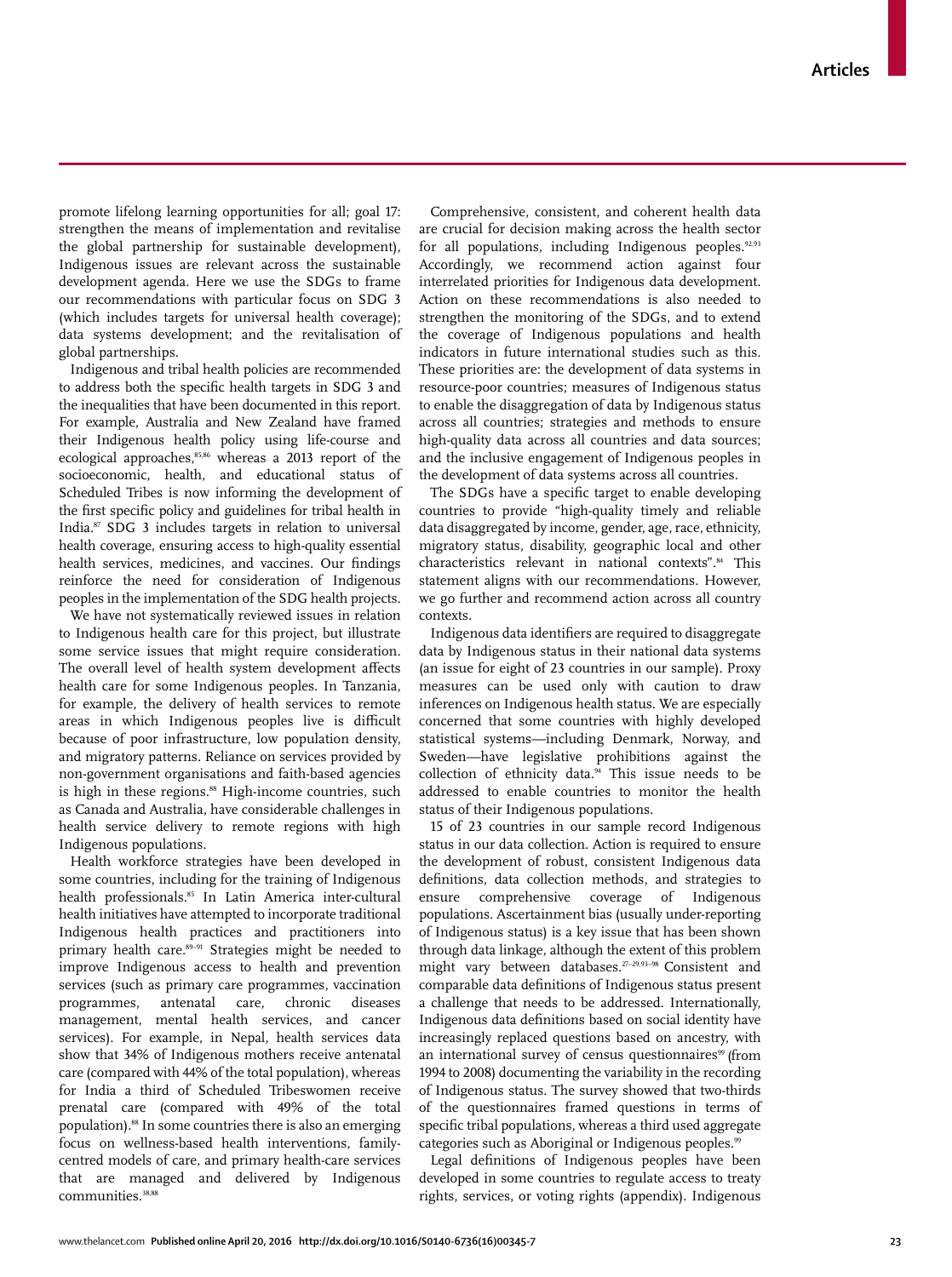social identities are affected by these legal constructs but also shaped by lived experiences of family, place, culture, and broader community attitudes. Consequently, data definitions might not be in alignment with legal definitions. In the USA, for example, data definitions based on self-reported social identity are more inclusive than the complex and restrictive legal definitions.

Changes over time in the recording of Indigenous status in data systems affect the interpretation of trends. In 1986, Statistics Canada changed the census question from one based on ancestry to one based on social identity, resulting in a shift in the social characteristics and demographics of the enumerated population.100 The willingness of Indigenous individuals to be identified in government data might also change over time in response to several factors such as fear of discrimination, perceived benefits, increasing pride in Indigenous status, or a changing understanding of the value of data.98,101 However, it might be difficult to disentangle the effect of this change in attitude from changes to definitions and data collection methods.

We recommend that the development of Indigenous data systems be done in close collaboration with Indigenous peoples, so as to ensure that Indigenous values, health concepts, and priorities are reflected in them. This approach includes the development of priorities for data creation, interpretation and reporting, and of measures that draw on Indigenous notions of wellbeing and health.<sup>102</sup>

Political sensitivities about Indigenous and ethnic minorities exist that are relevant to the development of Indigenous data. For example, the San people of southern Africa are recognised by global bodies as Indigenous, but not by their governments.81,103 Nevertheless, if the SDGs are to revitalise the partnership for global development, strategies are required to ensure that processes are inclusive of Indigenous and tribal peoples. The previous UN Millennium Development Goals programmes were criticised for their failure to engage effectively with Indigenous peoples and issues.104

Meaningful Indigenous engagement in a revitalised global partnership for development is needed to address the shortcomings in global health governance, and to counter political marginalisation within home countries thereby fostering stronger national accountability mechanisms.105 Strengthening global networks that draw together Indigenous health leaders, academics, and policy makers can potentially provide the impetus needed to develop Indigenous data systems. The International Indigenous Health Measurement Group, which is supported by the statistical agencies in Canada, USA, New Zealand, and Australia is an example of such an international collaboration.7

We recommend further international studies with extended coverage of Indigenous populations' health issues, such as morbidity, mental health, and burden of disease. Comparative studies of Indigenous health measurement are required to support the development of Indigenous data quality and address the issues of data comparability that we identified. National governments should develop targeted policies for Indigenous and tribal health that address issues of health service delivery and the development of high-quality Indigenous data systems. Implementation of SDGs should foster Indigenous inclusion in a revitalised global partnership and leverage the development of strategies to improve Indigenous outcomes.

## **Contributors**

IA, BR, MC, FA-Y, EB, AK, MT, RM, AB, CEAC, and MAP were collectively the senior authors. IA conceived the overall study, provided general guidance in its implementation, and prepared the first draft. BR led the review group, which consisted of FA-Y, EB, MC, AK, and RM. IA finalised the draft based on comments from other authors and reviewer feedback. MT contributed to the development of the study and provided support in project implementation and coordination. BR, FA-Y, EB, MC, and AK reviewed the data provided by the contributors. RM provided independent statistical support throughout the process. All other authors provided data, developed models, reviewed results, provided guidance on methodology, and reviewed the manuscript. AB, CEAC, and MAP gave detailed feedback and contributed to the draft. EB and PA also provided comments on drafts. All other authors provided and analysed data and reviewed and provided feedback on the manuscript.

#### **Declaration of interests**

JJM reports grants from National Heart, Lung and Blood Institute, National Institutes of Health (NIH) (HHSN268200900028C-3-0-1, HHSN268200900033C, U01HL114180); National Institute of Mental Health, NIH (U19MH098780); Grand Challenges Canada (0335-04); Medtronics Foundation; Fogarty International Center, NIH (R21TW009982); CONCYTEC; Inter-American Institute for Global Change Research (CRN3036); IDRC (106887–001); Alliance for Health Policy and Health Systems Research, WHO (HQHSR1206660); and Medical Research Council UK (MR/M007405/1) outside the submitted work. MKa and LY reports grants from Health Resources and Services Administration, Bureau of Health Professions, US Department of Health and Human Services during the conduct of the study. All other authors declare no competing interests.

#### **Acknowledgments**

We thank the countless individuals who have contributed to reviewing this study in various capacities. Funding for the study was provided by The Lowitja Institute, Australia's national institute for Aboriginal and Torres Strait Islander health research. Funding provided by the Lowitja Intitute supported the meetings of contributors in New York and London in 2014. BR would like to thank Gordon Purdie (biostatistician), Department of Public Health, University of Otago, Wellington, New Zealand (for calculating low birthweight and high birthweight from unit record data). FA-Y would like to acknowledge the assistance of Tracy Dixon, Helen Johnstone, and Indrani Pieris-Caldwell from the Indigenous and Children's Group at the Australian Institute of Health and Welfare. EB, GY, XW, and Deji would like to thank Network for University Co-operation Tibet–Norway, University of Oslo, Oslo, Norway for providing support to data collections among adults and children in Tibet. They would also like to thank the China Medical Board Fund, Centre of Disease Prevention and Control of Tibet Autonomous Region (TAR), Centre of Disease Prevention and Control of China, Statistic Bureau of TAR, Health Bureau of TAR, and the Institute of Basic Medical Science at China Academy of Medical Science for providing census, communicable disease, and disease of surveillance points system data in Tibet and mainland China. AB wishes to thank the Office of the Registrar General and Census Commissioner, Government of India (for the national census data including those for tribal people); The International Institute of Population Sciences, Mumbai (for the segregated data on tribal people in India); The National Nutrition Monitoring Bureau, Indian Council of Medical Research, Hyderabad, India (for the data on the nutritional status of tribal people); and the National Sample Survey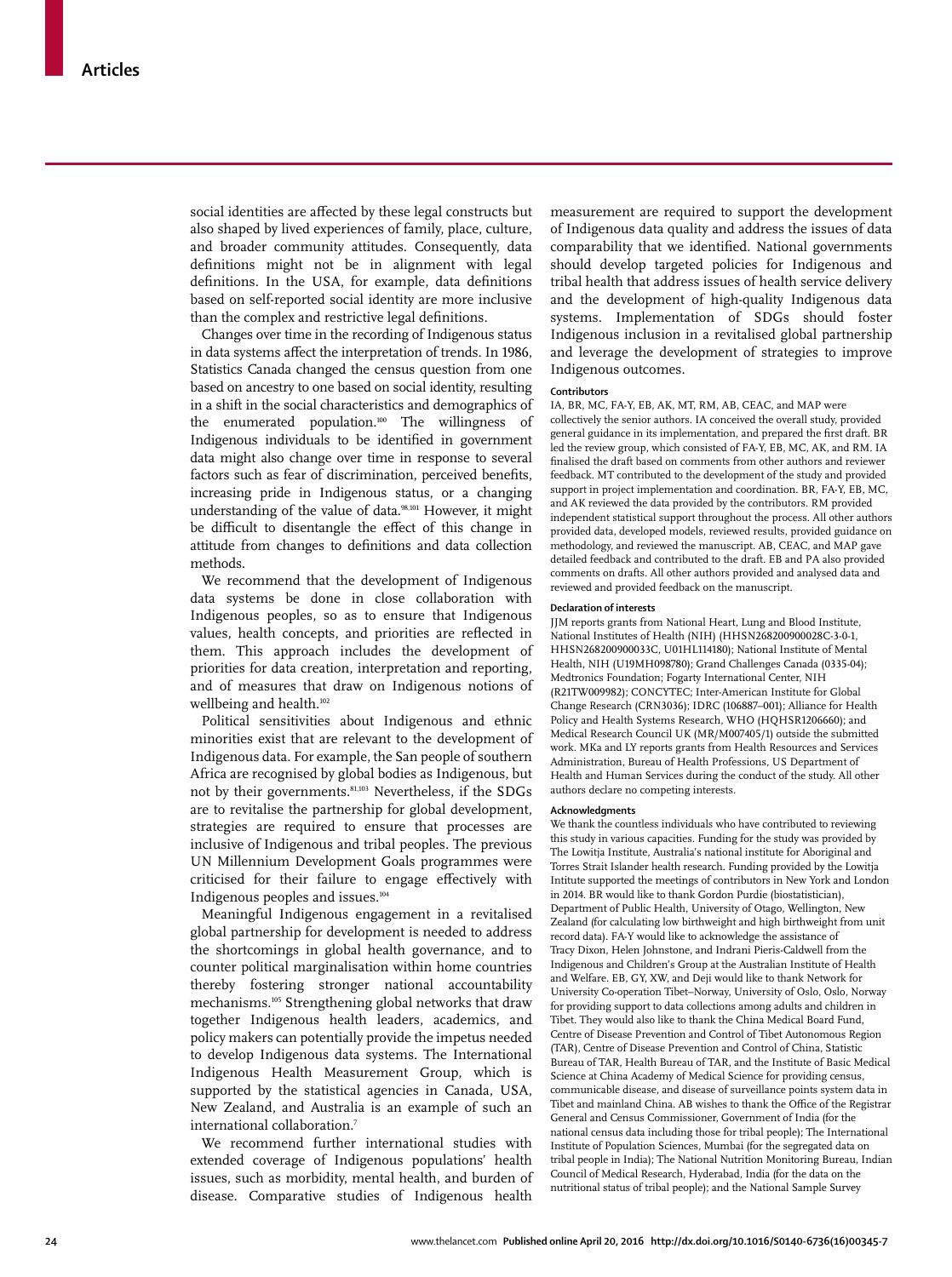Office, Ministry of Statistics and Program Implementation, Government of India (for the economic and educational status of tribal people). LYS would like to thank the Himalayan Health and Environmental Services Solukhumbu for providing the maternal and child health data and Prof Om Gurung (Head of the Central Department of Sociology/ Anthropology, Tribhuwan University, Nepal). TTH, AAS, MBB, ASH, TTM, and EB acknowledge the Norwegian Programme for Capacity Development in Higher Education and Research for Development and the project MY-NORTH for providing support to data collections among adults in Myanmar. The SAMINOR study (ARB, MM) was funded by the Norwegian Ministry of Health and Care Services, the Norwegian Directorate of Health, Northern Norway Regional Health Authority, the Regional Research Council of Northern Norway, the Sami Parliament, Sami National Centre for Mental Health Karasjok, and the Troms, Finnmark, and Nordland County Councils. The Knut and Alice Wallenberg Foundation: Wallenberg Academy Fellows and the Swedish Research Council Grant Dnr 2012-5490 fund the work of PA and ST. AT acknowledges the Centre for Behavioural and Social Research, Cameroon and the Cameroon Centre for Evidence Based Healthcare for granting access to information on Pygmy health in Cameroon. Core support for the Chief Investigator was provided by the African Population and Health Research Centre by Sida and the Hewlett Foundation. MAP has a postdoctoral fellowship funded by the Peruvian National Council of Science and Technology. AMLT thanks Lía Marcela Güiza for assistance with health indicators. MC, MKa, and LY wish to thank Sam Notzon for his contributions to the sections on data sources and data issues. CEAC, RVS, and JRW acknowledge the support of the Brazilian Association of Public Health and the Brazilian National Council for Scientific and Technological Development.

#### **References**

- 1 UN. State of the world's indigenous peoples. New York: United Nations Department of Economic and Social Affairs, Division for Social Policy and Development, Secretariat of the Permanent Forum on Indigenous Issues, 2009. ST/ESA/328.
- 2 Hall GH, Patrinos H. Indigenous peoples, poverty, and development. New York, NY: Cambridge University Press, 2012.
- 3 Office of the Registrar General & Census Commissioner India. Census 2011 fertility tables (F1) for average children ever born per woman by 5 years reproductive age group 15–49. http://www. censusindia.gov.in/2011census/F-series/F-1.html (accessed May 4, 2015).
- 4 UN Department of Economic and Social Affairs. The concept of indigenous peoples. New York: United Nations, 2004.
- UN Permanent Forum on Indigenous Issues. Who are indigenous peoples? Undated. http://www.un.org/esa/socdev/unpfii/ documents/5session\_factsheet1.pdf (accessed May 4, 2015).
- 6 Australian Institute of Health and Welfare. Comparing life expectancy of indigenous people in Australia, New Zealand, Canada and the United States: conceptual, methodological and data issues. Canberra: Australian Institute of Health and Welfare, 2011.
- 7 Australian Institute of Health and Welfare. International Group for Indigenous Health Measurement, Canberra, 2006. Canberra: Australian Institute of Health and Welfare, 2009.
- WHO. WHO child growth standards: length/height-for-age, weight-for-age, weight-for-length, weight-for-height and body mass index-for-age. Methods and development. Geneva: World Health Organization, 2006.
- 9 Cole TJ, Bellizzi MC, Flegal KM, Dietz WH. Establishing a standard definition for child overweight and obesity worldwide: international survey. *BMJ* 2000; **320:** 1240–43.
- 10 National Bureau of Statistics of China. The sixth national population census 2010. Beijing: National Bureau of Statistics of China, 2011.
- 11 Statbank Greenland. Population and population growth 1901–2015 by time, type and place of birth. http://bank.stat.gl/pxweb/en/ Greenland/Greenland\_\_BE\_\_BE01/BEXSAT1.px/?rxid=18f05be8 fd13-483a-a586-c139f788ba0f (accessed Aug 17, 2015).
- WHO. Noncommunicable disease risk factor survey Myanmar 2009. New Delhi: India World Health Organization Regional Office for Southeast Asia, 2011.
- 13 District Health Office. Annual report. Solukhumbu: Government of Nepal, 2009.
- 14 Kulturdepartementet. Sami Parliament Act (1992:1433) https://www.sametinget.se/9865 (accessed Aug 14, 2014).
- 15 Lund E, Melhus M, Hansen KL, et al. Population based study of health and living conditions in areas with both Sámi and Norwegian populations—the SAMINOR study. *Int J Circumpolar Health* 2007; **66:** 113–28.
- 16 Brustad M, Hansen KL, Broderstad AR, Hansen S, Melhus M. A population-based study on health and living conditions in areas with mixed Sami and Norwegian settlements—the SAMINOR 2 questionnaire study. *Int J Circumpolar Health* 2014; **73:** 23147.
- Clayton D, Hills M. Statistical methods in epidemiology. Oxford: Oxford University Press, 1993.
- 18 UN. Manual X: indirect techniques for demographic estimation: United Nations publication sales number E.83.XIII.2, 1983.
- 19 Murray CJL, Ahmad OB, Lopez AD, Saloman JA. WHO system of model life tables, GPE discussion paper series: number 8 (undated). http://www.who.int/healthinfo/paper08.pdf (accessed Sept 16, 2015).
- 20 UN. MORTPAK for Windows version 4.3. The United Nations software package for demographic measurement. New York: Population Division, Department of Economic Social Affairs, United Nations, 2013.
- Zhai ZW, Lu L, Luo MC, et al. Modern population analysis technology. Beijing, China: China Renmin University Press, 1989.
- Mendoza OM, Kalsbeek WD. A comparison of alternative variance estimators in demographic surveys. 1983. http://www. amstat.org/sections/srms/Proceedings/y1983f.htm (accessed Feb 8, 2015).
- 23 Departamento Administrativo Nacional de Estadística. Dirección de Censos y Demografía—DCD. Nota metodológica: Cambio de la mortalidad infantile en la linea base 2005. Bogota, Columbia: Departamento Administrativo Nacional de Estadística, 2012.
- National Center for Health Statistics, Centers for Disease Control and Prevention. Growth charts. 2000/2002. http://www.cdc.gov/ growthcharts/ (accessed Oct 20, 2015).
- 25 Humphrey MD, Bonello MR, et al. Australian Institute of Health and Welfare. Maternal deaths in Australia 2008–2012: table 5.2. Maternal deaths series number 5. Catalogue number PER 70. Canberra: Australian Institute of Health and Welfare, 2015.
- 26 Stephens C, Nettleton C, Porter J, Willis R, Clark S. Indigenous peoples' health—why are they behind everyone, everywhere? *Lancet* 2005; **366:** 10–13.
- Paradies Y, Ben J, Denson N, et al. Racism as a determinant of health: a systematic review and meta-analysis. *PLoS One* 2015; **10:** e0138511.
- 28 Freemantle J, Ring I, Arambula Solomon TG, et al. Indigenous mortality (revealed): the invisible illuminated. *Am J Public Health* 2015; **105:** 644–52.
- 29 Smylie J, Firestone M. Back to the basics: identifying and addressing underlying challenges in achieving high quality and relevant health statistics for indigenous populations in Canada. *Stat J IAOS* 2015; **31:** 67–87.
- 30 Ahlm K, Hassler S, Sjölander P, Eriksson A. Unnatural deaths in reindeer-herding Sami families in Sweden, 1961–2001. *Int J Circumpolar Health* 2010; **69:** 129–37.
- 31 Omma L, Sandlund M, Jacobsson L. Suicidal expressions in young Swedish Sami, a cross-sectional study. *Int J Circumpolar Health* 2013; **72.** DOI: 10.3402/ijch.v72i0.19862.
- 32 Kaiser N, Sjölander P, Liljegren AE, Jacobsson L, Renberg ES. Depression and anxiety in the reindeer-herding Sami population of Sweden. *Int J Circumpolar Health* 2010; **69:** 383–93.
- 33 Kaiser NK, Salander Renberg E. Suicidal expressions among the Swedish reindeer-herding Sami population. *Suicidology Online* 2012; **3:** 102–13.
- 34 Omma L, Jacobsson LH, Petersen S. The health of young Swedish Sami with special reference to mental health. *Int J Circumpolar Health* 2012; **71:** 18381.
- 35 Omma L, Petersen S. Health-related quality of life in indigenous Sami schoolchildren in Sweden. *Acta Paediatr* 2015; **104**: 75–83.
- 36 Paradies Y. Defining, conceptualizing and characterizing racism in health research. *Crit Public Health* 2006; **16:** 143–57.
- 37 Carson B, Dunbar T, Chenhall RD, Bailie R. Social determinants of indigenous health. Crows Nest, NSW: Allen and Unwin, 2007.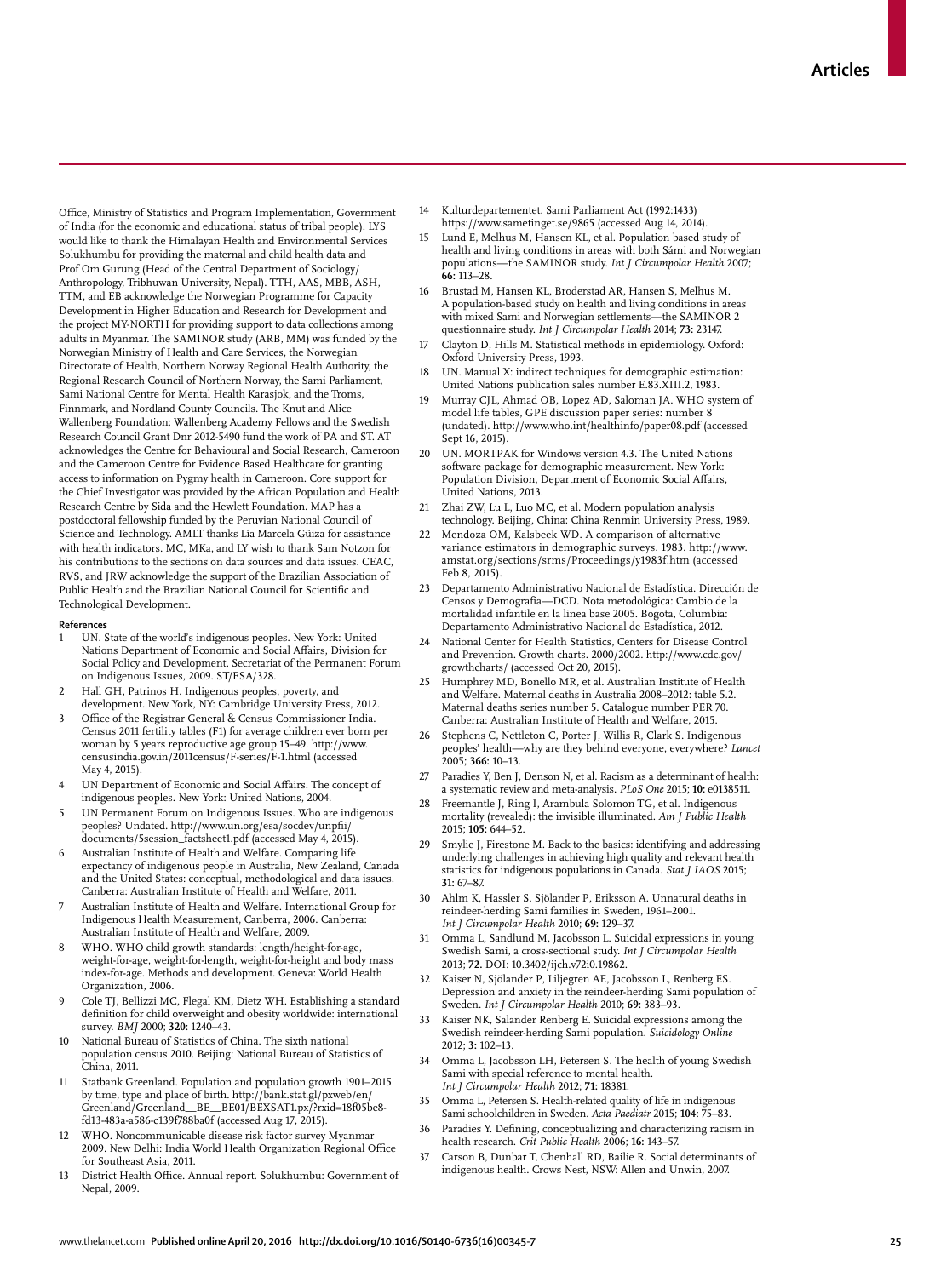- 38 Cooperative Research Centre for Aboriginal Health. Social determinants and indigenous health: The international experience and its policy implications. In: Mowbrary M, ed. Social determinants and indigenous health: the international experience and its policy implications, 2007. Adelaide: Flinders University Cooperative Research Centre for Aboriginal Health, 2007, 40.
- 39 Gracey M, King M. Indigenous health part 1: determinants and disease patterns. *Lancet* 2009; **374:** 65–75.
- 40 Reading CL, Wien F. Health inequalities and social determinants of Aboriginal people's health. Prince George, BC: National Collaborating Centre for Aboriginal Health, 2009.
- 41 Marmot M, and the Commission on Social Determinants of Health. Achieving health equity: from root causes to fair outcomes. *Lancet* 2007; **370:** 1153–63.
- 42 Commission on Social Determinants of Health. Closing the gap in a generation: health equity through action on the social determinants of health. Final report of the Commission on Social Determinants of Health. Geneva: World Health Organization, 2008.
- 43 Hales S, Howden-Chapman P, Salmond C, Woodward A, Mackenbach J. National infant mortality rates in relation to gross national product and distribution of income. *Lancet* 1999; **354:** 2047.
- 44 Schnabel SK, Eilers PHC. An analysis of life expectancy and economic production using expectile frontier zones. *Demogr Res* 2009; **21:** 109–34.
- 45 Anderson I, Crengle S, Kamaka ML, Chen TH, Palafox N, Jackson-Pulver L. Indigenous health in Australia, New Zealand, and the Pacific. *Lancet* 2006; 367: 1775-85.
- 46 Bjerregaard P, Dewailly E, Young TK, et al. Blood pressure among the Inuit (Eskimo) populations in the Arctic. *Scand J Public Health* 2003; **31:** 92–99.
- Bramley D, Hebert P, Jackson R, Chassin M. Indigenous disparities in disease-specific mortality, a cross-country comparison: New Zealand, Australia, Canada, and the United States. *N Z Med J* 2004; **117:** U1215.
- 48 Bramley D, Hebert P, Tuzzio L, Chassin M. Disparities in indigenous health: a cross-country comparison between New Zealand and the United States. *Am J Public Health* 2005; **95:** 844–50.
- 49 Cooke M, Mitrou F, Lawrence D, Guimond E, Beavon D. Indigenous well-being in four countries: an application of the UNDP'S human development index to indigenous peoples in Australia, Canada, New Zealand, and the United States. *BMC Int Health Hum Rights* 2007; **7:** 9.
- 50 Dachs GU, Currie MJ, McKenzie F, et al. Cancer disparities in indigenous Polynesian populations: Māori, Native Hawaiians, and Pacific people. *Lancet Oncol* 2008; 9: 473-84.
- 51 Galloway T, Niclasen BVL, Muckle G, Young K, Egeland GM. Growth measures among preschool-age Inuit children living in Canada and Greenland. *Scand J Public Health* 2012; **40:** 712–17.
- 52 Hamrick KJ, Smith J. Potential future studies on the nutritional status among indigenous peoples in Alaska and the Russian Far East: preliminary assessment of the Social Transition in the North data set. *Int J Circumpolar Health* 2004; **63** (suppl 1)**:** 43–48.
- 53 Hill K, Barker B, Vos T. Excess indigenous mortality: are indigenous Australians more severely disadvantaged than other Indigenous populations? *Int J Epidemiol* 2007; **36:** 580–89.
- 54 Hogg RS. Indigenous mortality: placing Australian aboriginal mortality within a broader context. *Soc Sci Med (1982)* 1992; **35:** 335–46.
- 55 Hotez PJ. Neglected infections of poverty among the indigenous peoples of the arctic. *PLoS Neglect Trop Dis* 2010; **4:** e606. DOI:10.1371/journal.pntd.0000606.
- Hunter E, Harvey D. Indigenous suicide in Australia, New Zealand, Canada, and the United States. *Emerg Med (Fremantle)* 2002; **14:** 14–23.
- 57 Kunitz SJ. Public policy and mortality among indigenous populations of Northern America and Australasia. *Popul Dev Rev* 1990; **16:** 647–72.
- 58 Maple-Brown LJ, Brimblecombe J, Connelly PW, et al. Similarities and differences in cardiometabolic risk factors among remote Aboriginal Australian and Canadian cohorts. *Diabetes Res Clin Pract* 2013; **100:** 133–41.
- 59 Mejia GC, Parker EJ, Jamieson LM. An introduction to oral health inequalities among indigenous and non-indigenous populations. *Int Dent J* 2010; **60** (3S2)**:** 212–15.
- 60 Mitrou F, Cooke M, Lawrence D, et al. Gaps in Indigenous disadvantage not closing: a census cohort study of social determinants of health in Australia, Canada, and New Zealand from 1981–2006. *BMC Public Health* 2014; **14:** 201.
- 61 Moore SP, Forman D, Piñeros M, Fernández SM, de Oliveira Santos M, Bray F. Cancer in indigenous people in Latin America and the Caribbean: a review. *Cancer Med* 2014; **3:** 70–80.
- Moore SP, Antoni S, Colquhoun A, et al. Cancer incidence in indigenous people in Australia, New Zealand, Canada, and the USA: a comparative population-based study. *Lancet Oncol* 2015; **16:** 1483–92.
- 63 Noahsen P, Andersen S. Ethnicity influences BMI as evaluated from reported serum lipid values in Inuit and non-Inuit: raised upper limit of BMI in Inuit? *Ethn Dis* 2013; **23:** 77–82.
- 64 Paradies Y, Cunningham J. Placing Aboriginal and Torres Strait Islander mortality in an international context. *Aust N Z J Public Health* 2002; **26:** 11–16.
- 65 Ring IT, Firman D. Reducing indigenous mortality in Australia: lessons from other countries. *Med J Aust* 1998; **169:** 528–29, 532–33.
- 66 Ruben AR. Undernutrition and obesity in indigenous children: epidemiology, prevention, and treatment. *Pediatr Clin North Am* 2009; **56:** 1285–302.
- 67 Schell LM, Gallo MV. Overweight and obesity among North American Indian infants, children, and youth. *Am J Hum Biol* 2012; **24:** 302–13.
- 68 Shah CP, Johnson R. Comparing health status: native peoples of Canada, Aborigines of Australia, and Maoris of New Zealand. *Can Fam Physician* 1992; **38:** 1205–19.
- 69 Shah PS, Zao J, Al-Wassia H, Shah V, and the Knowledge Synthesis Group on Determinants of Preterm/LBW Births. Pregnancy and neonatal outcomes of aboriginal women: a systematic review and meta-analysis. *Womens Health Issues* 2011; **21:** 28–39.
- 70 Smylie J, Crengle S, Freemantle J, Taualii M. Indigenous birth outcomes in Australia, Canada, New Zealand and the United States—an overview. *Open Wom Health J* 2010; **4:** 7–17.
- 71 Stephens C, Porter J, Nettleton C, Willis R. Disappearing, displaced, and undervalued: a call to action for Indigenous health worldwide. *Lancet* 2006; **367:** 2019–28.
- 72 Trovato F. Aboriginal mortality in Canada, the United States and New Zealand. *J Biosoc Sci* 2001; **33:** 67–86.
- 73 Valery PC, Moore SP, Meiklejohn J, Bray F. International variations in childhood cancer in indigenous populations: a systematic review. *Lancet Oncol* 2014; **15:** e90–103.
- Weil EJ, Nelson RG. Kidney disease among the indigenous peoples of Oceania. *Ethn Dis* 2006; **16** (2 suppl 2)**:** S2–24–30.
- 75 Young TK, Bjerregaard P, Dewailly E, Risica PM, Jørgensen ME, Ebbesson SEO. Prevalence of obesity and its metabolic correlates among the circumpolar Inuit in 3 countries. *Am J Public Health* 2007; **97:** 691–95.
- 76 Young TK, Schraer CD, Shubnikoff EV, Szathmary EJE, Nikitin YP. Prevalence of diagnosed diabetes in circumpolar indigenous populations. *Int J Epidemiol* 1992; **21:** 730–36.
- 77 Filozof C, Gonzalez C, Sereday M, Mazza C, Braguinsky J. Obesity prevalence and trends in Latin-American countries. *Obes Rev* 2001; **2:** 99–106.
- 78 Hall G, Patrinos H. Indigenous peoples, poverty and human development in Latin America 1994–2004. Basingstoke, Hampshire: Palgrave Macmillan, 2006.
- Larrea C, Freire W. Social inequality and child malnutrition in four Andean countries. *Revista Panamericana de Salud Publica* 2002; **11:** 356–64.
- 80 Montenegro RA, Stephens C. Indigenous health in Latin America and the Caribbean. *Lancet* 2006; **367:** 1859–69.
- 81 Ohenjo N, Willis R, Jackson D, Nettleton C, Good K, Mugarura B. Health of Indigenous people in Africa. *Lancet* 2006; **367:** 1937–46.
- 82 Parkin DM, Sitas F, Chirenje M, Stein L, Abratt R, Wabinga H. Part I: cancer in indigenous Africans—burden, distribution, and trends. *Lancet Oncol* 2008; **9:** 683–92.
- 83 King M, Smith A, Gracey M. Indigenous health part 2: the underlying causes of the health gap. *Lancet* 2009; **374:** 76–85.
- 84 UN General Assembly. A/RES/70/1—transforming our world: the 2030 agenda for sustainable development: resolution adopted by the General Assembly on 25 September 2015. https:// sustainabledevelopment.un.org/post2015/transformingourworld (accessed May 4, 2015).
- 85 Commonwealth of Australia. National Aboriginal and Torres Strait Islander health plan. Canberra: Australian Government, 2013.